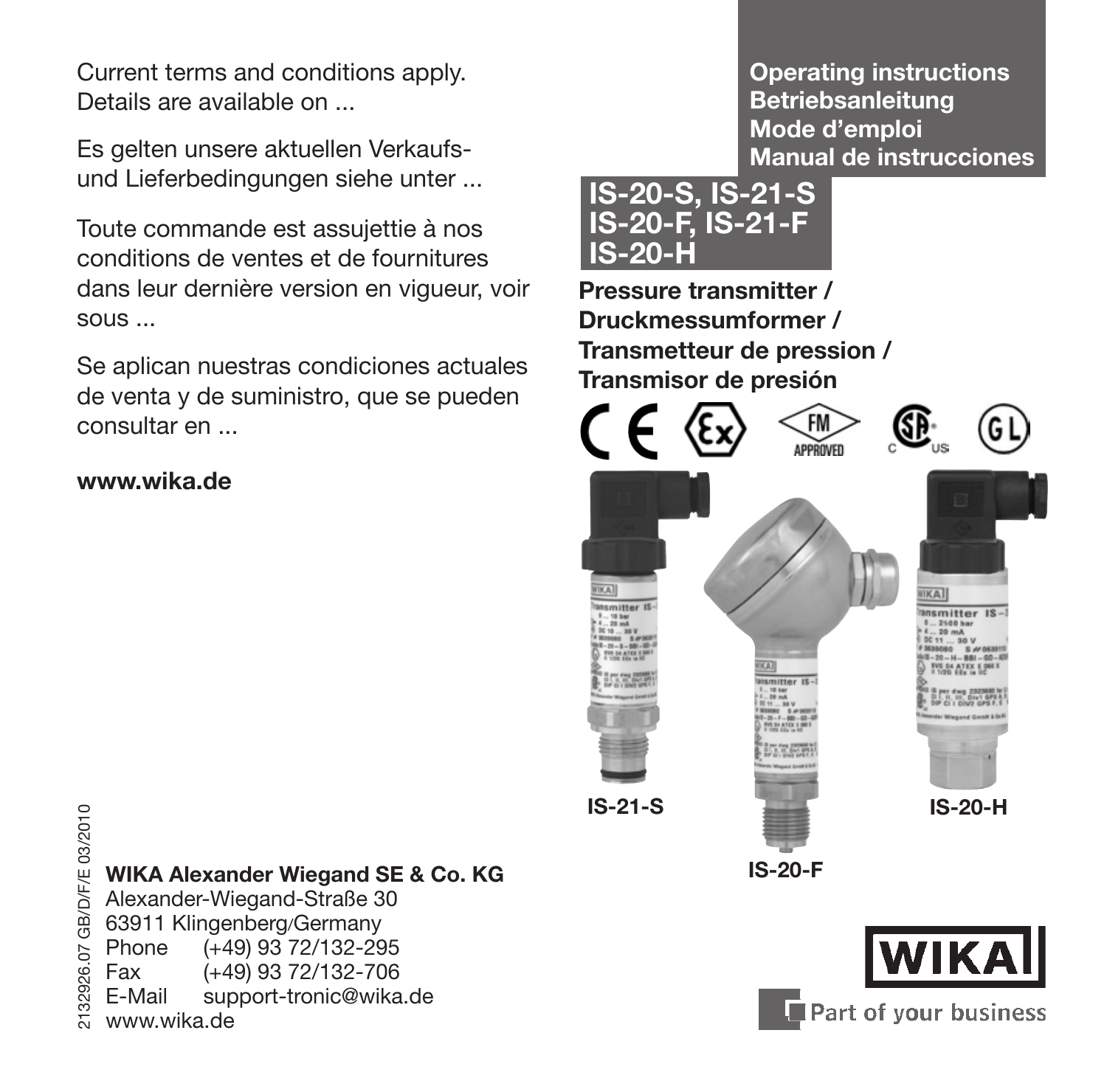### **Contents Page 3-22 GB**

- 1. Important details for your information
- 2. A quick overview for you
- 3. Signs, symbols and abbreviations
- 4. Function
- 5. For your safety
- Packaging
- Starting, operation
- 8. Adjustment of zero point / span
- Maintenance, accessories
- 10. Trouble shooting
- 11. Storage, disposal

### **Inhalt** Seite 23-42

- 1. Wichtiges zu Ihrer Information
- 2. Der schnelle Überblick für Sie
- 3. Zeichenerklärungen, Abkürzungen
- 4. Funktion
- 5. Zu Ihrer Sicherheit
- 6. Verpackung
- 7. Inbetriebnahme, Betrieb
- Einstellung Nullpunkt / Spanne
- 9. Wartung, Zubehör
- 10. Störbeseitigung
- 11. Lagerung, Entsorgung

|--|--|--|--|--|--|

- 1. Informations inportantes
- 2. Aperçu rapide
- 3. Explication des symboles,abréviations

**Contenu Page 43-63 F**

- 4. Fonction
- 5. Pour votre sécurité
- 6. Emballage
- Mise en service, exploitation
- 8. Réglage du zéro / gain
- 9. Entretien, accessoires
- 10. Elimination de perturbations
- 11. Stockage, mise au rebut

### **Contenido Paginás 64-82 E**

- Detalles importantes para su información
- 2. Resumen rápido para usted
- 3. Signos, símbolos y abreviaciones
- 4. Función
- 5. Para su seguridad
- 6. Embalaje
- 7. Puesta en servicio, funcionamiento
- 8. Ajuste de cero / margen
- 9. Mantenimiento, accesorios
- 10. Eliminación de perturbaciones
- 11. Almacenaje, eliminación de desechos

# e Cate Control drawing No. 2323880).<br>Page 83+84 Permissible temperature ranges depending on electrical connections<br>
S cate (see Control drawing No. 2323880).

### Contents / Inhalt / Contenu / Contenido **F E** 1. Important details for your information **GB**

### **1. Important details for your information**

Read these operating instructions before installing and starting the pressure transmitter. Keep the operating instructions in a place that is accessible to all users at any time.

The following installation and operating instructions have been compiled by us with great care but it is not feasible to take all possible applications into consideration. These installation and operation instructions should meet the needs of most pressure measurement applications. If questions remain regarding a specific application, you can obtain further information:

- Via our Internet address www.wika.de / www.wika.com
- The product data sheet is designated as PE 81.50, PE 81.51, PE 81.52
- Contact WIKA for additional technical support (+49) 9372 / 132-295

If the serial number on the product label and/or the 2D code on the hexagon gets illegible (e.g. by mechanical damage or repainting), the retraceability of the instrument is not possible any more.

WIKA pressure transmitters are carefully designed and manufactured using state-of-the-art technology. Every component undergoes strict quality and environmental inspection before assembly and each instrument is fully tested prior to shipment. Our environmental management system is certified to DIN EN ISO 14001.

### **Use of the product in accordance with the intended use IS-2X-S, IS-2X-F, IS-20-H:**

Use the intrinsically safe pressure transmitter to transform the pressure into an electrical signal in hazardous areas.

### **Certificate ATEX:**

Pressure transmitter for operation in hazardous areas in compliance with the respective certificate (see attached EC-type examination certificate BVS 04 ATEX E 068 X).

ATEX Approval ratings:  $\circ$ 

Gases and mist: Mounting to Zone 0; Installation in Zone 0, Zone 1 and Zone 2.

Dust: Mounting to Zone 20; Installation in Zone 20, Zone 21 and Zone 22.

Mining Category M1, M2.

### **Certificate FM/CSA:**

2132926.07 GB/D/F/E 03/2010

>Æ GB) Ψij

03/2010

2132926.07 GB/D/F/E 03/2010 Pressure transmitter for operation in hazardous areas in compliance with the respective certifi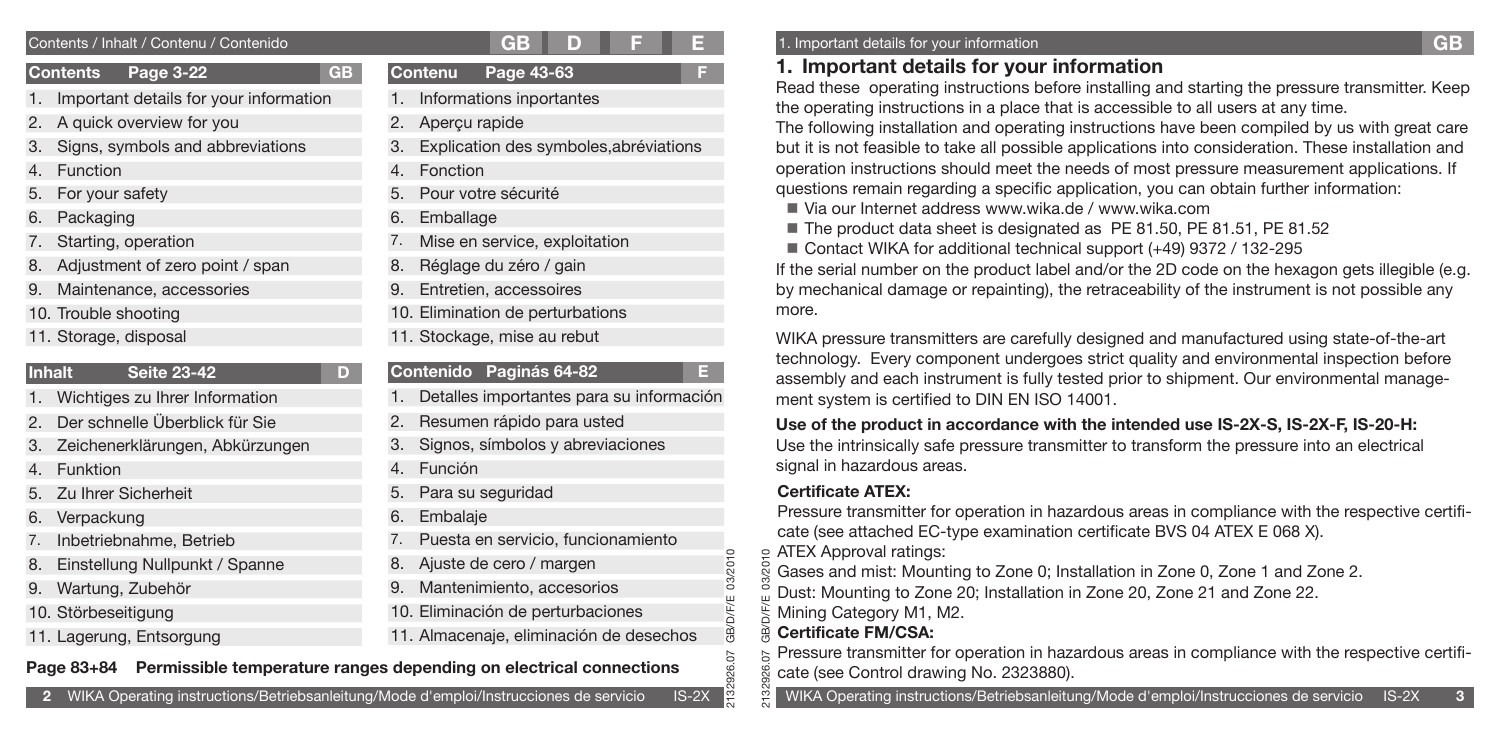1. Important details for your information / 2. A quick overview for you / 3. Abbreviations, signs **GB**

FM / CSA Approval ratings:

Intrinsically Safe with entity approval for Class I, II and III Division 1, Groups A, B, C, D, E, F, G and Class I, Zone 0, AEx ia IIC

Dust-ignitionproof for Class II and III, Division 1, Groups E, F, and G. Non-incendive for Class I Division 2 Groups A, B, C and D

### **Knowledge required**

Install and start the pressure transmitter only if you are familiar with the relevant regulations and directives of your country and if you have the qualification required. You have to be acquainted with the rules and regulations on hazardous areas, measurement and control technology and electric circuits. Depending on the operating conditions of your application you have to have the corresponding knowledge, e.g. of aggressive media or high pressures.

### **2. A quick overview for you**

If you want to get a quick overview, read **Chapters 3, 5, 7 and 11**. There you will get some short safety instructions and important information on your product and its starting. **Read these chapters in any case.** 

### **3. Signs, symbols and abbreviations**

severe injuries.



**Warning Warning**



Instructions for hazardous areas: Potential danger of

Potential danger of life or of

İ tion, malfunction.

life or of severe injuries.

Notice, important informa-

Potential danger of life or of severe injuries due to catapulting parts.

Potential danger of burns due to hot surfaces.

The product complies with the applicable European directives.

2132926.07 GB/D/F/E 03/2010

26.0

**GB/D/F/E** 

š

ATEX European guideline for explosion protection (Atmosphère=AT, Explosible=EX). The product complies with the requirements of the European directive 94/9/EC (ATEX) on explosion protection.

**Caution**

CE

**4** WIKA Operating instructions/Betriebsanleitung/Mode d'emploi/Instrucciones de servicio IS-2X

3. Signs, symbols and abbreviations / 4. Function **GB**

#### FM FM<sub>></sub>

Factory Mutual The product was tested and certified by FM Approvals. It complies with the applicable US-American standards on safety (including explosion protection).



Germanischer Lloyd The product was tested and certified by GL. It complies with the requirements of the GL Type Approval system.



### CSA

Canadian Standard Association The product was tested and certified by CSA International. It complies with the applicable Canadian and US-American standards on safety (including GI explosion protection).

- 2-wire Two connection lines are intended for the voltage supply. The supply current is the measurement signal.
- U+ Positive supply connection
- U- Negative supply connection

### **4. Function**

- IS-2**0**: Pressure connection (intrinsically safe) with internal diaphragm (standard version).
- IS-2**1**: Pressure connection with flush diaphragm (intrinsically safe) for highly viscous or solids entrained media which might clog the pressure port.
- IS-2X-**S**: Pressure transmitter (intrinsically safe), version with electrical connector or flying leads.

IS-2X-**F**: Pressure transmitter (intrinsically safe), field case version.

IS-20-**H**: Pressure transmitter (intrinsically safe), highest pressure connection.

2132926.07 GB/D/F/E 03/2010 **Function:** The pressure prevailing within the application is transformed into a standardised electrical signal through the deflection of the diaphragm, which acts on the sensor element with the power supply fed to the transmitter. This electric signal changes in proportion to the pressure and can be evaluated correspondingly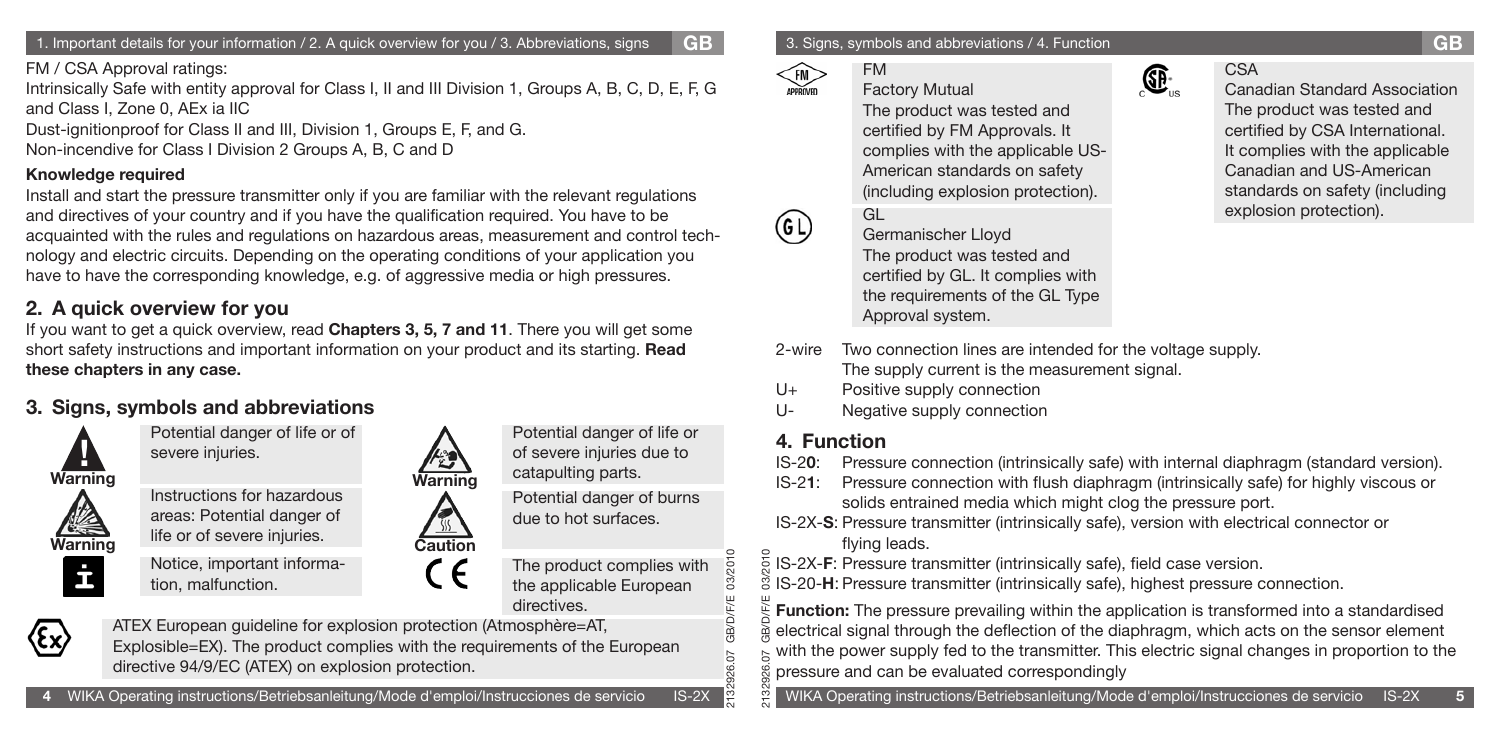### 5. For your safety

### **5. For your safety**



- Select the appropriate pressure transmitter with regard to scale range, performance and specific measurement conditions prior to installing and starting the instrument.
- Observe the relevant national regulations (e.g.: IEC 60079-14, NEC, CEC) and observe the applicable standards and directives for special applications (e.g. with dangerous media such as acetylene, flammable gases or liquids and toxic gases or liquids and with refrigeration plants or compressors). **If you do not observe the appropriate regulations, serious injuries and/ or damage can occur!**
- Open pressure connections only after the system is without pressure!
- **Please make sure that the pressure transmitter is only used within the overload threshold** limit all the time!
- Observe the ambient and working conditions outlined in section 7 "Technical data".
- **Ensure that the pressure transmitter is only operated in accordance with the provisions i.e.** as described in the following instructions.
- Do not interfere with or change the pressure transmitter in any other way than described in these operating instructions.
- Remove the pressure transmitter from service and mark it to prevent it from being used again accidentally, if it becomes damaged or unsafe for operation
- Take precautions with regard to remaining media in removed pressure transmitter. **Remaining media in the pressure port may be hazardous or toxic!**
- $\blacksquare$  Have repairs performed by the manufacturer only.

Information about material consistency against corrosion and diffusion can be found in our WIKA-Handbook, 'Pressure and Temperature Measurement'.



Consider the details given in the EC-type examination certificate as well as the respective country specific regulations for installation and operation in hazardous areas (e.g.: IEC 60079-14, NEC, CEC). If you do not observe these stipulations, serious injuries and/or damage can occur.

### **6. Packaging**

### **Has everything been supplied?**

Check the scope of supply: İ

- Completely assembled pressure transmitters; with flush version IS-21 including preassembled sealings and protection cap.
- EC-type examination certificate and Control Drawing (FM, CSA)
- **Inspect the pressure transmitter for possible damage during transportation. Should** there be any obvious damage, inform the transport company and WIKA without delay.
- $\blacksquare$  Keep the packaging, as it offers optimal protection during transportation (e.g. changing installation location, shipment for repair).
- Ensure that the pressure connection thread and the connection contacts will not be damaged.

In order to protect the diaphragm, the pressure connection of the instrument IS-21-S, -F is provided with a special protection cap.

- Remove this protection cap only just before installing the pressure transmitter in order
- to prevent any damage to the diaphragm or the thread.
- Keep the protection cap of the pressure connection thread and the diaphragm for later storage or transport.
- $\blacksquare$  Mount the protection cap when removing and transporting the instrument.

### **7. Starting, operation**

Required tools: wrench (flats 27 or flats 41), screw driver İ

### **Diaphragm test for your safety**

It is necessary that before starting the pressure transmitter you test the diaphragm visually, as

2132926.07 GB/D/F/E 03/2010 this is a **safety-relevant component.**



2132926.07 GB/D/F/E 03/2010

**GB/D/F/E** 

26.

03/2010

**GB**

- Pay attention to any liquid leaking out, for this points to a diaphragm damage (not necessary for IS-20-H).
- Check the diaphragm visually for any damage (IS-21-S, -F).
- Use the pressure transmitter only if the diaphragm is undamaged.
- Use the pressure transmitter only if it is in a faultless condition as far as the safety-relevant features are concerned.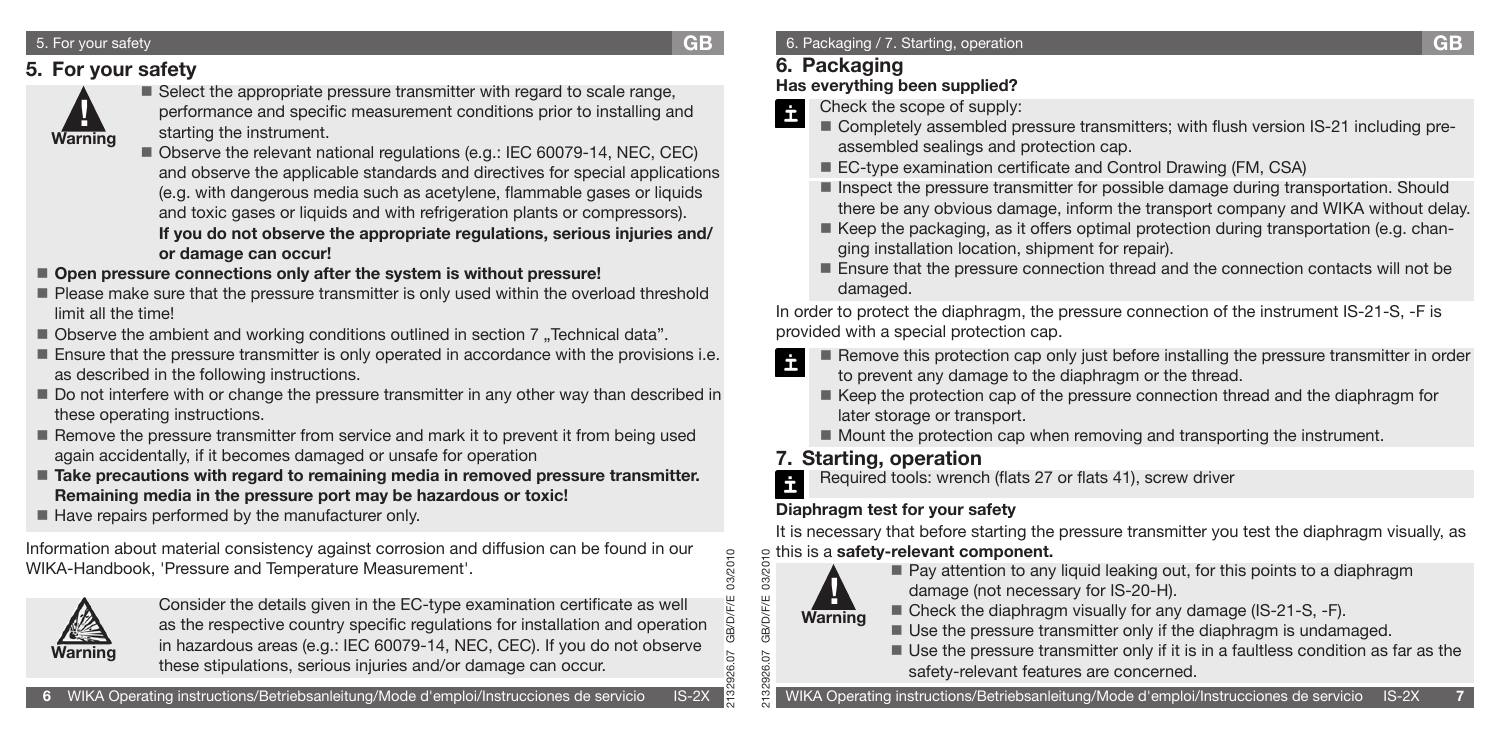### 7. Starting, operation **GB**



- Remove the protection cap only just before installation and absolutely avoid any İ damage to the diaphragm during installation as well (IS-21-S, -F).
	- For Model IS-20-S, -F you have to provide for a sealing element; exceptions are instruments with self-sealing threads (e.g. NPT thread). For Model IS-21-S, -F the sealing ring is included in delivery.
	- Please refer to our data sheet "Pressure gauge sealing washers AC 09.08" in WIKA's product catalog Pressure and Temperature Measurement or our website www.wika.de for details about sealing washers.
	- When mounting the instrument, ensure that the sealing faces of the instrument and the measuring point are clean and undamaged.
	- Screw in or unscrew the instrument only via the flats using a suitable tool and the prescribed torque. The appropriate torque depends on the dimension of the pressure connection and on the sealing element used (form/material). Do not use the case as working surface for screwing in or unscrewing the instrument.
	- When screwing the transmitter in, ensure that the threads are not jammed.

### 7. Starting, operation **GB**

 For tapped holes and welding sockets please see Technical Information IN 00.14 for download at www.wika.de



- Protect the diaphragm against any contact with abrasive substances and pressure peaks and do not touch it with tools. If you damage the diaphragm, no intrinsic safety can be guaranteed (ATEX, FM, CSA)!
- Ensure that under hazardous dust ennvironment the pressure transmitter is mounted in a shielded section and protect it against shocks.
- Observe the technical data for the use of the pressure transmitter in connection with aggressive/corrosive media and for the avoidance of mechanical hazards.

**Installation in / mounting to zone 0 and zone 20** (zone 20 not with IS-20-H)

(In general Zone 0 is given when the pressure transmitter is surrounded by a mixture of explosive gases more than 1.000 hours per year = continuous hazard).



- When installing the pressure transmitter or the cable gland into areas whic require category 1G equipment, ensure that ingress protection IP67 according to IEC 60 529 is guaranteed.
- When installing the pressure transmitter or the cable gland into areas which require category 1D equipment, ensure that ingress protection IP 6X according to IEC 60 529 is guaranteed.

Measurement of process media with higher temperatures than the media temperature ranges specified in the tables of the EC-type examination certificate under item 15.1.2 is permissible, if special cooling elements are used (not for IS-20-H).



2132926.07 GB/D/F/E 03/2010

2132926.07 GB/D/F/E 03/2010

13/2010

■ Observe the permissible surface temperature applicable for this range according to the defined temperature classes.

- Observe the maximum temperature value (of the temperature range defined under item 15.1.2 in the EC-type examination certificate) at the hexagon of the tubular case.
- Ensure an unhindered air circulation at the cooling element.
- Protect the pressure transmitter against touching or affix a warning notice.
- Insulate heat sources thermally from the pressure transmitter (e.g. pipes or tanks).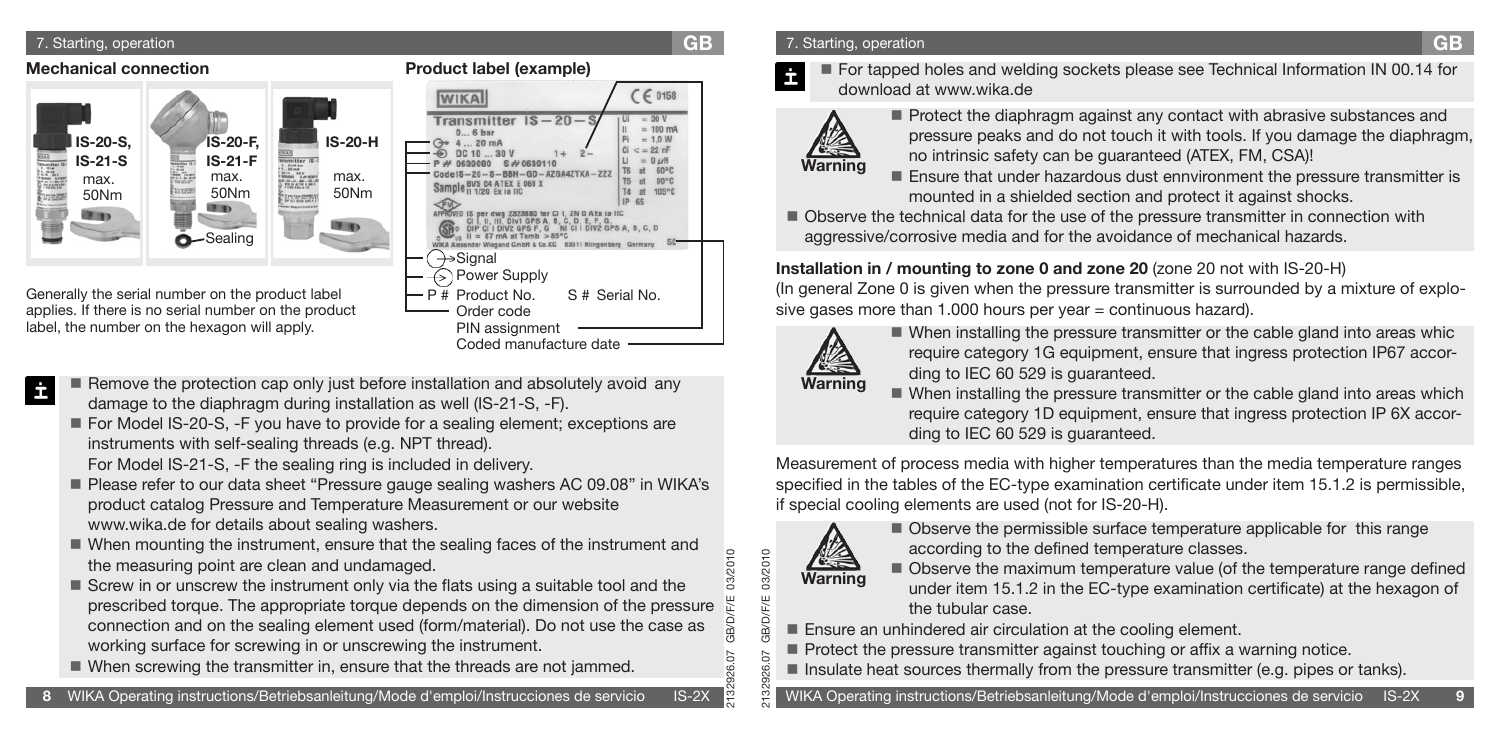### 7. Starting, operation **GB**



Ensure that, particularly in the dust hazardous area, the cooling elements will not be contaminated and that no dust can be deposited on them, because otherwise the cooling effect cannot be guaranteed.

Calculation of cooling element:

 $T_B = T_{med}$  - ( $T_{med}$  -  $T_{amb}$ ) x K<br> $T_R$  = Operation temperature of transmitter  ${\sf T}_{_{\sf B}}$  = Operation temperature of transmitter  ${\sf T}_{_{\sf med}}$  = max. temperature of process medium  $T_{\textrm{\tiny amb }}=$  max. temperature of ambience  $K =$  Constant of cooling element

Relation of medium temperature to ambient temperature



| <b>Model</b>   | <b>S-20-H</b> | $IS-2X-S$ /-F |      |      |  |  |  |
|----------------|---------------|---------------|------|------|--|--|--|
| <b>Version</b> |               |               |      |      |  |  |  |
| Cooling fin    |               |               | 3    | 5    |  |  |  |
| Constant K     | 0.34          | 0.47          | 0.68 | 0.76 |  |  |  |

Calculation of max. temperature of ambience:

$$
T_{amb} = T_{med} + (T_B - T_{med}) / K
$$

### 7. Starting, operation **GB**

### **Electrical connection**



Earth the housing, through the process connection, against electromagnetic fields and electrostatic discharge.



2132926.07 GB/D/F/E 03/2010

2132926.07 GB/D/F/E 03/2010

26.07  $\overline{0}$ 26.

329

**GB/D/F/E GB/D/F/E** 

03/2010

- Ground the cable screen at one end, preferably in the safe, thus non-Ex, area (EN 60079-14). For devices with flying leads, the screen is connected to the housing. The simultaneous connection of housing and cable screen to ground is only permitted if ground loop problems between the screen connection (e.g. at the power supply) and housing can be excluded (see EN 60079-14).
- Supply the pressure transmitter from an intrinsically safe current circuit (Ex ia).
- Consider both the internal capacitance and inductance.
- Cover flying leads with fine wires by an end splice (cable preparation).
- The bayonet-connector is made of light metal, a material which is not permissible for group I applications (mining).
- Consider that cables for use in **zones 1 and 2** must be checked with a test voltage between conductor/earth, conductor/screen, screen/earth of more than 500V (AC).
- Operate the pressure transmitter with a shielded cable and earth the shield at least Ė on one side of the cable, if the cable is longer than 30 m or if it is run outside of the building.
	- Ingress protection per IEC 60529 (The ingress protection classes specified only apply while the pressure transmitter is connected with female connectors that provide the corresponding ingress protection).
	- Ensure that the cable diameter you select fits to the cable gland of the connector Ensure that the cable gland of the mounted connector is positioned correctly and that the sealings are available and undamaged. Tighten the threaded connection and check the correct position of the sealings in order to ensure the ingress protection.
	- Please make sure that the ends of cables with flying leads do not allow any ingress of moisture.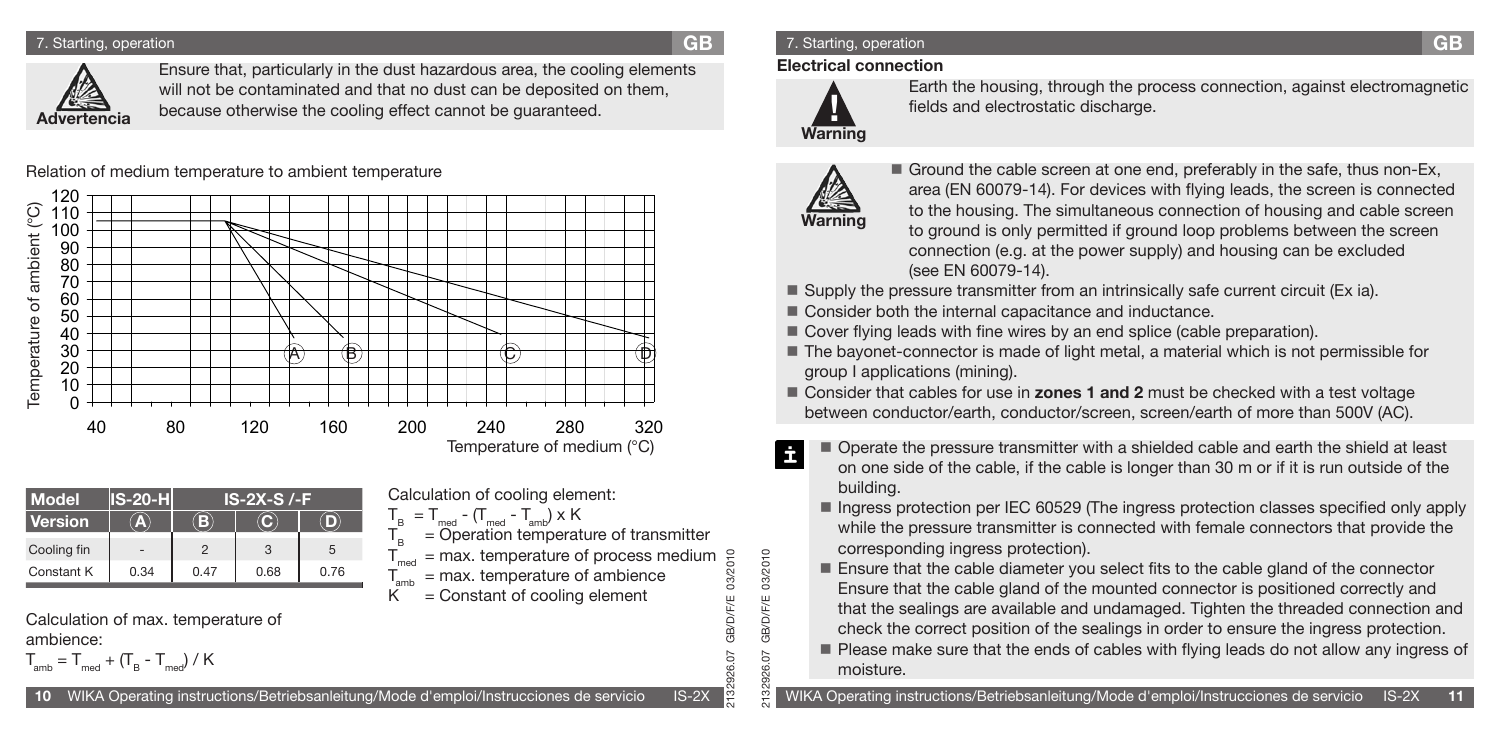#### 7. Starting, operation **GB**

With a line transformer you realise the mandatory galvanic isolation of the voltage and İ current supply between hazardous and non-hazardous areas and ensure the safety connection data.

| <b>Wiring details</b>                |                                                                                                                                                                              |                                    |                                                                                  |  |  |  |
|--------------------------------------|------------------------------------------------------------------------------------------------------------------------------------------------------------------------------|------------------------------------|----------------------------------------------------------------------------------|--|--|--|
|                                      | L-Connector<br>DIN 175301-803 A                                                                                                                                              | Circular connector<br>M12x1, 4-pin | Flying leads,<br>1.5 <sub>m</sub>                                                |  |  |  |
|                                      | 3(6)                                                                                                                                                                         |                                    |                                                                                  |  |  |  |
| 2-wire                               | $U_+ = 1$ $ U_- = 2$                                                                                                                                                         | $U_+ = 1$ $ U_- = 3$               | $U_+$ = brown $U_-$ = green                                                      |  |  |  |
| Cable screen                         |                                                                                                                                                                              |                                    | PUR-cable: grey<br>FEP-cable: twisted and tinned                                 |  |  |  |
| Wire gauge                           | up to max. 1.5 mm <sup>2</sup>                                                                                                                                               | ۰                                  | 0.5 mm <sup>2</sup> (AWG 20)                                                     |  |  |  |
| Diamter of cable                     | $6$ to $8$ mm<br>ship approval:<br>10 to 14 mm                                                                                                                               |                                    | 6.8 mm (Code DL / EM)<br>7.5 mm (Code DM)                                        |  |  |  |
| Ingress Protection<br>per IEC 60 529 | IP 65                                                                                                                                                                        | IP 67                              | IP 67 - Order code: DL<br>IP 68 zero/span not adjustable-<br>Order code: EM / DM |  |  |  |
|                                      | The ingress protection classes specified only apply while the pressure transmitter is<br>connected with female connectors that provide the corresponding ingress protection. |                                    |                                                                                  |  |  |  |

### **Wiring details**

|                                      | Bayonet connector, 6-pin                                                                                                                                                     | Field case (with internal spring clip terminals)        |  |  |  |  |
|--------------------------------------|------------------------------------------------------------------------------------------------------------------------------------------------------------------------------|---------------------------------------------------------|--|--|--|--|
|                                      | $F$ <sup>A</sup> B <sup>o</sup><br>$F$ <sub>E</sub> D C <sub>2</sub>                                                                                                         |                                                         |  |  |  |  |
| 2-wire                               | $U_+ = A \mid U_- = B$                                                                                                                                                       | $ U - 2 $ Test + = 3 Test - = 4 Screen = 5<br>$U + = 1$ |  |  |  |  |
| Ingress Protection<br>per IEC 60 529 | IP 65 (NEMA 4)                                                                                                                                                               | <b>IP 67</b>                                            |  |  |  |  |
|                                      | The ingress protection classes specified only apply while the pressure transmitter is<br>connected with female connectors that provide the corresponding ingress protection. |                                                         |  |  |  |  |

### **Model IS-20-F, IS-21-F, IS-20-H with field case:**

 Cable connection in the spring clip terminal Cover the stripped wire ends with end splices.

Unscrew the case cover.

2132926.07 GB/D/F/E 03/2010

926.07

329 ೫

**GB/D/F/E** 

03/2010

- Loosen the cable gland using an open-end wrench, wrench size 24.
- $\blacksquare$  Lead the cable through the cable gland into the opened case head.
- $\blacksquare$  Press the corresponding plastic lever at the spring clip terminal down using a screw driver, so that the clamped contact will be released.
- $\blacksquare$  Lead the prepared flying lead into the opening 010270 2132926.07 GB/D/F/E 03/2010 and let go of the plastic lever, so that the flying lead will be squeezed inside the spring clip Щ terminal.
- After connecting the individual wires, tighten the cable gland and screw down the case 26.07 over.

### Function of the test circuit for 2-wire:

By means of the test circuit the current can be metered during normal operation without having to disconnect the instrument. For that purpose you have to connect an ammeter (for applications in hazardous areas; internal resistance < 15 Ohm) to the test +/- terminals.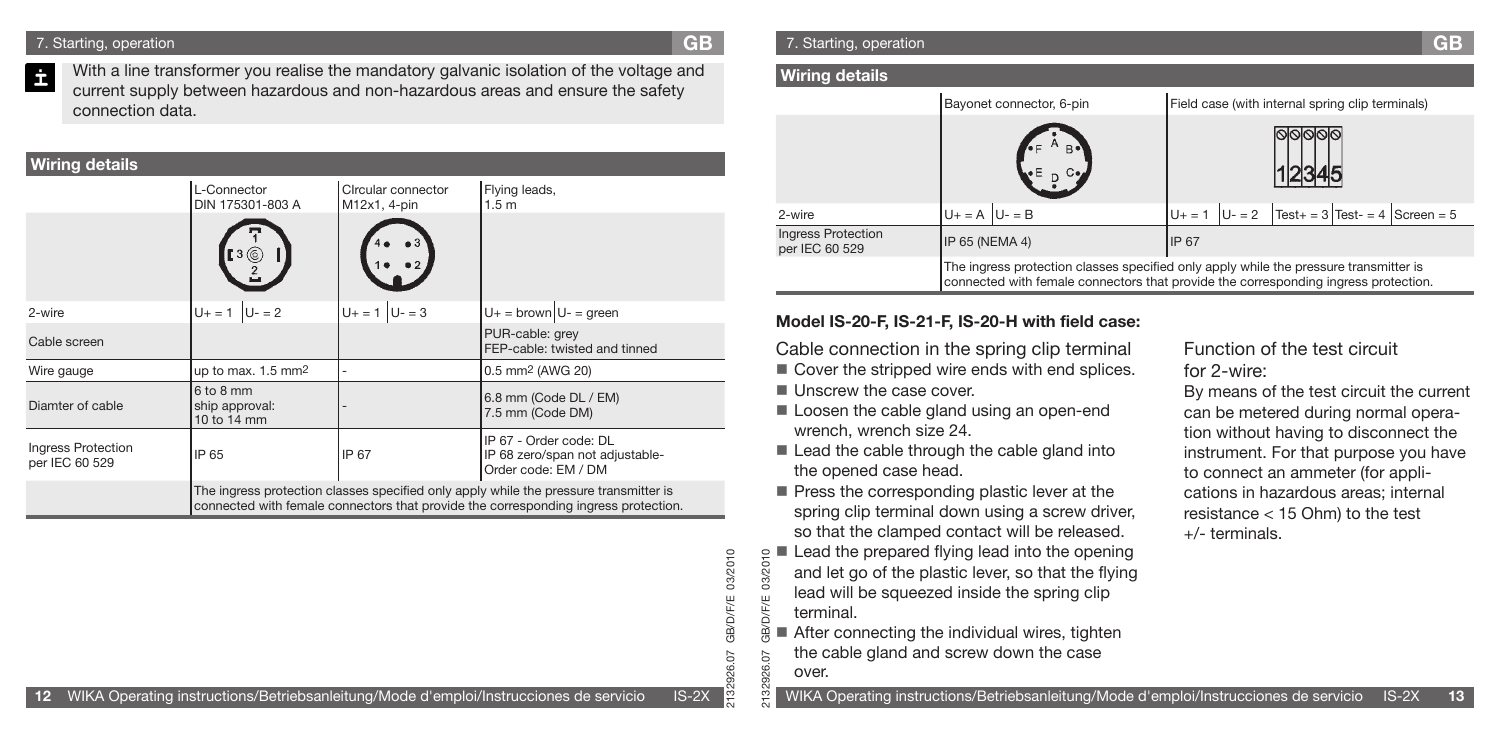### **Assembly of L-connector DIN EN 175301-803**



- 1. Loosen the screw (1).
- Loosen the cable gland (2).
- 3. Pull the angle housing (5), with the terminal block (6) inside, away from the instrument.
- 4. Using the head of a small screwdriver in the mounting hole (D), lever the terminal block (6) out of the angle housing (5).

- 5. Ensure that the conductor outer diameter you select is matched to the angle housing's cable gland. Slide the cable through the cable gland nut (2), washer (3), gland seal (4) and angle housing (5).
- 6. Connect the flying leads to the screw terminals on the terminal block (6) in accordance with the pin-assignment drawing.
- 7. Press the terminal block (6) back into the angle housing (5).
- 8. Tighten the cable gland (2) around the cable. Make sure that the sealing isn't damaged and that the cable gland and seals are assembled correctly in order to ensure ingress protection.
- 9. Place the flat, square gasket over the connection pins on the top of the instrument housing.
- 10. Slide the terminal block (6) onto the connection pins.
- 11. Secure the angle housing (5) and terminal block (6) to the instrument with the screw (1).



| 7. Starting, operation                                                                                                                                                                |  | <b>GB</b>                                   | 7. Starting, operation                                                                |                                   |                                                                                                                                                               |         |                                             |             |     |            |                                                                                   |                    |         |                   | <b>GB</b> |
|---------------------------------------------------------------------------------------------------------------------------------------------------------------------------------------|--|---------------------------------------------|---------------------------------------------------------------------------------------|-----------------------------------|---------------------------------------------------------------------------------------------------------------------------------------------------------------|---------|---------------------------------------------|-------------|-----|------------|-----------------------------------------------------------------------------------|--------------------|---------|-------------------|-----------|
| ssembly of L-connector DIN EN 175301-803                                                                                                                                              |  |                                             | <b>Specifications</b>                                                                 |                                   | Model IS-20-S, IS-21-S, IS-20-F, IS-21-F, IS-20-H                                                                                                             |         |                                             |             |     |            |                                                                                   |                    |         |                   |           |
| (D) Mounting hole<br>لت                                                                                                                                                               |  |                                             | Pressure ranges *) IS-2X-S, IS-2X-F bar                                               |                                   |                                                                                                                                                               |         | $\vert 0.1 \vert 0.16 \vert 0.25 \vert 0.4$ |             | 0.6 | 1          | 1.6<br> 2.5                                                                       |                    | 16      | 10                | 16        |
|                                                                                                                                                                                       |  |                                             | Over pressure safety IS-2X-S, IS-2X-F bar                                             |                                   |                                                                                                                                                               |         | 1.5<br> 2                                   | $ 2\rangle$ |     | $\sqrt{5}$ | 10<br>10                                                                          | 17                 | 35      | 35                | 80        |
| O                                                                                                                                                                                     |  |                                             | <b>Burst pressure</b>                                                                 | $IS-2X-S$ , $IS-2X-F$ $\vert$ bar |                                                                                                                                                               | 2<br>12 | 2.4                                         | 2.4         | 4.8 | <b>6</b>   | 12<br>12                                                                          | 20.5 42            |         | 42                | 96        |
| $\tilde{\mathbb{L}}^2$<br>$^{\circledR}$                                                                                                                                              |  | Female                                      | Pressure ranges *) IS-2X-S, IS-2X-F bar                                               |                                   |                                                                                                                                                               | 25      | 60<br>$ 40\rangle$                          | 100         | 160 | 250        | 400                                                                               | 600                |         | 1000 <sup>1</sup> |           |
|                                                                                                                                                                                       |  | connector                                   | Over pressure safety IS-2X-S, IS-2X-F bar                                             |                                   |                                                                                                                                                               | 50      | 80<br>120                                   | 200         | 320 | 500 800    |                                                                                   | 1200               |         | 1500              |           |
|                                                                                                                                                                                       |  |                                             | <b>Burst pressure</b>                                                                 | $IS-2X-S$ , $IS-2X-F$ $bar$       |                                                                                                                                                               | 96      | 400 550 800 1000 1200 1700 <sup>2)</sup>    |             |     |            |                                                                                   | 2400 <sup>2)</sup> |         | 3000              |           |
| Loosen the screw (1).<br>Loosen the cable gland (2).                                                                                                                                  |  | Sealing                                     |                                                                                       |                                   | Pressure ranges for IS-20-H see additional operating<br>instructions 11126418 High pressure                                                                   |         |                                             |             |     |            |                                                                                   |                    |         |                   |           |
| Pull the angle housing (5), with the                                                                                                                                                  |  |                                             |                                                                                       |                                   | {Vacuum, gauge pressure, compound range, absolute pressure are available}                                                                                     |         |                                             |             |     |            |                                                                                   |                    |         |                   |           |
| terminal block (6) inside, away from the                                                                                                                                              |  | Clamping nut,<br>Male connector,            |                                                                                       |                                   | <sup>1)</sup> Only Model IS-20-S, IS-20-F.                                                                                                                    |         |                                             |             |     |            |                                                                                   |                    |         |                   |           |
| instrument.<br>Using the head of a small screwdriver in                                                                                                                               |  | Case with                                   |                                                                                       |                                   | <sup>2)</sup> For model IS-21-S, IS-21-F: the value specified in the table applies only when<br>sealing is realised with the sealing ring underneath the hex. |         |                                             |             |     |            |                                                                                   |                    |         |                   |           |
| the mounting hole (D), lever the terminal                                                                                                                                             |  | pressure connection                         | Materials                                                                             |                                   | Otherwise max. 1500 bar applies.                                                                                                                              |         |                                             |             |     |            |                                                                                   |                    |         |                   |           |
| block (6) out of the angle housing (5).                                                                                                                                               |  |                                             |                                                                                       |                                   |                                                                                                                                                               |         |                                             |             |     |            |                                                                                   |                    |         |                   |           |
| In order not to damage the sealing of the angle housing, do not try to push the terminal                                                                                              |  |                                             | ■ Wetted parts                                                                        |                                   |                                                                                                                                                               |         |                                             |             |     |            |                                                                                   |                    |         |                   |           |
| block (6) out using the screw hole (1) or the cable gland (2).                                                                                                                        |  |                                             | » Model IS-20-S, IS-20-F,<br>$IS-20-H$ <sup>*</sup>                                   |                                   |                                                                                                                                                               |         | Stainless steel                             |             |     |            |                                                                                   |                    |         |                   |           |
| Ensure that the conductor outer diameter you select is matched to the angle housing's<br>cable gland. Slide the cable through the cable gland nut (2), washer (3), gland seal (4) and |  |                                             | » Model IS-21-S, IS-21-F                                                              |                                   |                                                                                                                                                               |         | Stainless steel                             |             |     |            |                                                                                   |                    |         |                   |           |
| angle housing (5).                                                                                                                                                                    |  |                                             |                                                                                       |                                   |                                                                                                                                                               |         | O-ring: NBR {FPM/FKM or EPDM}               |             |     |            |                                                                                   |                    |         |                   |           |
| Connect the flying leads to the screw terminals on the terminal block (6) in accordance                                                                                               |  |                                             | ■ Case                                                                                |                                   |                                                                                                                                                               |         | Stainless steel                             |             |     |            |                                                                                   |                    |         |                   |           |
| with the pin-assignment drawing.                                                                                                                                                      |  |                                             | Internal transmission fluid <sup>3)</sup>                                             |                                   |                                                                                                                                                               |         |                                             |             |     |            | Synthetic oil {Halocarbon oil for oxygen applications}                            |                    |         |                   |           |
| Press the terminal block (6) back into the angle housing (5).                                                                                                                         |  |                                             |                                                                                       |                                   | <sup>3)</sup> Not for IS-20-S, IS-20-F with pressure ranges > 25 bar and IS-20-H.                                                                             |         |                                             |             |     |            |                                                                                   |                    |         |                   |           |
| Tighten the cable gland (2) around the cable. Make sure that the sealing isn't damaged                                                                                                |  |                                             | Power supply U+                                                                       |                                   | DC V                                                                                                                                                          |         |                                             |             |     |            |                                                                                   |                    |         |                   |           |
| and that the cable gland and seals are assembled correctly in order to ensure ingress                                                                                                 |  | 03/2010                                     | /2010<br>» Model IS-2X-S, IS-20-H                                                     |                                   |                                                                                                                                                               | 1030    |                                             |             |     |            |                                                                                   |                    |         |                   |           |
| protection.<br>Place the flat, square gasket over the connection pins on the top of the instrument                                                                                    |  | » Model IS-2X-F.<br>IS-20-H with field case |                                                                                       |                                   | 11  30                                                                                                                                                        |         |                                             |             |     |            |                                                                                   |                    |         |                   |           |
| housing.                                                                                                                                                                              |  |                                             | Signal output and                                                                     |                                   | RA in Ohm                                                                                                                                                     |         | $ 420$ mA, 2-wire                           |             |     |            |                                                                                   |                    |         |                   |           |
| 0. Slide the terminal block (6) onto the connection pins.                                                                                                                             |  |                                             | maximum ohmic load RA                                                                 |                                   |                                                                                                                                                               |         |                                             |             |     |            |                                                                                   |                    |         |                   |           |
| 1. Secure the angle housing (5) and terminal block (6) to the instrument with the screw (1).                                                                                          |  |                                             | $Model$ IS-2X-S                                                                       |                                   |                                                                                                                                                               |         |                                             |             |     |            | $\vert$ RA $\leq$ (U+ – 10 V) / 0.02 A - (length of flying leads in m x 0.14 Ohm) |                    |         |                   |           |
| 14 WIKA Operating instructions/Betriebsanleitung/Mode d'emploi/Instrucciones de servicio                                                                                              |  | $IS-2X$                                     | WIKA Operating instructions/Betriebsanleitung/Mode d'emploi/Instrucciones de servicio |                                   |                                                                                                                                                               |         |                                             |             |     |            |                                                                                   |                    | $IS-2X$ |                   | 15        |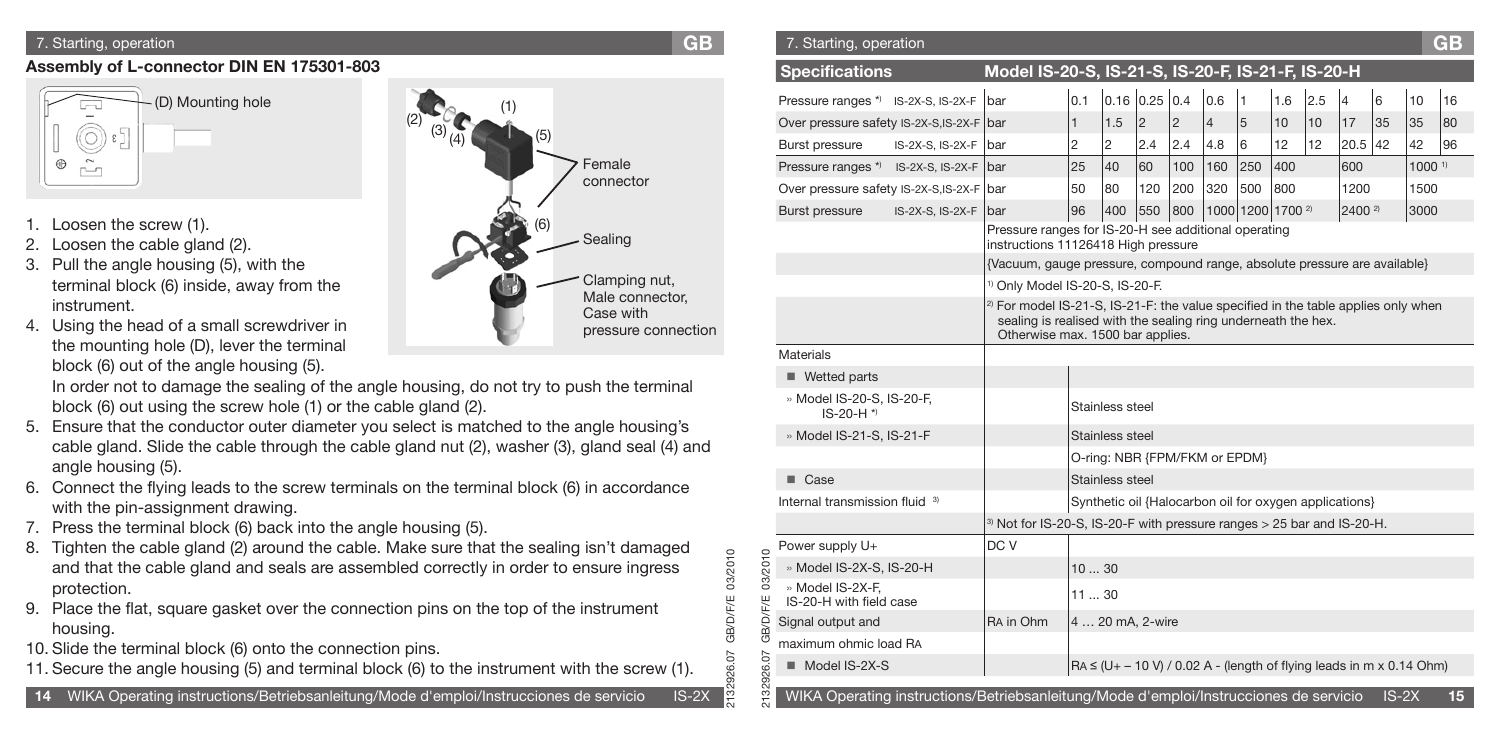| 7. Starting, operation                                     |                                                                                                                                                                           |                                                                                                                          | <b>GB</b>                                                                                          |                                    | 7. Starting, operation                                                                  |                                      |                                                                                                                                                              | GB      |
|------------------------------------------------------------|---------------------------------------------------------------------------------------------------------------------------------------------------------------------------|--------------------------------------------------------------------------------------------------------------------------|----------------------------------------------------------------------------------------------------|------------------------------------|-----------------------------------------------------------------------------------------|--------------------------------------|--------------------------------------------------------------------------------------------------------------------------------------------------------------|---------|
| <b>Specifications</b>                                      |                                                                                                                                                                           | Model IS-20-S, IS-21-S, IS-20-F, IS-21-F, IS-20-H                                                                        |                                                                                                    |                                    | <b>Specifications</b>                                                                   |                                      | Model IS-20-S, IS-21-S, IS-20-F, IS-21-F, IS-20-H                                                                                                            |         |
| Model IS-2X-F, IS-20-H with<br>field case                  |                                                                                                                                                                           | $RA \leq (U + -11 V)/0.02 A$                                                                                             |                                                                                                    |                                    | $\blacksquare$ Mean TC of zero<br>Mean TC of range                                      | % of span<br>% of span               | $\leq$ 0.2 / 10 K (< 0.4 for pressure range $\leq$ 250 mbar)<br>$\leq$ 0.2 / 10 K                                                                            |         |
| Test circuit signal and maximum<br>load                    |                                                                                                                                                                           | $RA \leq 15$ (only model IS-2X-F, IS-20-H with field case)                                                               |                                                                                                    |                                    | Installation position                                                                   | mbar                                 | < 2 at +/- 30° tilted position with model IS-21-S and IS-21-F                                                                                                |         |
| Adjustability zero/span                                    | %                                                                                                                                                                         | $\pm$ 5 using potentiometers inside the instrument                                                                       |                                                                                                    |                                    | CE-conformitiv                                                                          |                                      |                                                                                                                                                              |         |
| Response time (10  90 %)                                   | ms                                                                                                                                                                        | $\leq 1$ 4                                                                                                               |                                                                                                    |                                    | Pressure equipment directive                                                            |                                      | 97/23/EC                                                                                                                                                     |         |
|                                                            |                                                                                                                                                                           | Besponse time IS-20-S/-F: $\leq$ 10 ms at medium temp. below $<$ -30 °C for<br>pressure ranges up to 25 bar.             |                                                                                                    |                                    | ■ EMC directive                                                                         |                                      | 2004/108/EC, EN 61 326 Emission (Group 1, Class B) and Immunity<br>(industrial locations)                                                                    |         |
| Power Pi                                                   | W                                                                                                                                                                         | Response time IS-21: $\leq$ 10 ms at medium temp. below $<$ -30 °C (-22 °F).<br>1 (750 mW with approval for Category 1D) |                                                                                                    |                                    | Directive ATEX of equipment<br>intended for use in potentially<br>explosive atmospheres |                                      | 94/9/EC                                                                                                                                                      |         |
| Insulation voltage                                         |                                                                                                                                                                           | Insulation complies with EN 60079-11                                                                                     |                                                                                                    |                                    | Ex-protection                                                                           | <b>ATEX</b>                          | Category <sup>8</sup> 1G, 1/2G, 2G, 1D <sup>9</sup> , 1/2D <sup>9</sup> , 2D <sup>9</sup> , M1, M2                                                           |         |
| Accuracy                                                   | % of span                                                                                                                                                                 | $\leq 0.5^{6}$<br>${0.25}^{5.5}$                                                                                         |                                                                                                    |                                    | Ignition protection type                                                                |                                      | Ex ia I/II C T4, Ex ia I/II C T5, Ex ia I/II C T6                                                                                                            |         |
|                                                            |                                                                                                                                                                           | <sup>5)</sup> Accuracy { } for pressure ranges $\geq$ 0.25 bar, not for IS-20-H                                          |                                                                                                    |                                    |                                                                                         |                                      | Read the operating conditions and safety-relevant data in the EC-type                                                                                        |         |
|                                                            |                                                                                                                                                                           | error of measurement per IEC 61298-2).                                                                                   | <sup>6)</sup> Including non-linearity, hysteresis, zero point and full scale error (corresponds to |                                    |                                                                                         | <sup>9)</sup> Not for IS-20-H        | examination certificate in any case (BVS 04 ATEX E 068 X)                                                                                                    |         |
|                                                            |                                                                                                                                                                           | Adjusted in vertical mounting position with lower pressure connection.                                                   |                                                                                                    |                                    | Ex-protection                                                                           | FM, CSA                              | Class I. II and III                                                                                                                                          |         |
| Non-linearity                                              | % of span                                                                                                                                                                 | $\leq 0.2$<br>(BFSL) according to IEC 61298-2                                                                            |                                                                                                    |                                    | Ignition protection type                                                                |                                      | Instrinsic safe Class I, II, III Division 1,                                                                                                                 |         |
| Non-repeatability                                          | % of span                                                                                                                                                                 | $\leq 0.1$                                                                                                               |                                                                                                    |                                    |                                                                                         |                                      | Group A, B, C, D, E, F, G and Class I, Zone 0 AEx ia II C                                                                                                    |         |
| 1-year stability                                           | % of span                                                                                                                                                                 | $\leq 0.2$<br>(at reference conditions)                                                                                  |                                                                                                    |                                    | Approval German Lloyd GL                                                                |                                      | Environmental Category D, F, EMC 1                                                                                                                           |         |
| Permissible temperature of                                 |                                                                                                                                                                           |                                                                                                                          |                                                                                                    |                                    | RF-immunity                                                                             | V/m                                  | 10                                                                                                                                                           |         |
| $\blacksquare$ Medium $\binom{8}{1}$                       |                                                                                                                                                                           | $-20$ $+80$ °C $^7$                                                                                                      | $-4+176$ °F <sup>7</sup>                                                                           |                                    | <b>Burst</b>                                                                            | kV                                   |                                                                                                                                                              |         |
|                                                            |                                                                                                                                                                           | temperature to ambience temperature") $\frac{1}{2}$                                                                      | (Extended temperature ranges see chapter 7 "Relation of medium                                     |                                    | Shock resistance » Model IS-2X-S                                                        |                                      | 1000 <sup>10</sup> according to IEC 60068-2-27 (mechanical shock)                                                                                            |         |
| $\blacksquare$ Ambience $\delta$                           |                                                                                                                                                                           | $-20$ $+80$ °C $^7$                                                                                                      | $-4$ +176 °F $^7$                                                                                  |                                    | » Model IS-2X-F                                                                         |                                      | 600 <sup>10)</sup> according to IEC 60068-2-27 (mechanical shock)                                                                                            |         |
| ■ Storage                                                  |                                                                                                                                                                           | $-30+105$ °C                                                                                                             | $-22$ $+221$ °F                                                                                    | 03/2010<br>/2010                   |                                                                                         | <sup>10</sup> not with ship approval |                                                                                                                                                              |         |
|                                                            | Other temperature ranges are possible, depending on the electrical connection;<br>see EC-type examination certificate, e.g. -30 $\dots$ +105 °C / -22 $\dots$ +221 °F and |                                                                                                                          |                                                                                                    | සූ                                 | Vibration resistance<br>» IS-2X-S<br>» IS-2X-F                                          |                                      | $20$ <sup>11)</sup> according to IEC 60068-2-6<br>(vibration under resonance)<br>10 <sup>11)</sup> according to IEC 60068-2-6<br>(vibration under resonance) |         |
|                                                            | table page 83 and 84                                                                                                                                                      |                                                                                                                          |                                                                                                    | <b>GB/D/F/E</b><br><b>GB/D/F/E</b> |                                                                                         |                                      | <sup>11)</sup> with ship approval: Category H, up to 2KHz                                                                                                    |         |
| Rated temperature range                                    |                                                                                                                                                                           | $ 0+80$ °C                                                                                                               | 32  +176 °F                                                                                        | 5                                  | Wiring protection                                                                       |                                      |                                                                                                                                                              |         |
| Temperature coefficients within<br>rated temperature range |                                                                                                                                                                           |                                                                                                                          |                                                                                                    | 926.07                             | Reverse polarity protection                                                             |                                      | U+ towards U-                                                                                                                                                |         |
|                                                            |                                                                                                                                                                           | 16 WIKA Operating instructions/Betriebsanleitung/Mode d'emploi/Instrucciones de servicio                                 | $IS-2X$                                                                                            |                                    |                                                                                         |                                      | WIKA Operating instructions/Betriebsanleitung/Mode d'emploi/Instrucciones de servicio                                                                        | $IS-2X$ |

| <b>Specifications</b>                                                                   |                                       | Model IS-20-S, IS-21-S, IS-20-F, IS-21-F, IS-20-H                                                                                                |  |
|-----------------------------------------------------------------------------------------|---------------------------------------|--------------------------------------------------------------------------------------------------------------------------------------------------|--|
| Mean TC of zero                                                                         | % of span                             | $\leq$ 0.2 / 10 K (< 0.4 for pressure range $\leq$ 250 mbar)                                                                                     |  |
| Mean TC of range                                                                        | % of span                             | $\leq$ 0.2 / 10 K                                                                                                                                |  |
| Installation position                                                                   | mbar                                  | < 2 at +/- 30° tilted position with model IS-21-S and IS-21-F                                                                                    |  |
| CE-conformitiv                                                                          |                                       |                                                                                                                                                  |  |
| Pressure equipment directive                                                            |                                       | 97/23/EC                                                                                                                                         |  |
| <b>EMC</b> directive<br>٠                                                               |                                       | 2004/108/EC, EN 61 326 Emission (Group 1, Class B) and Immunity<br>(industrial locations)                                                        |  |
| Directive ATEX of equipment<br>intended for use in potentially<br>explosive atmospheres |                                       | 94/9/EC                                                                                                                                          |  |
| Ex-protection                                                                           | <b>ATEX</b>                           | Category <sup>8)</sup> 1G, 1/2G, 2G, 1D <sup>9</sup> , 1/2D <sup>9</sup> , 2D <sup>9</sup> , M1, M2                                              |  |
| Ignition protection type                                                                |                                       | Ex ia I/II C T4, Ex ia I/II C T5, Ex ia I/II C T6                                                                                                |  |
|                                                                                         |                                       | <sup>8)</sup> Read the operating conditions and safety-relevant data in the EC-type<br>examination certificate in any case (BVS 04 ATEX E 068 X) |  |
|                                                                                         | <sup>9)</sup> Not for IS-20-H         |                                                                                                                                                  |  |
| Ex-protection                                                                           | FM, CSA                               | Class I, II and III                                                                                                                              |  |
| Ignition protection type                                                                |                                       | Instrinsic safe Class I, II, III Division 1,                                                                                                     |  |
|                                                                                         |                                       | Group A, B, C, D, E, F, G and Class I, Zone 0 AEx ia II C                                                                                        |  |
| Approval German Lloyd GL                                                                |                                       | Environmental Category D, F, EMC 1                                                                                                               |  |
| RF-immunity                                                                             | V/m                                   | 10                                                                                                                                               |  |
| <b>Burst</b>                                                                            | kV                                    | $\overline{2}$                                                                                                                                   |  |
| Shock resistance » Model IS-2X-S                                                        | q                                     | 1000 <sup>10</sup> according to IEC 60068-2-27 (mechanical shock)                                                                                |  |
| » Model IS-2X-F                                                                         | $\mathbf{q}$                          | 600 <sup>10)</sup> according to IEC 60068-2-27 (mechanical shock)                                                                                |  |
|                                                                                         | <sup>10)</sup> not with ship approval |                                                                                                                                                  |  |
| Vibration resistance<br>» $IS-2X-S$                                                     | $\mathbf{q}$                          | 20 <sup>11)</sup> according to IEC 60068-2-6<br>(vibration under resonance)                                                                      |  |
| $\cdot$ IS-2X-F                                                                         | g                                     | 10 <sup>11)</sup> according to IEC 60068-2-6<br>(vibration under resonance)                                                                      |  |
|                                                                                         |                                       | <sup>11)</sup> with ship approval: Category H, up to 2KHz                                                                                        |  |
| Wiring protection                                                                       |                                       |                                                                                                                                                  |  |
| Reverse polarity protection                                                             |                                       | U+ towards U-                                                                                                                                    |  |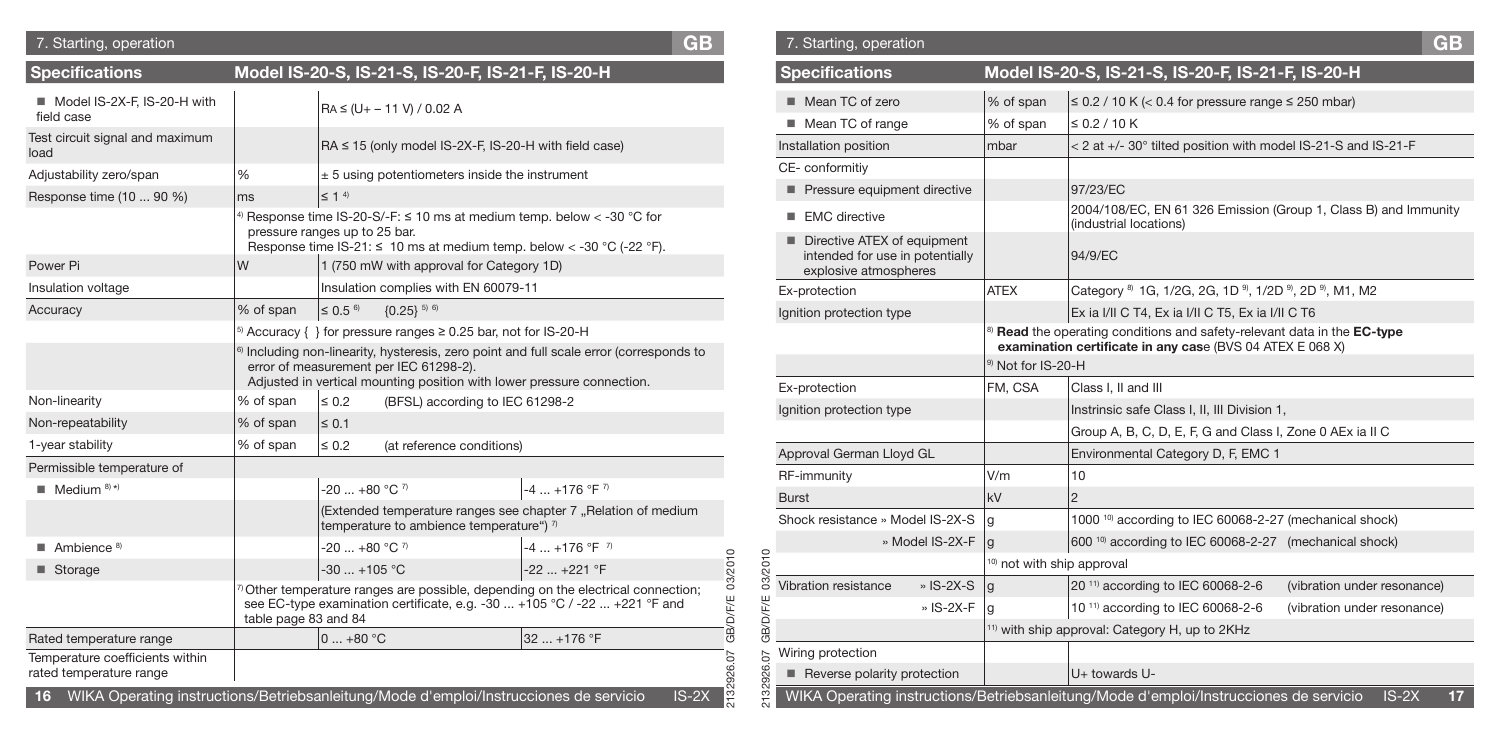| 7. Starting, operation / 8. Adjustment of zero point / span                |                   |    |                                                    |                             |  |  |
|----------------------------------------------------------------------------|-------------------|----|----------------------------------------------------|-----------------------------|--|--|
| Model IS-20-S, IS-21-S, IS-20-F, IS-21-F, IS-20-H<br><b>Specifications</b> |                   |    |                                                    |                             |  |  |
| Weight                                                                     | » Model IS-2X-S/F | kg | Model IS-2X-S: Approx. 0.2                         | Model IS-2X-F: Approx. 0.35 |  |  |
|                                                                            | » Model IS-20-H   | kg | Approx. 0.3 (approx. 0.45 with version field case) |                             |  |  |

\*) In an oxygen version model IS-21 is not available. In an oxygen version model IS-20 is only available in gauge pressure ranges ≥ 0.25 bar with media temperatures between -4 … +140 °F / -20 … +60 °C and using stainless steel or Elgiloy® wetted parts. Items in curved brackets are optional extras for additional price.



### **Functional test**



- The output signal must be proportional to the pressure. If not, this might point to a damage of the diaphragm. In that case refer to chapter 10 "Troubleshooting".
	-



- Open pressure connections only after the system is without pressure!  $\blacksquare$  Observe the ambient and working conditions outlined in section 7
	- ..Technical data.
- **Please make sure that the pressure transmitter is only used within the over** load threshold limit at all times!



When touching the pressure transmitter, keep in mind that the surfaces of the instrument components might get hot during operation.

### **8. Adjustment of zero point / span (only for pressure transmitter with clamping nut)**

We do not recommend to adjust the span potentiometer. It is used for adjustment ex factory  $\frac{1}{b}$ İ and should not be adjusted by you unless you have adequate calibration equipment at your disposal (at least three times more accurate than the instrument being tested).

### 8. Adjustment of zero point / span **GB**



- $\blacksquare$  Make sure wires are not cut or pinche during disassembly and reassembly of the connector.
- IS-2X-S, IS-20-H: Remove the female connector. Open the pressure transmitter by detaching the clamping nut (see Fig. $(A)$ ). Carefully remove the male connector from the case.
- IS-2X-F, IS-20-H with field case: Open the pressure transmitter by twisting off the fied case over.
- $\blacksquare$  Adjust the zero point (Z) (see Fig.  $\textcircled{B}$ ) by generating the lower limit of the pressure range.
- Adjust the span (S) by generating the higher limit of the pressure range.
- Check the zero point. If the zero point is incorrect, repeat procedure as required. Reassemble the instrument carefully.
- Make sure all sealings and o-rings are not damaged and correctly installed to assure the rated moisture ingress protection.

2132926.07 GB/D/F/E 03/2010



### **9. Maintenance, accessories**

2132926.07 GB/D/F/E 03/2010

 $\breve{\alpha}$  $\frac{1}{2}$  $\overline{3}$ 

δp

- WIKA pressure transmitters require no maintenance. İ
- Have repairs performed by the manufacturer only.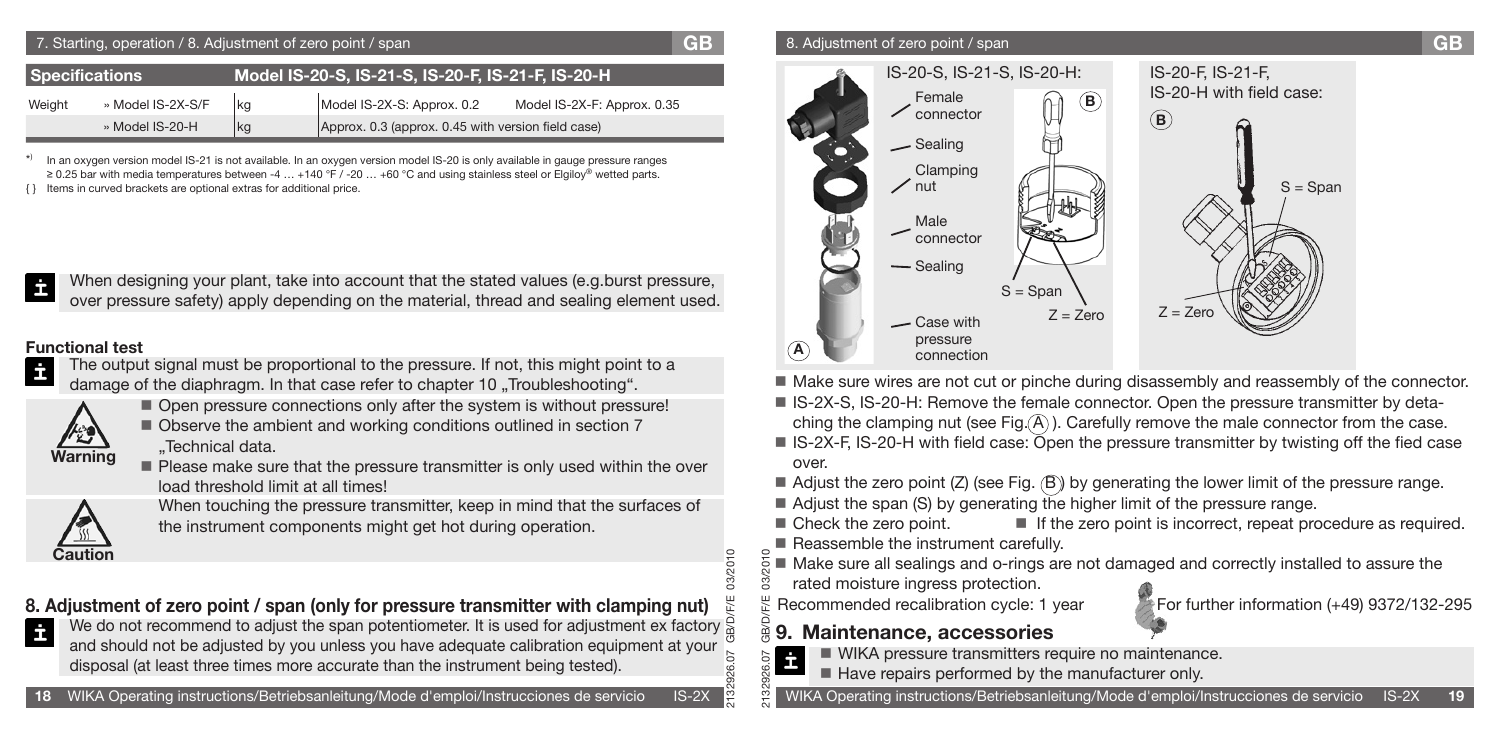#### 9. Maintenance, accessories / 10. Trouble shooting **GB**

**Accessories:** For details about the accessories (e. g. connectors), please refer to WIKA's price list, WIKA's product catalog on CD or or contact our sales department.

### **10. Trouble shooting**



Open pressure connections only after the system is without pressure!



■ Take precautions with regard to remaining media in removed pressure transmitters. Remaining media in the pressure port may be hazardous or toxic!

- Remove the pressure transmitter from service and mark it to prevent it from being used again accidentally, if it becomes damaged or unsafe for operation.
- $\blacksquare$  Have repairs performed by the manufacturer only.
- Do not insert any pointed or hard objects into the pressure port for cleaning to prevent İ damage to the diaphragm of the pressure connection.

Please verify in advance if pressure is being applied (valves/ ball valve etc. open) and if the right voltage supply and the right type of wiring (2-wire) has been chosen? If the problem persists, contact our sales department.

| <b>Failure</b>                                                                                                                     | <b>Possible cause</b>                                                                                                                                                  | <b>Procedure</b>                                                                        |  |  |  |  |  |
|------------------------------------------------------------------------------------------------------------------------------------|------------------------------------------------------------------------------------------------------------------------------------------------------------------------|-----------------------------------------------------------------------------------------|--|--|--|--|--|
| Output signal unchanged after change<br>in pressure                                                                                | Mechanical overload through over-<br>pressure                                                                                                                          | Replace instrument; if failure reoccurs,<br>consult the manufacturer *)                 |  |  |  |  |  |
| No output signal                                                                                                                   | No/incorrect voltage supply or current<br>spike                                                                                                                        | Adjust the voltage supply to correspond<br>with the Operating Instructions *)           |  |  |  |  |  |
|                                                                                                                                    | Cable break                                                                                                                                                            | Check connections and cable                                                             |  |  |  |  |  |
| No/False output signal                                                                                                             | Incorrectly wired                                                                                                                                                      | 3/2010<br>Follow pin assignment (see Instrument<br>Label / Operating Instructions)<br>Ö |  |  |  |  |  |
| Abnormal output signal                                                                                                             | Span incorrectly adjusted                                                                                                                                              | Use appropriate reference                                                               |  |  |  |  |  |
| Abnormal zero point signal                                                                                                         | Ensure permissible overload limits are<br>observed (see Operating Instructions);<br>Overload limits exceeded<br>correct the zero point through the<br>potentiometer *) |                                                                                         |  |  |  |  |  |
| 926.07<br>6<br>WIKA Operating instructions/Betriebsanleitung/Mode d'emploi/Instrucciones de servicio<br>$ S-2\rangle$<br><b>20</b> |                                                                                                                                                                        |                                                                                         |  |  |  |  |  |

| 10. Trouble shooting               |                                                                                                                                                      | GB                                                         |
|------------------------------------|------------------------------------------------------------------------------------------------------------------------------------------------------|------------------------------------------------------------|
| Failure                            | <b>Possible cause</b>                                                                                                                                | <b>Procedure</b>                                           |
| Abnormal zero point signal         | Diaphragm is damaged, e.g. through<br>impact, abrasive/agressive media;<br>corrosion of diaphragm/pressure<br>connector.                             | Replace instrument                                         |
| Signal span dropping off/too small | Diaphragm is damaged, e.g. through<br>impact, abrasive/agressive media;<br>corrosion of diaphragm/pressure<br>connector; transmission fluid missing. | Contact the manufacturer and replace<br>the instrument     |
| Signal span drops off              | Seal/Sealing face damaged/conta-<br>minated, seal mounted incorrectly,<br>threads crossed.                                                           | Clean the seal/sealing face, possibly<br>replace the seal. |
| Signal span too small              | Mechanical overload through over-<br>pressure                                                                                                        | Re-calibrate the instrument *)                             |
| Signal span erratic                | Violent fluctuations in the process<br>media pressure                                                                                                | Damping; consult with manufacturer                         |

In case of unjustified reclamation we charge the reclamation handling expenses.

\*) Make sure that after the setting the unit is working properly. In case the error continues to exist send in the instrument for reparation (or replace the unit).

**USA, Canada:** If the problem continues, contact WIKA or an authorized agent for assistance. If the pressure transmitter must be returned obtain an RMA (return material authorization) number and shipping instructions from the place of purchase. Be sure to include detailed information about the problem. Pressure transmitters received by WIKA without a valid RMA number will not be accepted.

### **Process material certificate (Contamination declaration for returned goods)**

Purge / clean dismounted instruments before returning them in order to protect our employees and the environment from any hazard caused by adherent remaining media.

2132926.07 GB/D/F/E 03/2010 Service of instruments can only take place safely when a Product Return Form has been submitted and fully filled-in. This Return Form contains information on all materials with which the instrument has come into contact, either through installation, test purposes, or cleaning. You can find the Product Return Form on our internet site (www.wika.de / www.wika.com). 329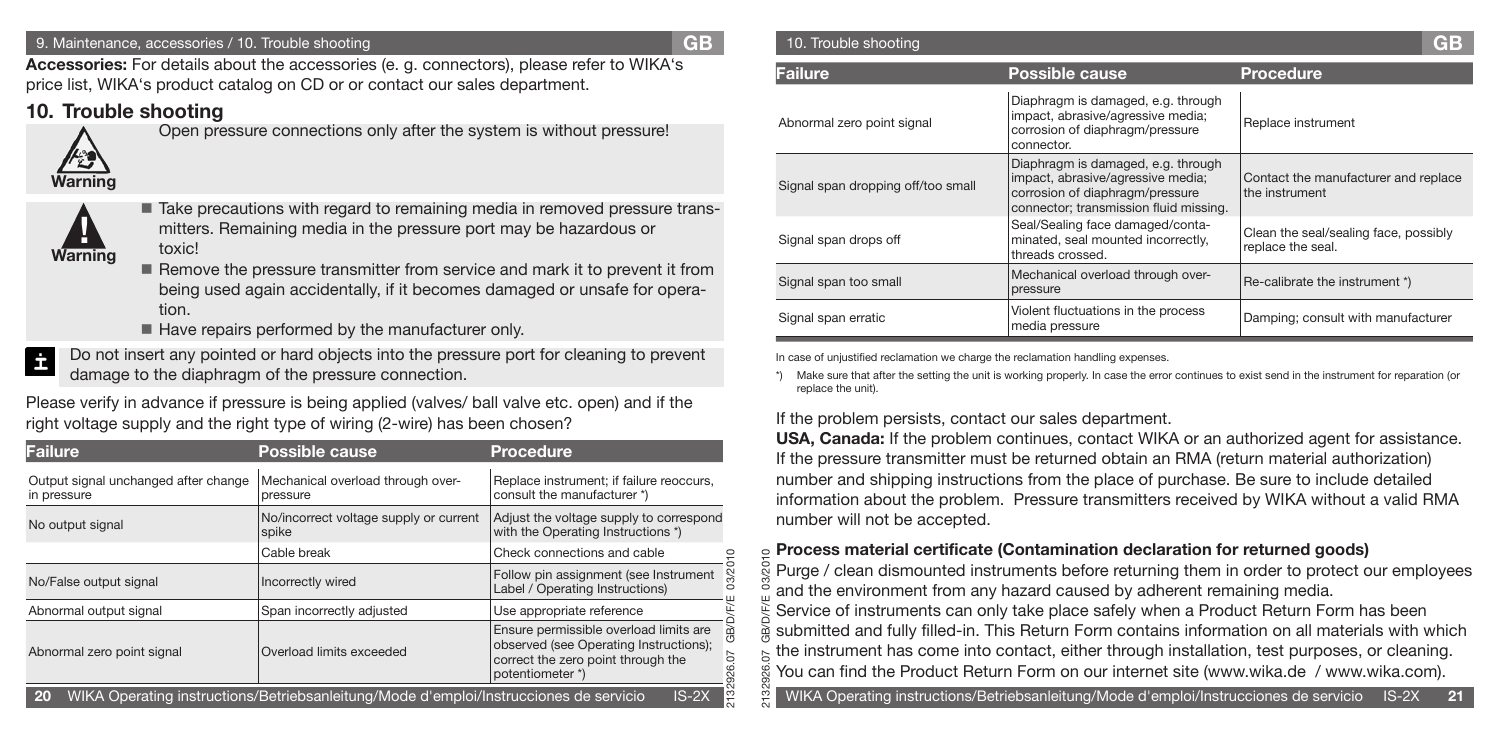### 11. Storage, disposal **GB**

### **11. Storage, disposal**



When storing or disposing of the pressure transmitter, take precautions with regard to remaining media in removed pressure transmitters. We recommend cleaning the transmitter properly and carefully. Remaining media in the pressure port may be hazardous or toxic!

### **Storage**

Mount the protection cap when storing the pressure transmitter in order to prevent any İ damage to the diaphragm (IS-21-S, IS-21-F).

Dispose of instrument components and packaging materials in accordance with the respective waste treatment and disposal regulations of the region or country to which the instrument is supplied. **Disposal**<br>**Pa** Dis

WIKA reserves the right to alter these technical specifications.

### **1. Wichtiges zu Ihrer Information**

Lesen Sie diese Betriebsanleitung vor Montage und Inbetriebnahme des Druckmessgerätes. Bewahren Sie die Betriebsanleitung an einem für alle Benutzer jederzeit zugänglichen Ort auf. Die nachfolgenden Einbau- und Betriebshinweise haben wir mit Sorgfalt zusammengestellt. Es ist jedoch nicht möglich, alle erdenklichen Anwendungsfälle zu berücksichtigen. Sollten Sie Hinweise für Ihre spezielle Aufgabenstellung vermissen, können Sie hier weitere Informationen finden:

- Über unsere Internet-Adresse www.wika.de / www.wika.com
- Die Bezeichnung des zugehörigen Datenblattes ist PE 81.50, PE 81.51, PE 81.52
- Anwendungsberater: (+49) 9372/132-295

Wird die Seriennummer auf dem Typenschild und/oder der 2D-Code auf dem Sechskant unleserlich (z. B. durch mechanische Beschädigung oder Übermalen), ist eine Rückverfolgbarkeit nicht mehr möglich.

Die in der Betriebsanleitung beschriebenen WIKA-Druckmessgeräte werden nach den neuesten Erkenntnissen konstruiert und gefertigt. Alle Komponenten unterliegen während der Fertigung strengen Qualitäts- und Umweltkriterien. Unser Umweltmanagementsystem ist nach DIN EN ISO 14001 zertifiziert.

### **Bestimmungsgemäße Produktverwendung IS-2X-S, IS-2X-F, IS-20-H:**

Verwenden Sie den eigensicheren Druckmessumformer, um in explosionsgefährdeten Bereichen Druck in ein elektrisches Signal zu wandeln.

### **Zulassung ATEX:**

2132926.07 GB/D/F/E 03/2010

26.07 8

**GB/D/F/E** 

03/2010

Druckmessgerät zur bestimmungsgemäßen Verwendung in explosionsgefährdeten Bereichen

- (siehe beiliegende EG-Baumusterprüfbescheinigung BVS 04 ATEX E 068 X).
- 2132926.07 GB/D/F/E 03/2010 ATEX Zulassungseigenschaften:
- für Gase und Nebel: Anbau an Zone 0; Einbau in Zone 0, Zone 1 und Zone 2
- Stäube: Anbau an Zone 20; Einbau in Zone 20, Zone 21 und Zone 22 (nicht für IS-20-H). Bergbau: Kategorie M1, M2.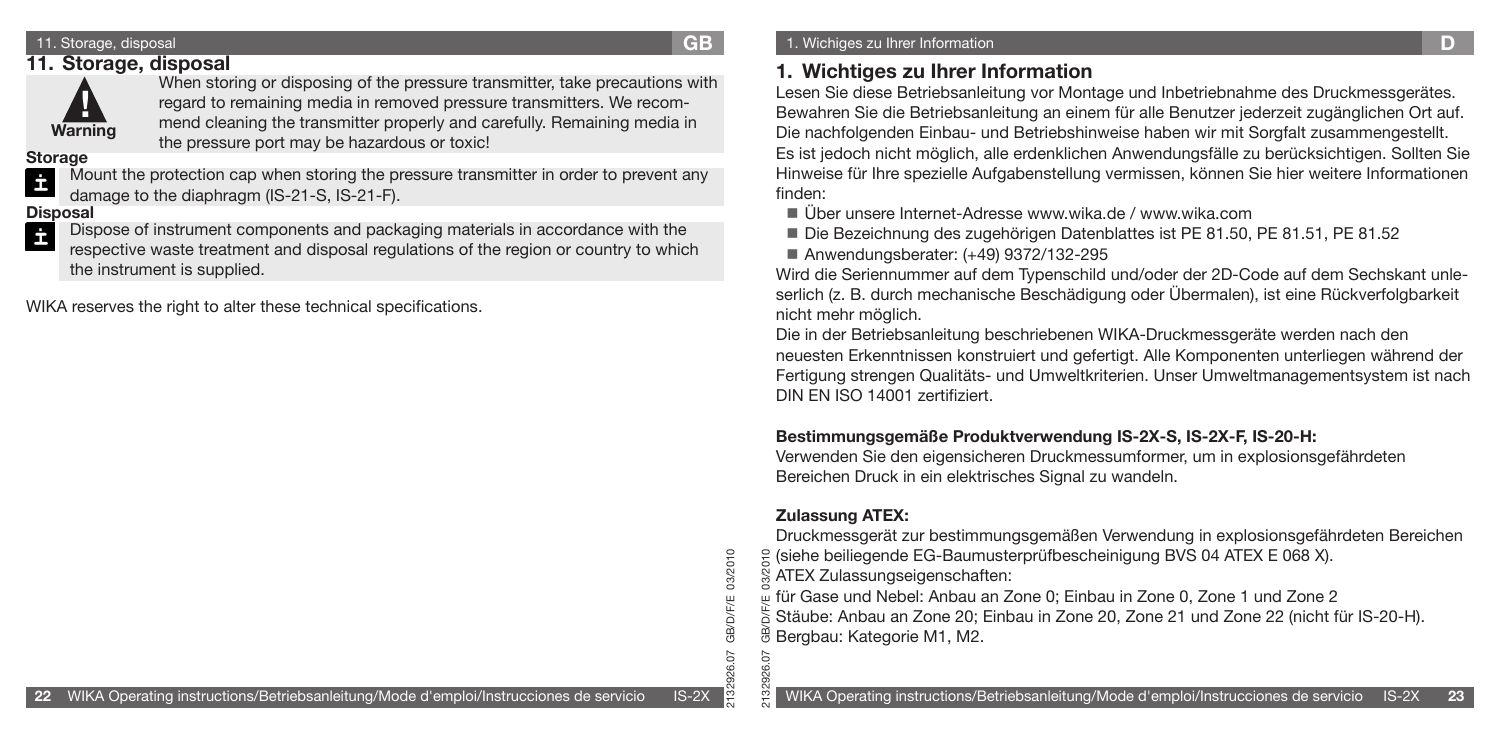1. Wichiges zu Ihrer Information/ 2. Schneller Überblick / 3. Zeichenerklärungen, Abkürzungen **D**

### **Zulassung FM/CSA:**

Druckmessgerät zur bestimmungsgemäßen Verwendung in explosionsgefährdeten Bereichen (siehe Control drawing Nr. 2323880)

FM / CSA Zulassungseigenschaften:

Intrinsically Safe mit Gerätezulassung für Class I, II und III Division 1, Gruppe A, B, C, D, E, F, G und Class I, Zone 0, AEx ia IIC.

Dust-ignitionproof für Class II und III, Division 1, Gruppe E, F und G. Non-incendive für Class I Division 2 Gruppe A, B, C und D

### **Ihre erforderlichen Kenntnisse**

Montieren und nehmen Sie das Druckmessgerät nur in Betrieb, wenn Sie mit den zutreffenden landesspezifischen Richtlinien vertraut sind und die entsprechende Qualifikation besitzen. Sie müssen mit den Vorschriften und Kenntnissen für explosionsgefährdete Bereiche, Mess- und Regeltechnik sowie elektrische Stromkreise vertraut sein. Je nach Einsatzbedingung müssen Sie über entsprechendes Wissen verfügen, z. B. über agressive Medien bzw. hohe Drücke.

# **2. Der schnelle Überblick für Sie**

Wollen Sie sich einen schnellen Überblick verschaffen, **lesen Sie Kapitel 3, 5, 7 und 11**. Dort erhalten Sie kurze Hinweise zu Ihrer Sicherheit und wichtige Informationen über Ihr Produkt und zur Inbetriebnahme. **Lesen Sie diese unbedingt.** 

## **3. Zeichenerklärungen, Abkürzungen**

Verletzungen.





Ex-Hinweise: Mögliche Gefahr für Ihr Leben oder schwerer Verletzungen.



Hinweis, wichtige Information, Funktionsstörung.



**Vorsicht** 

C E

Mögliche Gefahr für Ihr Leben oder schwerer Verletzungen durch wegschleudernde Teile. Mögliche Gefahr von

Verbrennungen durch heisse Oberflächen.

2132926.07 GB/D/F/E 03/2010 Das Produkt stimmt mit den zutreffenden europäischen

Richtlinien überein.

**24** WIKA Operating instructions/Betriebsanleitung/Mode d'emploi/Instrucciones de servicio IS-2X

3. Zeichenerklärungen, Abkürzungen / 4. Funktion **D**



(G L)

03/2010  $2010$ 

26

ATEX Europäische Explosionsschutz-Richtlinie (Atmosphère=AT, Explosible=EX) Das Produkt stimmt überein mit den Anforderungen der europäischen Richtlinie 94/9/EG (ATEX) zum Explosionsschutz.

FM

Factory Mutual Das Produkt wurde von FM Approvals geprüft und zertifiziert. Es stimmt überein mit den anwendbaren US-amerikanischen Normen zur Sicherheit (einschließlich Explosionsschutz).



### **CSA**

Canadian Standard Association Das Produkt wurde durch CSA International geprüft und zertifiziert. Es stimmt überein mit den anwendbaren kanadischen und US-amerikanischen Normen zur Sicherheit (einschließlich Explosionsschutz).

GL, Germanischer Lloyd

Das Produkt wurde von GL geprüft und zertifiziert. Es stimmt überein mit den Anforderungen des GL Type Approval Systems.

- 2-Leiter Zwei Anschlussleitungen dienen zur Spannungsversorgung. Der Speisestrom ist das Mess-Signal.
- U+ Positiver Versorgungsanschluss
- U- Negativer Versorgungsanschluss

### **4. Funktion**

- IS-2**0**: Druckanschluss (eigensicher) mit innenliegender Membran (Standardausführung)
- IS-2**1**: Druckanschluss (eigensicher) mit frontbündiger Membrane für hochviskose oder kristallisierende Medien, die die Bohrung des Druckanschlusses zusetzen können.
- IS-2X-**S**: Druckmessgerät (eigensicher) Ausführung mit Stecker- bzw. Kabelanschluss

IS-2X-**F**: Druckmessgerät (eigensicher) Ausführung Feldgehäuse

IS-20-**H**: Druckmessgerät (eigensicher) Ausführung Höchstdruck

2132926.07 GB/D/F/E 03/2010 **Funktion:** Mittels Sensorelement und unter Zuführung von Hilfsenergie wird über die Verformung einer Membran der anstehende Druck in Ihrer Anwendung in ein verstärktes standardisiertes elektrisches Signal umgewandelt. Dieses elektrische Signal verändert sich proportional zum Druck und kann entsprechend ausgewertet werden.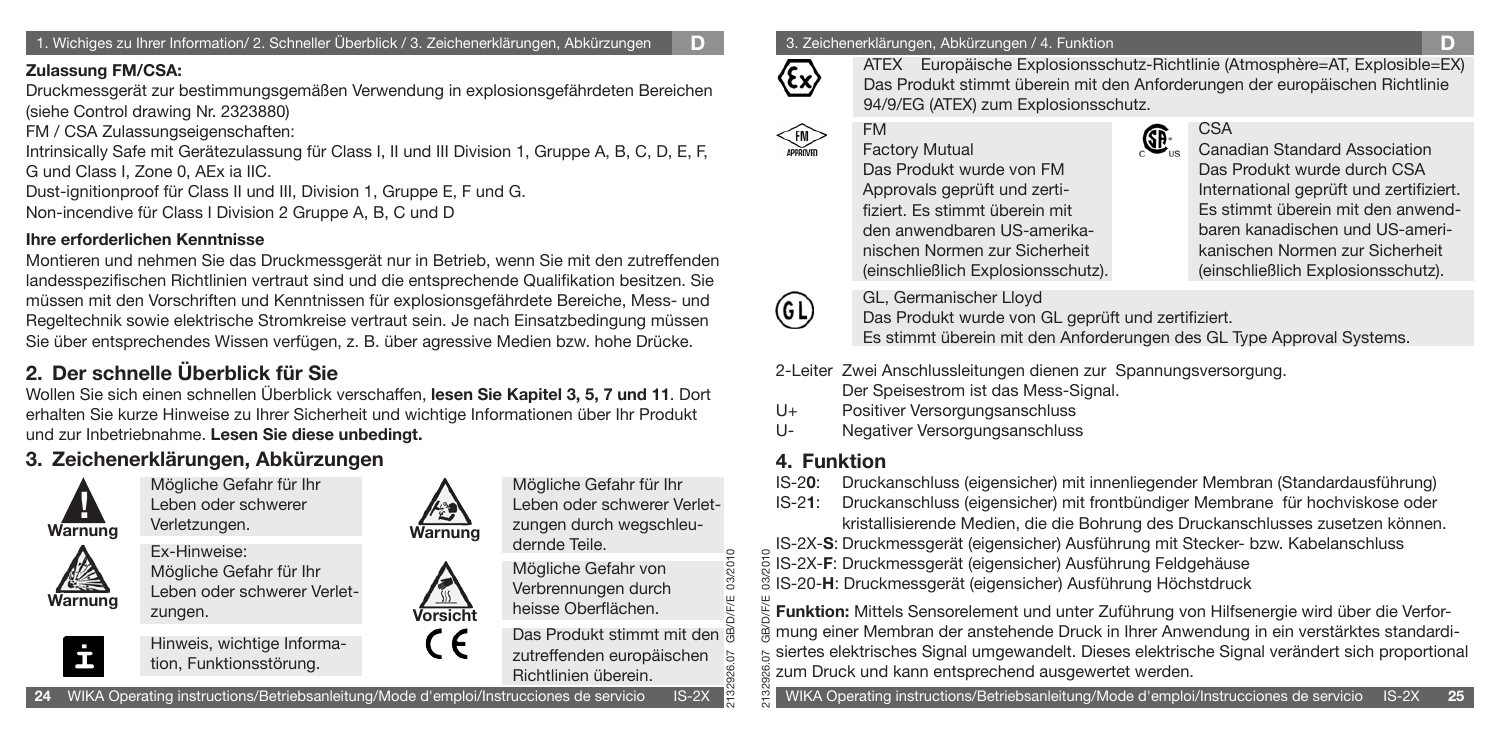#### 5. Zu Ihrer Sicherheit **D**

### **5. Zu Ihrer Sicherheit**



 Wählen Sie das richtige Druckmessgerät hinsichtlich Messbereich, Ausführung und spezifischen Messbedingungen vor Montage oder Inbetriebnahme. ■ Halten Sie die entsprechenden landesspezifischen Vorschriften ein (z. B.: IEC 60079-14, NEC, CEC) und beachten Sie bei speziellen Anwendungen die geltenden Normen und Richtlinien (z. B. bei gefährlichen Messstoffen

wie Acetylen, brennbaren oder giftigen Stoffen sowie bei Kälteanlagen und Kompressoren).

 **Wenn Sie die entsprechenden Vorschriften nicht beachten, können schwere Körperverletzungen und Sachschäden entstehen!**

### **Öffnen Sie Anschlüsse nur im drucklosen Zustand!**

- Betreiben Sie das Druckmessgerät immer innerhalb des Überlastgrenzbereiches!
- Beachten Sie die Betriebsparameter gemäß Punkt 7 "Technische Daten".
- Stellen Sie sicher, dass das Druckmessgerät nur bestimmungsgemäß -also wie in der folgenden Anleitung beschrieben- betrieben wird.
- Unterlassen Sie unzulässige Eingriffe und Änderungen am Druckmessgerät, welche nicht in dieser Betriebsanleitung beschrieben sind.
- Setzen Sie das Druckmessgerät außer Betrieb und schützen Sie es gegen versehentliche Inbetriebnahme, wenn Sie Störungen nicht beseitigen können.
- **Ergreifen Sie Vorsichtsmaßnahmen für Messstoffreste in ausgebauten Druckmessgeräten. Messstoffreste können zur Gefährdung von Menschen, Umwelt und Einrichtung führen!**
- Lassen Sie Reparaturen nur vom Hersteller durchführen

Angaben zu Korrosions- bzw. Diffusionsbeständigkeit der Gerätewerkstoffe entnehmen Sie bitte unserem WIKA-Handbuch zur Druck- und Temperaturmesstechnik.



Beachten Sie die Angaben der geltenden Baumusterprüfbescheinigung sowie die jeweiligen landesspezifischen Vorschriften zur Installation und Einsatz in explosionsgefährdeten Bereichen (z.B.: IEC 60079-14, NEC,

CEC). Wenn Sie diese nicht beachten, können schwere Körperverletzungen und Sachschäden entstehen.

### **6. Verpackung**

### **Wurde alles geliefert?**

Überprüfen Sie den Lieferumfang: İ

- Komplett montierte Druckmessgeräte; bei frontbündiger Ausführung IS-21-S, -F mit vormontierten Dichtungen und Schutzkappe.
- Baumusterprüfbescheinigung und Control Drawing (FM, CSA).
- Untersuchen Sie das Druckmessgerät auf eventuell entstandene Transportschäden. Sind offensichtlich Schäden vorhanden, teilen Sie dies dem Transportunternehmen und WIKA unverzüglich mit.
- Bewahren Sie die Verpackung auf, denn diese bietet bei einem Transport einen optimalen Schutz (z. B. wechselnder Einbauort, Reparatursendung).
- Achten sie darauf, dass das Druckanschluss-Gewinde und die Anschlusskontakte nicht beschädigt werden.

Zum Schutz der Membran ist der Druckanschluss des Gerätes IS-21-S, -F mit einer speziellen Schutzkappe versehen.

- Entfernen Sie diese Schutzkappe erst kurz vor dem Einbau, damit die Membran bzw.  $\dot{\mathbf{r}}$ 
	- das Druckanschluss-Gewinde nicht beschädigt wird.
	- Bewahren Sie die Schutzkappe des Druckanschluss-Gewindes und der Membran zur späteren Lagerung oder Transport auf.
	- Montieren Sie die Schutzkappe bei Ausbau und Transport des Gerätes.

### **7. Inbetriebnahme, Betrieb**

İ Benötigtes Werkzeug: Maulschlüssel SW 27 oder SW 41, Schraubendreher

### **Membran-Prüfung zu Ihrer Sicherheit**

Es ist erforderlich, dass Sie vor Inbetriebnahme des Druckmessgerätes die Membran optisch prüfen, denn sie ist ein **sicherheitsrelevantes Teil**.



2132926.07 GB/D/F/E 03/2010

**GB/D/F/E GB/D/F/E** 

03/2010 03/2010

2132926.07 GB/D/F/E 03/2010

- Achten Sie auf auslaufende Flüssigkeit, denn sie ist ein Hinweis auf eine Membranbeschädigung (nicht nötig bei IS-20-H).
- Prüfen Sie die Membran optisch auf Beschädigung (IS-21-S, -F).
	- Setzen Sie das Druckmessgerät nur ein, wenn die Membran unbeschädigt ist.
	- Setzen Sie das Druckmessgerät nur in sicherheitstechnisch einwandfreiem Zustand ein.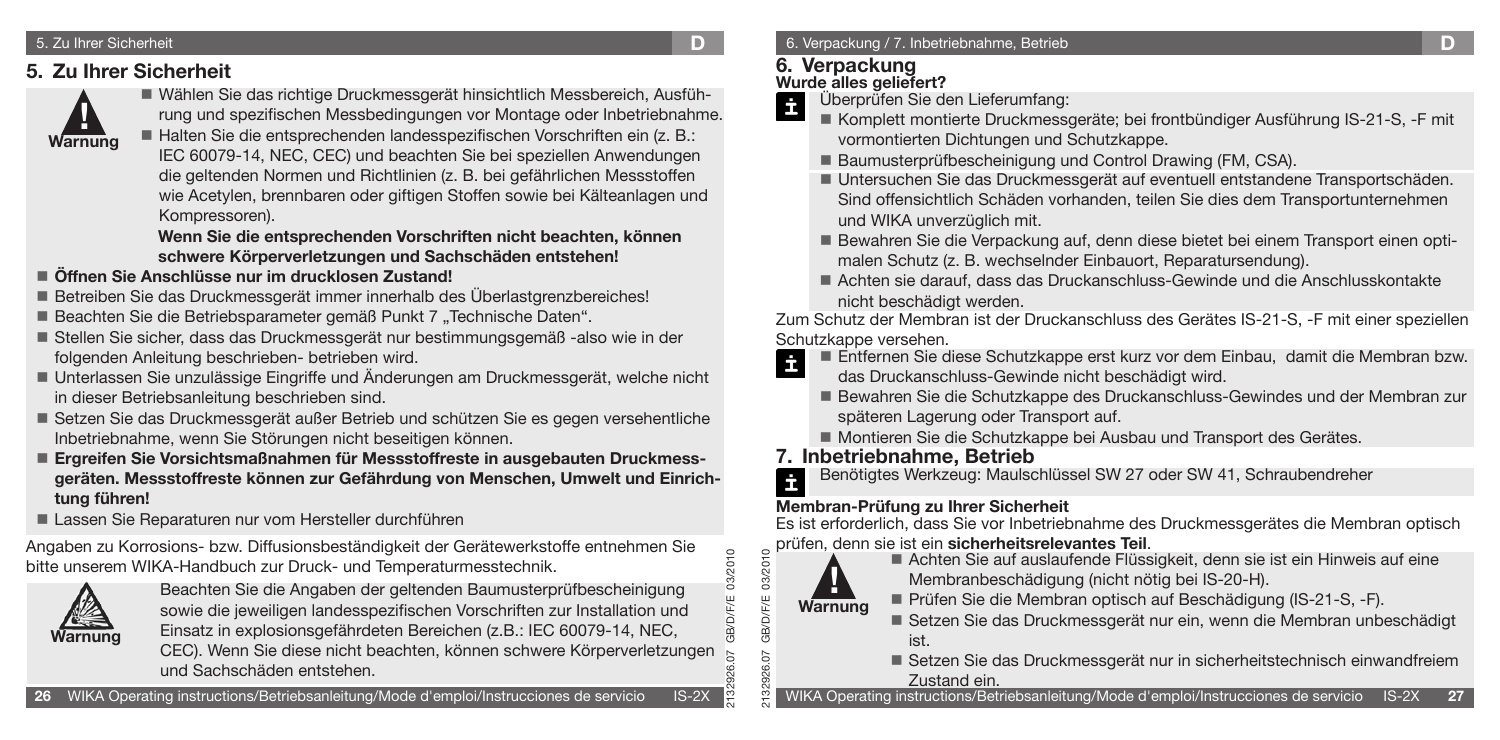

Sechskant.

İ

- Codiertes Herstelldatum Entfernen Sie die Schutzkappe erst kurz vor dem Einbau und achten Sie unbedingt darauf, dass die Membran auch während des Einbaus nicht beschädigt wird (IS-21-S, -F).
- Bei Typ IS-20-S, -F müssen Sie eine Dichtung vorsehen; Ausnahme sind Geräte mit selbst dichtendem Gewinde (z. B. NPT-Gewinde).

Bei Typ IS-21-S, -F ist der Dichtring im Lieferumfang enthalten.

- Hinweise zu Dichtungen entnehmen Sie bitte unserer Information "Zubehör Dichtungen AC 09.08" im Gesamtkatalog Druck- und Temperaturmesstechnik oder unserer Internet-Seite unter www.wika.de.
- Achten Sie bei der Montage auf saubere und unbeschädigte Dichtflächen am Gerät und Messstelle.
- Schrauben Sie das Gerät nur über die Schlüsselflächen mit einem geeigneten Werkzeug und dem vorgeschriebenen Drehmoment ein bzw. aus. Das richtige Drehmoment ist abhängig von der Dimension des Druckanschlusses sowie der verwendeten Dichtung (Form/Werkstoff). Verwenden Sie zum Ein- bzw. Ausschrauben nicht das Gehäuse als Angriffsfläche.

### 7. Inbetriebnahme, Betrieb **D**

 Beachten Sie beim Einschrauben, dass die Gewindegänge nicht verkantet werden. Angaben zu Einschraublöchern und Einschweißstutzen entnehmen Sie bitte unserer Technischen Information IN 00.14 unter www.wika.de



İ

- Schützen Sie die Membran vor Kontakt mit abrasiven Medien und gegen Schläge. Wenn Sie die Membran beschädigen, ist kein Explosionsschutz gewährleistet (ATEX, FM, CSA)!
- Sorgen Sie in Staub-Ex-Bereichen für eine geschützte Anordnung des Druckmessgerätes und schützen Sie es vor Schlägen.
- Beachten Sie die Technischen Daten zur Verwendung des Druckmessgerätes in Verbindung mit agressiven/korrosiven Medien und zur Vermeidung von mechanischen Gefährdungen.

### **Ein- und Anbau an Zone 0 und Zone 20** (Zone 20 nicht bei IS-20-H)

(Zone 0 bedeutet, dass explosionsfähiges Gasgemisch >1000 Stunden pro Jahr am Druckmessgerät vorliegt).



 Bauen Sie das Druckmessgerät oder die Kabeldurchführung so in die Wand von Bereichen, die Kategorie 1G Betriebsmittel erfordern, dass die Schutzart IP 67 gemäß IEC 60 529 gewährleistet ist.

 Bauen Sie das Druckmessgerät oder die Kabeldurchführung so in die Wand von Bereichen, die Kategorie 1D Betriebsmittel erfordern, dass die Schutzart IP 6X gemäß IEC 60 529 gewährleistet ist.

Die Messung von Prozessmedien mit höheren Temperaturen als der in den Tabellen der EG-Baumusterprüfbescheinigung unter Punkt 15.1.2 beschriebenen Medientemperaturbereichen ist mit speziellen Kühlstrecken zulässig (nicht für IS-20-H).



2132926.07 GB/D/F/E 03/2010

2132926.07 GB/D/F/E 03/2010

GB/D/F)

 $\overline{5}$  $\widetilde{S}$ 

 Halten Sie die zulässigen Oberflächentemperaturen ein, die für diesen Bereich auf Grund der festgelegten Temperaturklassen gelten.

■ Halten Sie den maximalen Temperaturwert (des unter Punkt 15.1.2 in der EG-Baumusterprüfbescheinigung festgelegten Temperaturbereichs) am Sechskant des rohrförmigen Gehäuses ein.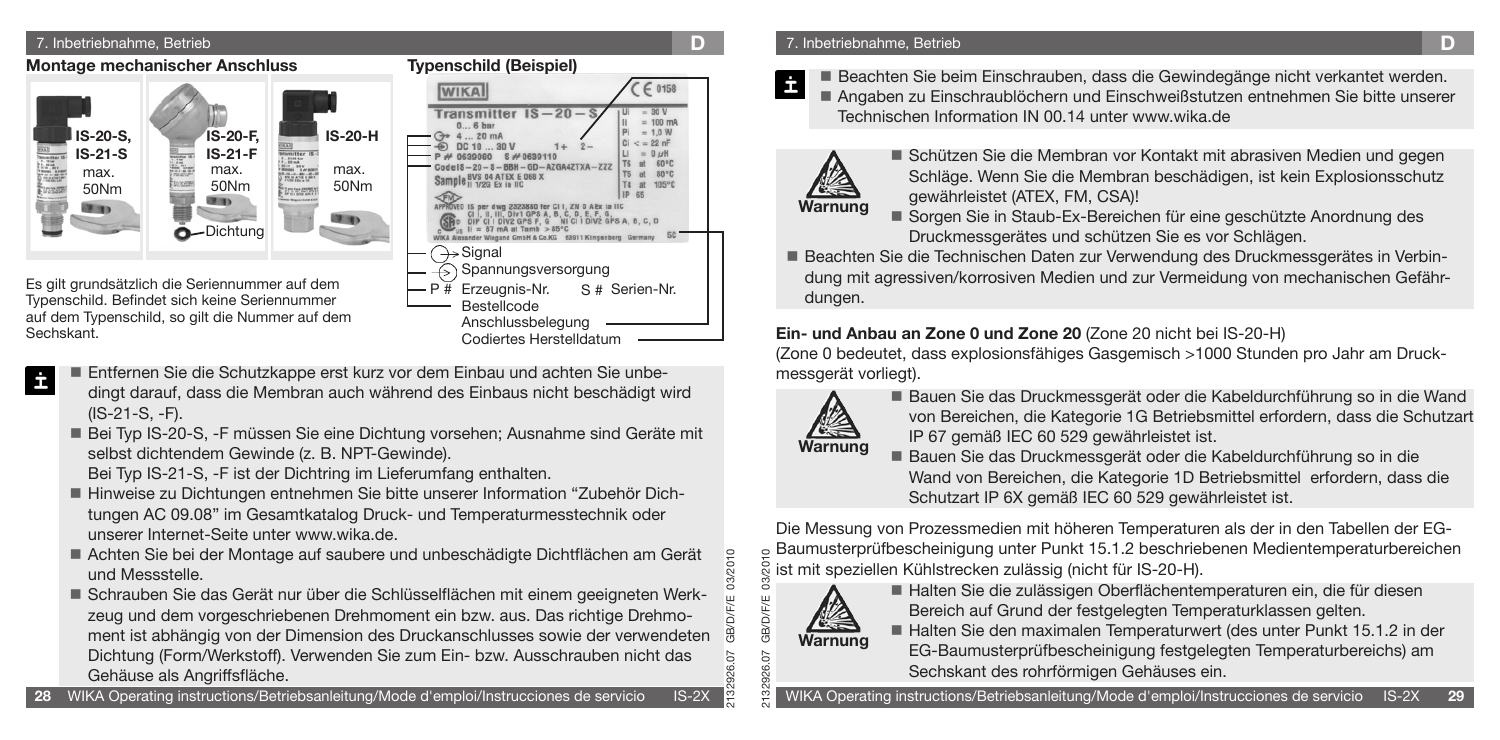#### 7. Inbetriebnahme, Betrieb **D**



 Stellen Sie durch waagrechte Montage eine ungehinderte Luftzirkulation am Kühlelement sicher.

> Berechnung der Kühlstrecke:  $T_B = T_{mod} - (T_{mod} - T_{emb}) \times K$

 $T_{amb}$  = max. Temperatur Umgebung<br>K = Kühlstrecken-Konstante  $=$  Kühlstrecken-Konstante

 $=$  Betriebstemperatur Messumformer  $=$  max. Temperatur Prozessmedium

 Schützen Sie das Gerät vor Berührungen oder bringen Sie einen Warnhinweis an.

- Isolieren Sie Wärmequellen thermisch gegenüber dem Druckmessumformer (z.B. Rohre oder Tanks).
- Stellen Sie insbesondere im Staub-Ex-Bereich sicher, dass die Kühlstrecken nicht verschmutzen und sich kein Staub auf ihnen ablagert, da sonst die Kühlwirkung nicht sichergestellt ist.

Bezug Mediumstemperatur zu Umgebungstemperatur



| VD          | <b>S-20-H</b> | $IS-2X-S$ /-F |      |      |  |  |  |
|-------------|---------------|---------------|------|------|--|--|--|
| Ausführ.    | 74)           | Е             |      |      |  |  |  |
| Kühlrippen  |               |               | 3    | 5    |  |  |  |
| Konstante K | 0,34          | 0,47          | 0,68 | 0,76 |  |  |  |

Max. zulässige Umgebungstemperatur:

### 7. Inbetriebnahme, Betrieb **D**

### **Montage elektrischer Anschluss**



Erden Sie das Gehäuse über den Prozessanschluss gegen elektromagnetische Felder und elektrostatische Aufladungen.

# **Warnung**

2132926.07 GB/D/F/E 03/2010

**GB/D/F/E** 07 26.

03/2010 03/2010

2132926.07 GB/D/F/E 03/2010

26.07 GB/D/F/E

329

 Erden Sie den Kabelschirm einseitig und bevorzugt im sicheren, also Nicht-Ex-Bereich (EN 60079-14). Bei Geräten mit Kabelausgang ist der Schirm mit dem Gehäuse verbunden. Der gleichzeitige Anschluss von Gehäuse und Kabelschirm an Erde ist nur dann zulässig, wenn eine Potentialverschleppung zwischen Schirmanschluss (z.B. am Speisegerät) und Gehäuse ausgeschlossen werden kann (siehe EN 60079-14).

- Versorgen Sie den Druckmessumformer aus einem eigensicheren Stromkreis (Ex ia).
- Beachten Sie die innere wirksame Kapazität und Induktivität.
- Versehen Sie feindrahtige Leiterenden mit Aderendhülsen (Kabelkonfektionierung).
- Der Bajonett-Rundsteckverbinder ist aus Leichtmetall-Werkstoff, welcher nicht für Gruppe I-Anwendungen (Bergbau) zugelassen ist.
- Beachten Sie, dass bei Kabeln für den Einsatz in **Zone 1 und 2** die Prüfspannung Leiter/Erde, Leiter/Schirm, Schirm/Erde > 500V Wechselspannung betragen muss.
- Betreiben Sie den Druckmessumformer mit geschirmter Leitung und erden Sie den İ Schirm auf mindestens einer Leitungsseite, wenn die Leitungen länger als 30m sind oder das Gebäude verlassen.
	- Schutzart IP nach IEC 60 529 (Die angegebenen Schutzarten gelten nur im gesteckten Zustand mit Leitungsteckern (Buchsen) entsprechender Schutzart).
	- Wählen Sie den Kabeldurchmesser passend zur Kabeldurchführung des Steckers. Achten Sie darauf, dass die Kabelverschraubung des montierten Steckers korrekt sitzt und dass die Dichtungen vorhanden und nicht beschädigt sind. Ziehen Sie die Verschraubung fest und überprüfen Sie den korrekten Sitz der Dichtungen, um die Schutzart zu gewährleisten.
	- Stellen Sie bei Kabelausgängen sicher, dass am Ende des Kabels keine Feuchtigkeit eintritt.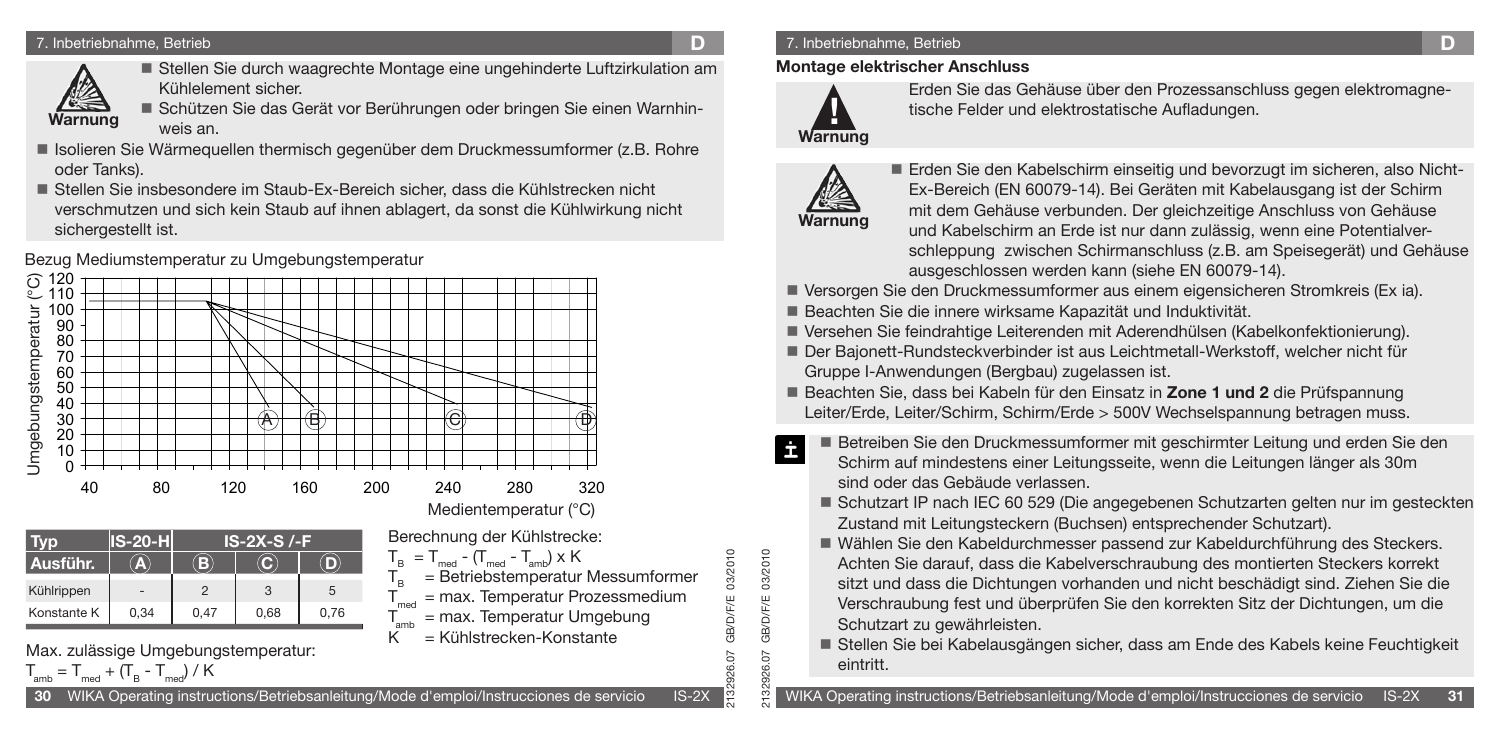Mit einem Speisetrenner realisieren Sie die zwingend nötige galvanische Trennung der İ Spannungs- und Stromversorgung zwischen Ex- und Nicht-Ex-Bereich und stellen die sicherheitstechnischen Anschlussdaten sicher.

### **Elektrische Anschlüsse**

|                           | Winkeldose<br>DIN 175301-803 A                                                                                 | Rundsteckverbinder<br>M12x1, 4-polig | Kabelausgang,<br>1,5m                                                                                              |  |  |
|---------------------------|----------------------------------------------------------------------------------------------------------------|--------------------------------------|--------------------------------------------------------------------------------------------------------------------|--|--|
|                           | [3 (©                                                                                                          |                                      |                                                                                                                    |  |  |
| 2-Leiter                  | $0V = 2$<br>$U + = 1$                                                                                          | $U + = 1$   $0V = 3$                 | $U+$ = braun $ U-$ = grün                                                                                          |  |  |
| Kabelschirm               |                                                                                                                |                                      | PUR-Kabel: grau<br>FEP-Kabel: verdrillt und verzinnt                                                               |  |  |
| Aderguerschnitt           | bis max. $1.5$ mm <sup>2</sup>                                                                                 |                                      | 0,5 mm <sup>2</sup> (AWG 20)                                                                                       |  |  |
| Kabeldurchmesser          | $6-8$ mm<br>Schiffszulassung:<br>$10-14$ mm                                                                    |                                      | 6,8 mm (Code DL und EM)<br>7,5 mm (Code DM)                                                                        |  |  |
| Schutzart nach IEC 60 529 | <b>IIP 65</b>                                                                                                  | IP 67                                | IP 67 - Bestellcode: DL<br>IP 68 ohne Zugang zu Nullpunkt und<br>Spanne-Potentiometer -<br>Bestellcode: EM oder DM |  |  |
|                           | Die angegebenen Schutzarten gelten nur im gesteckten Zustand mit Leitungssteckern<br>entsprechender Schutzart. |                                      |                                                                                                                    |  |  |

### 7. Inbetriebnahme, Betrieb **D**

#### **Elektrische Anschlüsse**

|                                          |                           | Bajonett-Rundsteckverbinder, 6-polig   Feldgehäuse (innenliegende Federklemmen)   |
|------------------------------------------|---------------------------|-----------------------------------------------------------------------------------|
|                                          | $E$ B $E$ B $E$           |                                                                                   |
| 2-Leiter                                 | $U + = A$ $U - = B$       | $\text{Test}+ = 3 \text{ Test} = 4 \text{ Schirm} = 5$<br>$U - 2$<br>$U + = 1$    |
| Schutzart nach IEC 60 529 IP 65 (NEMA 4) |                           | <b>IP 67</b>                                                                      |
|                                          | entsprechender Schutzart. | Die angegebenen Schutzarten gelten nur im gesteckten Zustand mit Leitungssteckern |

### **Typen IS-2X-F, IS-20-H mit Feldgehäuse**

### Kabelanschluss im Federklemmblock

- Konfektionieren Sie die abgemantelten Aderenden mit Aderendhülsen.
- Schrauben Sie den Gehäusedeckel auf.
- Lösen Sie mit einem Maulschlüssel SW24 die Kabelverschraubung.
- Führen Sie das Kabel durch die Kabelverschraubung in den geöffneten Gehäusekopf.
- Drücken Sie den entsprechenden Kunststoffhebel am Federklemmblock mit einem Schraubendreher herunter, damit sich der Klemmkontakt öffnet.
- Führen Sie das konfektionierte Kabelende in die Öffnung ein und lassen den Kunststoffhebel los, so dass das Kabelende im Federklemmblock eingeklemmt wird.
	-
	- Nach Anschließen der einzelnen Adern ziehen Sie
	- die Kabelverschraubung fest und verschrauben
	- den Gehäusedeckel.

### Funktion des Testkreises für 2-Leiter

Anhand des Testkreises ist es möglich, während des normalen Betriebes eine Strommessung durchzuführen ohne das Gerät abzuklemmen. Sie müssen hierzu ein Amperemeter (für Ex-Anwendungen; Innenwiderstand < 15 Ohm) an die Klemmen Test +/ anschließen.

03/2010 2132926.07 GB/D/F/E 03/2010 **GB/D/F/E** 926.07

2132926.07 GB/D/F/E 03/2010

୍ଷ 329

03/201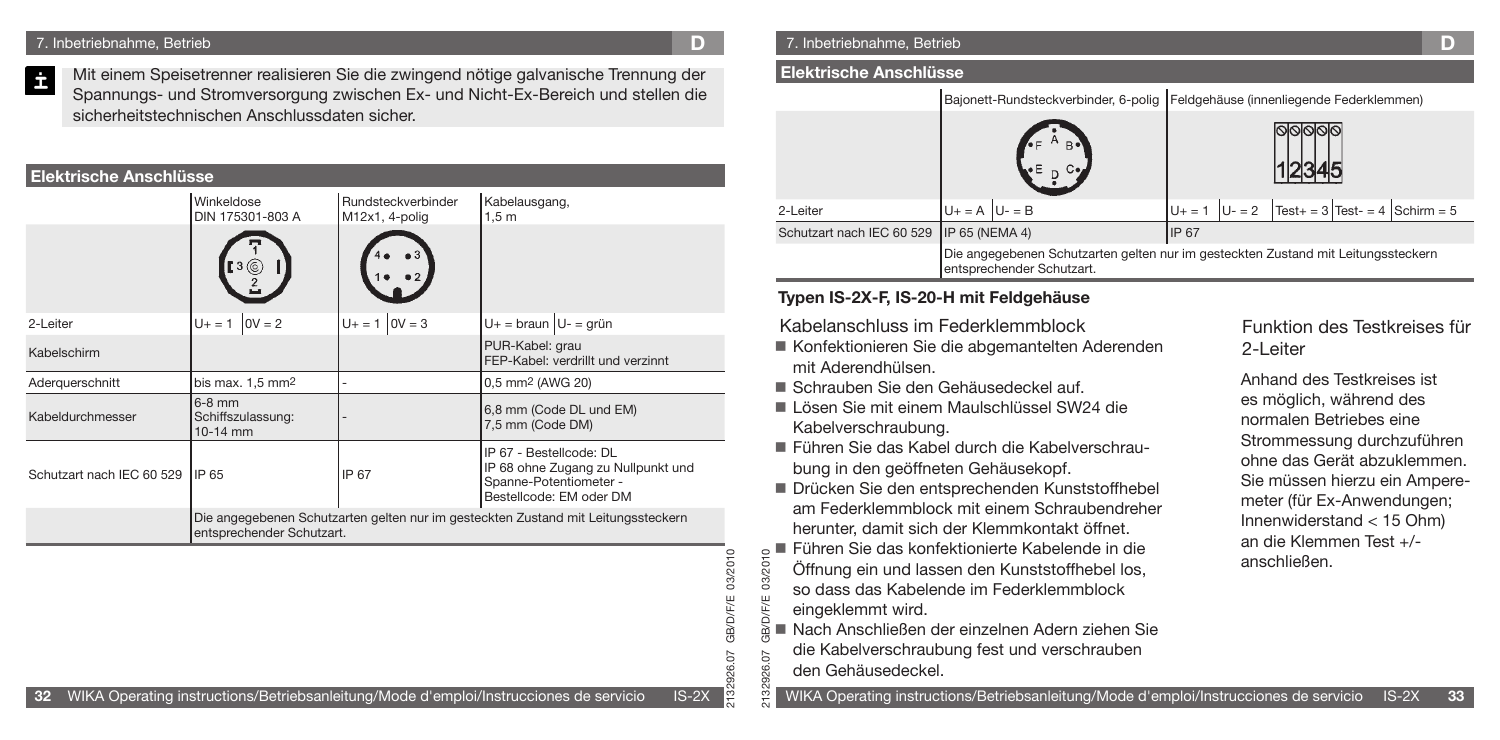### **Montage des Winkelsteckverbinder nach DIN EN 175301-803**



- 1. Lösen Sie die Schraube (1).
- 2. Lösen Sie die Kabelverschraubung (2).
- 3. Ziehen Sie Winkelgehäuse (5) mit Klemmblock (6) vom Gerät ab.
- 4. Hebeln Sie mit dem Schraubendreher in die Montageöffnung (D), so dass Sie den Klemmblock (6) aus dem Winkelgehäuse (5) herausdrücken. Drücken Sie nicht den

- 5. Wählen Sie den Leitungsaußendurchmesser passend zur Kabeldurchführung des gehäuses. Schieben Sie das Kabel durch Kabelverschraubung (2), Ring (3), Dichtung (4), Dichtung (4), Dichtung und Winkelgehäuse (5).
- 6. Schließen Sie die Kabelenden entsprechend der Belegungszeichnung in den Anschluß klemmen des Klemmblocks (6) an.
- 7. Drücken Sie das Winkelgehäuse (5) auf den Klemmblock (6).
- 8. Verschrauben Sie das Kabel mit der Kabelverschraubung (2). Achten Sie darauf Dichtungen unbeschädigt sind und Kabelverschraubung und Dichtungen korrel um die Schutzart zu gewährleisten.
- 9. Legen Sie die quadratische Flachdichtung über die Anschlußpins im Gehäuse.
- 10. Schieben Sie den Klemmblock (6) auf die Anschlußpins im Gehäuse.
- 11. Verschrauben Sie mit der Schraube (1) das Winkelgehäuse (5) mit dem Klemmblock (6) im 26. Gerät.

|                                      |                          |                                             | 7. Inbetriebnahme, Betrieb                           |                                                                        |              |                        |            |  |
|--------------------------------------|--------------------------|---------------------------------------------|------------------------------------------------------|------------------------------------------------------------------------|--------------|------------------------|------------|--|
|                                      |                          | <b>Technische Daten</b>                     |                                                      | Typ IS-20-S, IS-21-S                                                   |              |                        |            |  |
|                                      |                          | Messbereich <sup>3</sup>                    | IS-2X-S, IS-2X-F                                     | bar                                                                    | 0,1          | $0,16$ 0               |            |  |
|                                      |                          |                                             | Überlastgrenze IS-2X-S, IS-2X-F                      | bar                                                                    | $\mathbf{1}$ | 1,5                    |            |  |
|                                      |                          | <b>Berstdruck</b>                           | IS-2X-S, IS-2X-F                                     | bar                                                                    | 2            | 2                      |            |  |
| Leitungsstecker                      |                          | Messbereich <sup>3</sup>                    | IS-2X-S, IS-2X-F                                     | bar                                                                    | 25           | 40                     | $\epsilon$ |  |
| (Buchse)                             |                          |                                             | Überlastgrenze IS-2X-S, IS-2X-F                      | bar                                                                    | 50           | 80                     |            |  |
|                                      |                          | Berstdruck                                  | IS-2X-S, IS-2X-F                                     | bar                                                                    | 96           | 400                    |            |  |
|                                      |                          |                                             |                                                      | Druckbereiche für IS-20-H s                                            |              |                        |            |  |
| Dichtung                             |                          |                                             |                                                      | {Unterdruck, Überdruck, +/                                             |              |                        |            |  |
| Griffring,                           |                          |                                             |                                                      | <sup>1)</sup> Nur für Typ IS-20-S, IS-20                               |              |                        |            |  |
| Gerätestecker(Stift),<br>Gehäuse mit |                          |                                             |                                                      | <sup>2)</sup> Bei Typ IS-21-S, IS-21-F:<br>mittels Dichtring unterhall |              |                        |            |  |
| <b>Druckanschluss</b>                |                          | Werkstoff                                   |                                                      |                                                                        |              |                        |            |  |
|                                      |                          | ■ Messstoffberührte Teile                   |                                                      |                                                                        |              |                        |            |  |
|                                      |                          |                                             | » Typ IS-20-S, IS-20-F, IS-20-H*                     |                                                                        |              | CrNi-Stahl             |            |  |
| ıng (2) heraus,                      |                          | » Typ IS-21-S, IS-21-F                      |                                                      |                                                                        |              | CrNi-Stahl             |            |  |
|                                      |                          |                                             |                                                      |                                                                        |              | O-Ring: NBF            |            |  |
| nrung des Winkel                     |                          | Gehäuse                                     |                                                      |                                                                        | CrNi-Stahl   |                        |            |  |
| $(3)$ , Dichtung $(4)$               |                          |                                             | Interne Übertragungsflüssigkeit <sup>3)</sup>        |                                                                        |              | Synthetische           |            |  |
| den Anschluß                         |                          |                                             |                                                      | <sup>3)</sup> Nicht vorhanden bei Typ I                                |              |                        |            |  |
|                                      |                          | Hilfsenergie U+                             |                                                      | DC V                                                                   |              |                        |            |  |
|                                      |                          | » Typen IS-2X-S, IS-20-H                    |                                                      |                                                                        | 1030         |                        |            |  |
| e darauf, dass die                   |                          | » Typen IS-2X-F,<br>IS-20-H mit Feldgehäuse |                                                      |                                                                        | 1130         |                        |            |  |
| n korrekt sitzen.                    | 03/2010                  | Ausgangssignal und zulässige                |                                                      |                                                                        |              | 4  20 mA, 2            |            |  |
|                                      | GB/D/F/E 03/2010         | max, ohmsche Bürde RA                       |                                                      | RA in Ohm                                                              |              |                        |            |  |
| häuse.                               | <b>GB/D/F/E</b>          | » Typen IS-2X-S, IS-20-H                    |                                                      |                                                                        |              | $RA \leq (U + -10)$    |            |  |
| Klemmblock (6) im                    |                          | » Typen IS-2X-F, IS-20-H<br>mit Feldgehäuse |                                                      |                                                                        |              | $RA \leq (U_{+} - 11)$ |            |  |
|                                      | 2132926.07<br>2132926.07 |                                             | Testkreissignal und zulässige Bürde                  |                                                                        |              | $RA \leq 15$ (nur      |            |  |
| $IS-2X$<br>de servicio               |                          |                                             | WIKA Operating instructions/Betriebsanleitung/Mode o |                                                                        |              |                        |            |  |

| 7. Inbetriebnahme, Betrieb                                                                                                                        | D)                                   |                                             | 7. Inbetriebnahme, Betrieb                                                                  |                                                                                                                                                             |                    |                                 |     |     |     |                              |                 |                                                                                                 |                   |                 |
|---------------------------------------------------------------------------------------------------------------------------------------------------|--------------------------------------|---------------------------------------------|---------------------------------------------------------------------------------------------|-------------------------------------------------------------------------------------------------------------------------------------------------------------|--------------------|---------------------------------|-----|-----|-----|------------------------------|-----------------|-------------------------------------------------------------------------------------------------|-------------------|-----------------|
| lontage des Winkelsteckverbinder nach DIN EN 175301-803                                                                                           |                                      | <b>Technische Daten</b>                     |                                                                                             | Typ IS-20-S, IS-21-S, IS-20-F, IS-21-F, IS-20-H                                                                                                             |                    |                                 |     |     |     |                              |                 |                                                                                                 |                   |                 |
|                                                                                                                                                   |                                      |                                             | Messbereich <sup>1</sup> IS-2X-S, IS-2X-F                                                   | bar                                                                                                                                                         | 0,1                | 0,16 0,25 0,4                   |     | 0,6 |     | 1,6                          | 2,5             | 16                                                                                              | 10                | 16              |
| (D) Montageöffnung                                                                                                                                |                                      |                                             | Überlastgrenze IS-2X-S, IS-2X-F                                                             | $\vert$ bar                                                                                                                                                 |                    | 1,5<br>$ 2\rangle$              |     |     | 5   | 10 <sup>1</sup>              | 10 <sup>1</sup> | 17<br> 35                                                                                       | 35                | $ 80\rangle$    |
|                                                                                                                                                   |                                      | <b>Berstdruck</b>                           | IS-2X-S, IS-2X-F                                                                            | bar                                                                                                                                                         | 2<br>2             | 2,4                             | 2,4 | 4,8 | 16  | 12                           | 12              | 20,5 42                                                                                         | 42                | 96              |
| ⊕<br>$\Box$                                                                                                                                       | Leitungsstecker                      |                                             | Messbereich <sup>1</sup> IS-2X-S, IS-2X-F                                                   | $\vert$ bar                                                                                                                                                 | 25<br>$ 40\rangle$ | 60                              | 100 | 160 | 250 | 400                          |                 | 600                                                                                             | 1000 <sup>1</sup> |                 |
|                                                                                                                                                   | (Buchse)                             |                                             | Überlastgrenze IS-2X-S, IS-2X-F                                                             | bar                                                                                                                                                         | 50                 | 80<br>120                       | 200 | 320 | 500 | 800                          |                 | 1200                                                                                            | 1500              |                 |
|                                                                                                                                                   |                                      | <b>Berstdruck</b>                           | IS-2X-S, IS-2X-F                                                                            | bar                                                                                                                                                         | 96                 | 550<br>$ 400\rangle$            | 800 |     |     | 1000 1200 1700 <sup>2)</sup> |                 | 2400 <sup>2)</sup>                                                                              | 3000              |                 |
| Lösen Sie die Schraube (1).                                                                                                                       | Dichtung                             |                                             |                                                                                             | Druckbereiche für IS-20-H siehe Zusatz-Betriebsanleitung 11126418 Höchstdruck.                                                                              |                    |                                 |     |     |     |                              |                 |                                                                                                 |                   |                 |
| Lösen Sie die Kabelverschraubung (2).                                                                                                             |                                      |                                             |                                                                                             | {Unterdruck, Überdruck, +/-, sowie Absolutdruck erhältlich}                                                                                                 |                    |                                 |     |     |     |                              |                 |                                                                                                 |                   |                 |
| Ziehen Sie Winkelgehäuse (5) mit Klemm-                                                                                                           | Griffring,                           |                                             |                                                                                             | Nur für Typ IS-20-S, IS-20-F gültig.                                                                                                                        |                    |                                 |     |     |     |                              |                 |                                                                                                 |                   |                 |
| block (6) vom Gerät ab.<br>Hebeln Sie mit dem Schraubendreher in                                                                                  | Gerätestecker(Stift),                |                                             |                                                                                             | Bei Typ IS-21-S, IS-21-F: Der Tabellenwert gilt ausschließlich bei Abdichtung<br>mittels Dichtring unterhalb vom Sechskant. Andernfalls gilt max. 1500 bar. |                    |                                 |     |     |     |                              |                 |                                                                                                 |                   |                 |
| die Montageöffnung (D), so dass Sie den                                                                                                           | Gehäuse mit<br><b>Druckanschluss</b> | Werkstoff                                   |                                                                                             |                                                                                                                                                             |                    |                                 |     |     |     |                              |                 |                                                                                                 |                   |                 |
| Klemmblock (6) aus dem Winkelgehäuse (5)                                                                                                          |                                      | Messstoffberührte Teile                     |                                                                                             |                                                                                                                                                             |                    |                                 |     |     |     |                              |                 |                                                                                                 |                   |                 |
| herausdrücken. Drücken Sie nicht den                                                                                                              |                                      |                                             | » Typ IS-20-S, IS-20-F, IS-20-H*                                                            |                                                                                                                                                             | CrNi-Stahl         |                                 |     |     |     |                              |                 |                                                                                                 |                   |                 |
| Klemmblock (6) durch die Schraubenöffnung (1) bzw. Kabelverschraubung (2) heraus,                                                                 |                                      | » Typ IS-21-S, IS-21-F                      |                                                                                             |                                                                                                                                                             | CrNi-Stahl         |                                 |     |     |     |                              |                 |                                                                                                 |                   |                 |
| sonst beschädigen Sie die Dichtungen des Winkelgehäuses.                                                                                          |                                      |                                             |                                                                                             |                                                                                                                                                             |                    | O-Ring: NBR {FPM/FKM oder EPDM} |     |     |     |                              |                 |                                                                                                 |                   |                 |
| Wählen Sie den Leitungsaußendurchmesser passend zur Kabeldurchführung des Winkel                                                                  |                                      | Gehäuse                                     |                                                                                             |                                                                                                                                                             | CrNi-Stahl         |                                 |     |     |     |                              |                 |                                                                                                 |                   |                 |
| gehäuses. Schieben Sie das Kabel durch Kabelverschraubung (2), Ring (3), Dichtung (4)                                                             |                                      |                                             | Interne Übertragungsflüssigkeit <sup>3)</sup>                                               |                                                                                                                                                             |                    |                                 |     |     |     |                              |                 | Synthetisches Öl {Halocarbonöl für Sauerstoff-Ausführungen}                                     |                   |                 |
| und Winkelgehäuse (5).<br>Schließen Sie die Kabelenden entsprechend der Belegungszeichnung in den Anschluß                                        |                                      |                                             |                                                                                             | 3) Nicht vorhanden bei Typ IS-20-S, IS-20-F für Messbereiche > 25 bar und IS-20-H.                                                                          |                    |                                 |     |     |     |                              |                 |                                                                                                 |                   |                 |
| klemmen des Klemmblocks (6) an.                                                                                                                   |                                      | Hilfsenergie U+                             |                                                                                             | DC V                                                                                                                                                        |                    |                                 |     |     |     |                              |                 |                                                                                                 |                   |                 |
| Drücken Sie das Winkelgehäuse (5) auf den Klemmblock (6).                                                                                         |                                      | » Typen IS-2X-S, IS-20-H                    |                                                                                             |                                                                                                                                                             | 10  30             |                                 |     |     |     |                              |                 |                                                                                                 |                   |                 |
| Verschrauben Sie das Kabel mit der Kabelverschraubung (2). Achten Sie darauf, dass die                                                            |                                      | » Typen IS-2X-F,<br>IS-20-H mit Feldgehäuse |                                                                                             |                                                                                                                                                             | 1130               |                                 |     |     |     |                              |                 |                                                                                                 |                   |                 |
| Dichtungen unbeschädigt sind und Kabelverschraubung und Dichtungen korrekt sitzen,                                                                | 03/2010                              |                                             | Ausgangssignal und zulässige                                                                |                                                                                                                                                             |                    | 4  20 mA, 2-Leiter              |     |     |     |                              |                 |                                                                                                 |                   |                 |
| um die Schutzart zu gewährleisten.                                                                                                                |                                      | max, ohmsche Bürde RA                       |                                                                                             | RA in Ohm                                                                                                                                                   |                    |                                 |     |     |     |                              |                 |                                                                                                 |                   |                 |
| Legen Sie die quadratische Flachdichtung über die Anschlußpins im Gehäuse.<br>0. Schieben Sie den Klemmblock (6) auf die Anschlußpins im Gehäuse. |                                      | » Typen IS-2X-S, IS-20-H                    |                                                                                             |                                                                                                                                                             |                    |                                 |     |     |     |                              |                 | $\left  \text{Ra} \leq (U + -10V)/0.02 A - (Länge der Kabelausführung in m x 0.14 Ohm) \right $ |                   |                 |
| 1. Verschrauben Sie mit der Schraube (1) das Winkelgehäuse (5) mit dem Klemmblock (6) im                                                          |                                      | » Typen IS-2X-F, IS-20-H<br>mit Feldgehäuse |                                                                                             |                                                                                                                                                             |                    | RA≤(U+-11V)/0,02A               |     |     |     |                              |                 |                                                                                                 |                   |                 |
| Gerät.                                                                                                                                            |                                      |                                             | Testkreissignal und zulässige Bürde                                                         |                                                                                                                                                             |                    |                                 |     |     |     |                              |                 | RA ≤ 15 (nur bei Typen IS-2X-F, IS-20-H mit Feldgehäuse)                                        |                   |                 |
| WIKA Operating instructions/Betriebsanleitung/Mode d'emploi/Instrucciones de servicio                                                             | $IS-2X$                              |                                             | WIKA Operating instructions/Betriebsanleitung/Mode d'emploi/Instrucciones de servicio IS-2X |                                                                                                                                                             |                    |                                 |     |     |     |                              |                 |                                                                                                 |                   | 35 <sup>°</sup> |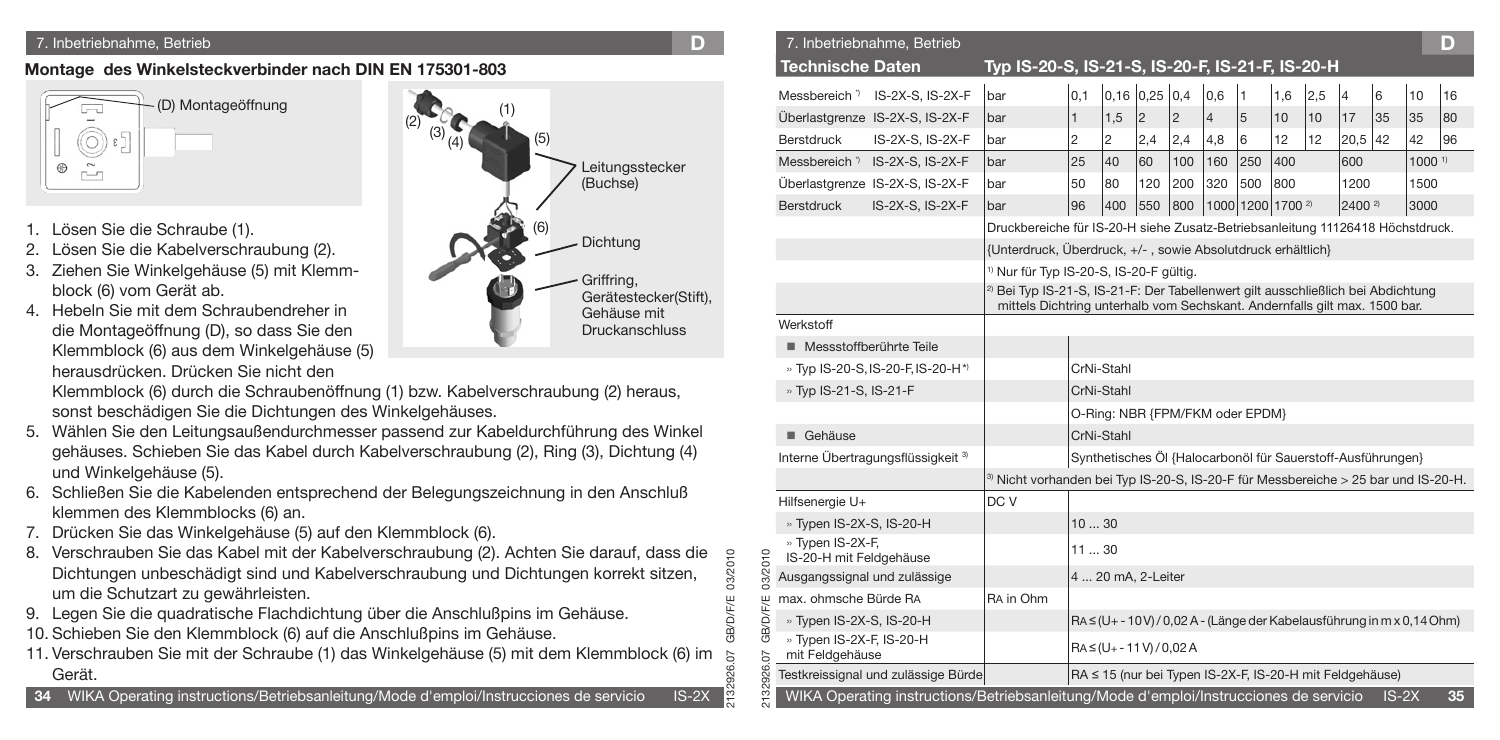| 7. Inbetriebnahme, Betrieb              |                                                  |                                                                                                                                                                                         | D)   |                                | 7. Inbetriebnahme, Betrieb                                                                  |                                  |                                                                                                     | D                                                                          |
|-----------------------------------------|--------------------------------------------------|-----------------------------------------------------------------------------------------------------------------------------------------------------------------------------------------|------|--------------------------------|---------------------------------------------------------------------------------------------|----------------------------------|-----------------------------------------------------------------------------------------------------|----------------------------------------------------------------------------|
| <b>Technische Daten</b>                 |                                                  | Typ IS-20-S, IS-21-S, IS-20-F, IS-21-F, IS-20-H                                                                                                                                         |      | <b>Technische Daten</b>        |                                                                                             |                                  | Typ IS-20-S, IS-21-S, IS-20-F, IS-21-F, IS-20-H                                                     |                                                                            |
| Einstellbarkeit Nullpunkt/Spanne        | $\frac{9}{6}$                                    | ± 5 durch Potentiometer im Gerät                                                                                                                                                        |      | EMV-Richtlinie                 |                                                                                             |                                  | 2004/108/EG, EN 61326 Emission (Gruppe 1, Klasse B) und<br>Störfestigkeit (industrieller Bereich)   |                                                                            |
| Einstellzeit (10  90 %)                 | l ms                                             | $\leq$ 1 4<br><sup>)</sup> Einstellzeit bei IS-20-S/-F: ≤ 10 bei Messstofftemp. < -30 °C für Messbereiche<br>bis 25 bar. Einstellzeit bei IS-21-S/-F: ≤ 10 bei Messstofftemp. < -30 °C. |      |                                | ■ ATEX-Richtlinie für Geräte zur<br>bestimmungsgemäßen Ver-<br>wendung in explosionsgefähr- |                                  | 94/9/EG                                                                                             |                                                                            |
| Leistung Pi                             | lw                                               | 1 (750 mW mit Zulassung für Kategorie 1D)                                                                                                                                               |      | deten Bereichen<br>Ex - Schutz |                                                                                             | <b>ATEX</b>                      |                                                                                                     |                                                                            |
| Isolationsspannung                      |                                                  | Isolierung entspricht EN 60079-11                                                                                                                                                       |      |                                |                                                                                             |                                  | Kategorie <sup>8</sup> 1G, 1/2G, 2G, 1D <sup>9</sup> , 1/2D <sup>9</sup> , 2D <sup>9</sup> , M1, M2 |                                                                            |
| Genauigkeit                             | $\frac{9}{6}$ d. Spanne $\leq 0.5$ <sup>6)</sup> | ${0,25}$ <sup>5)</sup>                                                                                                                                                                  |      | Zündschutzart                  |                                                                                             |                                  | Ex ia I/II C T4, Ex ia I/II C T5, Ex ia I/II C T6                                                   |                                                                            |
|                                         |                                                  | <sup>0</sup> Genauigkeit { } für Messbereiche ≥ 0,25 bar. Nicht möglich bei IS-20-H.                                                                                                    |      |                                |                                                                                             |                                  | in der EG Baumusterprüfbescheinigung nach (BVS 04 ATEX E068 X).                                     | Lesen Sie unbedingt die Einsatzbedingungen und sicherheitstechnischen Date |
|                                         |                                                  | Einschließlich Nichtlinearität, Hysterese, Nullpunkt- und Endwertabweichung<br>(entspricht Messabweichung nach IEC 61298-2).                                                            |      |                                |                                                                                             | <sup>9)</sup> Nicht für IS-20-H. |                                                                                                     |                                                                            |
|                                         |                                                  | Kalibriert bei senkrechter Einbaulage Druckanschluss nach unten.                                                                                                                        |      | Ex - Schutz                    |                                                                                             | FM. CSA                          | Class I. II und III                                                                                 |                                                                            |
| Nichtlinearität                         | % d. Spanne $\leq 0.2$                           | (BFSL) nach IEC 61298-2                                                                                                                                                                 |      |                                |                                                                                             |                                  | Eigensicher Class I, II, II Division 1,                                                             |                                                                            |
| Nichtwiederholbarkeit                   | $\%$ d. Spanne $\leq 0.1$                        |                                                                                                                                                                                         |      |                                |                                                                                             |                                  | Groups A, B, C, D, E, F, G und Class I, Zone 0 AEx ia II C                                          |                                                                            |
| Stabilität pro Jahr                     | $\%$ d. Spanne $\leq$ 0.2                        | (bei Referenzbedingungen)                                                                                                                                                               |      |                                | Zulassung German Lloyd GL                                                                   |                                  | Environmental Category D, F, EMC 1                                                                  |                                                                            |
| Zulässige Temperaturbereiche            |                                                  |                                                                                                                                                                                         |      | HF-Immunität                   |                                                                                             | V/m                              | 10                                                                                                  |                                                                            |
| $\blacksquare$ Messstoff $\binom{8}{7}$ | °C                                               | -20  +80 $\frac{1}{7}$ (Erweiterte Temperaturbereiche siehe unter Punkt 7.<br>Inbetriebnahme, Betrieb: "Bezug Medientemperatur zu<br>Umgebungstemperatur") 7)                           |      | <b>Burst</b>                   | Schockbelastbarkeit » Typ IS-2X-S  g                                                        | kV                               | 1000 10) nach IEC 60068-2-27                                                                        | (Schock mechanisch)                                                        |
| $\blacksquare$ Umgebung 8)              | $^{\circ}$ C                                     | $-20$ $+80$ <sup>7</sup>                                                                                                                                                                |      |                                | » Typ IS-2X-F  q                                                                            |                                  | 600 10) nach IEC 60068-2-27                                                                         | (Schock mechanisch)                                                        |
| Lagerung                                | °C                                               | $-30+105$                                                                                                                                                                               |      |                                |                                                                                             |                                  | 10) nicht gültig mit Schiffszulassung                                                               |                                                                            |
|                                         |                                                  | <sup>7</sup> Weitere Temperaturbereiche in Abhängigkeit der elektrischen Anschlüsse, siehe<br>EG-Baumusterprüfbescheinigung, z.B. -30  +105 °C und Tabelle Seite 83 + 84                |      | Vibrationsbelastbarkeit        | » IS-2X-S                                                                                   | a                                | 20 <sup>11)</sup> nach IEC 60068-2-6                                                                | (Vibration bei Resonanz)                                                   |
| Nenntemperaturbereich                   | °C                                               | $ 0+80$                                                                                                                                                                                 |      |                                | » IS-2X-F                                                                                   | q                                | 10 <sup>11)</sup> nach IEC 60068-2-6                                                                | (Vibration bei Resonanz)                                                   |
| Temperaturkoeffizienten im              |                                                  |                                                                                                                                                                                         |      |                                |                                                                                             |                                  | <sup>1)</sup> bei Schiffbau: Category H, bis 2KHz                                                   |                                                                            |
| Nenntemperaturbereich                   |                                                  |                                                                                                                                                                                         | 7201 | Elektrische Schutzarten<br>201 |                                                                                             |                                  |                                                                                                     |                                                                            |
| Mittlerer TK des Nullpunktes            |                                                  | $\frac{1}{6}$ d. Spanne $\leq$ 0.2 / 10 K (< 0.4 für Messbereiche ≤ 250 mbar)                                                                                                           |      | ജ<br>Verpolschutz<br>٠         |                                                                                             |                                  | U+ gegen U-                                                                                         |                                                                            |
| ■ Mittlerer TK der Spanne               | $\frac{9}{6}$ d. Spanne $\leq$ 0,2 / 10 K        |                                                                                                                                                                                         |      | Gewicht                        | » Typ IS-2X-S                                                                               | kg                               | Ca. 0.2                                                                                             |                                                                            |
| Einbaulage                              | Imbar                                            | < 2 bei +/- 30° Schräglage bei Typ IS-21-S/-F mit Schiffszulassung                                                                                                                      |      | GB/D/F/E                       | » Typ IS-2X-F                                                                               | kg                               | Ca. 0,35                                                                                            |                                                                            |
| CE-Kennzeichen                          |                                                  |                                                                                                                                                                                         |      |                                | » Typ IS-20-H                                                                               | kg                               | Ca. 0.3 (ca. 0.45 in Ausführung Feldgehäuse)                                                        |                                                                            |
| Druckgeräterichtlinie                   |                                                  | 97/23/EG                                                                                                                                                                                |      |                                |                                                                                             |                                  |                                                                                                     |                                                                            |
|                                         |                                                  | 36 WIKA Operating instructions/Betriebsanleitung/Mode d'emploi/Instrucciones de servicio<br>$IS-2X$                                                                                     |      |                                |                                                                                             |                                  | WIKA Operating instructions/Betriebsanleitung/Mode d'emploi/Instrucciones de servicio               | $IS-2X$                                                                    |

| 7. Inbetriebnahme, Betrieb                                                                                   |                                  |                                                                                                                                                              | D                        |  |  |  |  |
|--------------------------------------------------------------------------------------------------------------|----------------------------------|--------------------------------------------------------------------------------------------------------------------------------------------------------------|--------------------------|--|--|--|--|
| <b>Technische Daten</b>                                                                                      |                                  | Typ IS-20-S, IS-21-S, IS-20-F, IS-21-F, IS-20-H                                                                                                              |                          |  |  |  |  |
| EMV-Richtlinie                                                                                               |                                  | 2004/108/EG, EN 61326 Emission (Gruppe 1, Klasse B) und<br>Störfestigkeit (industrieller Bereich)                                                            |                          |  |  |  |  |
| ATEX-Richtlinie für Geräte zur<br>bestimmungsgemäßen Ver-<br>wendung in explosionsgefähr-<br>deten Bereichen |                                  | 94/9/EG                                                                                                                                                      |                          |  |  |  |  |
| Ex - Schutz                                                                                                  | <b>ATEX</b>                      | Kategorie <sup>8</sup> 1G, 1/2G, 2G, 1D <sup>9</sup> , 1/2D <sup>9</sup> , 2D <sup>9</sup> , M1, M2                                                          |                          |  |  |  |  |
| Zündschutzart                                                                                                |                                  | Ex ia I/II C T4, Ex ia I/II C T5, Ex ia I/II C T6                                                                                                            |                          |  |  |  |  |
|                                                                                                              |                                  | <sup>8)</sup> Lesen Sie unbedingt die Einsatzbedingungen und sicherheitstechnischen Daten<br>in der EG Baumusterprüfbescheinigung nach (BVS 04 ATEX E068 X). |                          |  |  |  |  |
|                                                                                                              | <sup>9)</sup> Nicht für IS-20-H. |                                                                                                                                                              |                          |  |  |  |  |
| Ex - Schutz                                                                                                  | FM, CSA                          | Class I, II und III                                                                                                                                          |                          |  |  |  |  |
|                                                                                                              |                                  | Eigensicher Class I, II, II Division 1,                                                                                                                      |                          |  |  |  |  |
|                                                                                                              |                                  | Groups A, B, C, D, E, F, G und Class I, Zone 0 AEx ia II C                                                                                                   |                          |  |  |  |  |
| Zulassung German Lloyd GL                                                                                    |                                  | Environmental Category D, F, EMC 1                                                                                                                           |                          |  |  |  |  |
| HF-Immunität                                                                                                 | V/m                              | 10                                                                                                                                                           |                          |  |  |  |  |
| Burst                                                                                                        | kV                               | $\overline{2}$                                                                                                                                               |                          |  |  |  |  |
| Schockbelastbarkeit » Typ IS-2X-S                                                                            | g                                | 1000 <sup>10)</sup> nach IEC 60068-2-27                                                                                                                      | (Schock mechanisch)      |  |  |  |  |
| » Typ IS-2X-F                                                                                                | g                                | 600 10) nach IEC 60068-2-27                                                                                                                                  | (Schock mechanisch)      |  |  |  |  |
|                                                                                                              |                                  | 10) nicht gültig mit Schiffszulassung                                                                                                                        |                          |  |  |  |  |
| Vibrationsbelastbarkeit » IS-2X-S                                                                            | g                                | 20 <sup>11)</sup> nach IEC 60068-2-6                                                                                                                         | (Vibration bei Resonanz) |  |  |  |  |
| » IS-2X-F                                                                                                    | g                                | 10 <sup>11</sup> nach IEC 60068-2-6                                                                                                                          | (Vibration bei Resonanz) |  |  |  |  |
|                                                                                                              |                                  | <sup>11)</sup> bei Schiffbau: Category H, bis 2KHz                                                                                                           |                          |  |  |  |  |
| Elektrische Schutzarten                                                                                      |                                  |                                                                                                                                                              |                          |  |  |  |  |
| Verpolschutz<br>ш                                                                                            |                                  | U+ gegen U-                                                                                                                                                  |                          |  |  |  |  |
| Gewicht<br>» Typ IS-2X-S                                                                                     | kg                               | Ca. 0,2                                                                                                                                                      |                          |  |  |  |  |
| » Typ IS-2X-F                                                                                                | kg                               | Ca. 0,35                                                                                                                                                     |                          |  |  |  |  |
| » Typ IS-20-H                                                                                                | kg                               | Ca. 0,3 (ca. 0,45 in Ausführung Feldgehäuse)                                                                                                                 |                          |  |  |  |  |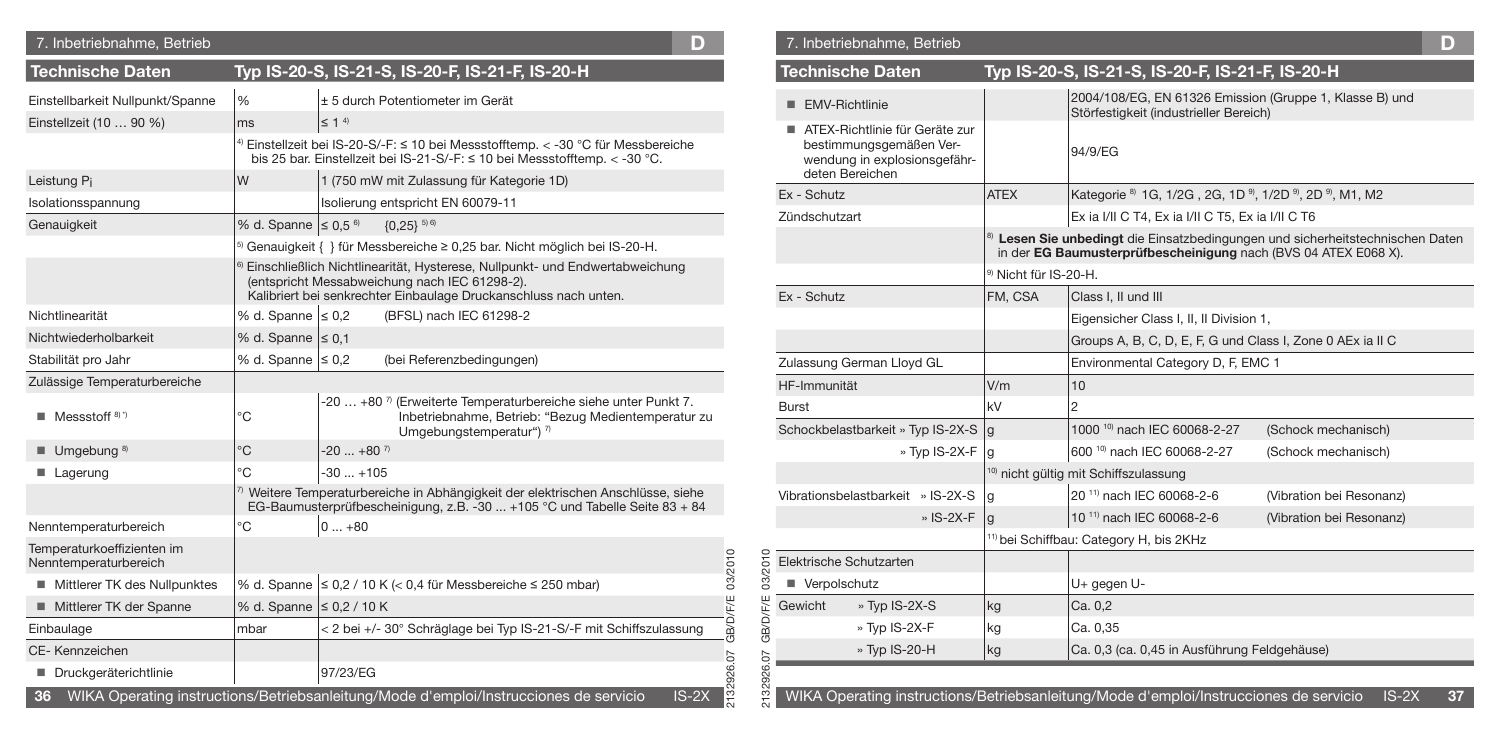#### 7. Inbetriebnahme, Betrieb / 8. Einstellung Nullpunkt/Spanne **D**

- In Sauerstoff-Ausführung ist Typ IS-21 nicht erhältlich. In Sauerstoff-Ausführung ist Typ IS-20 nur möglich mit Überdruck-Messbereich **IS-20-S, IS-20-S, IS-21-S, IS-20-H:** ≥ 0,25 bar, Messstofftemperatur -20 … +60 °C und messstoffberührte Teile in CrNi-Stahl oder Elgiloy®.
- { } Angaben in geschweiften Klammern beschreiben gegen Mehrpreis lieferbare Sonderheiten.

Beachten Sie bei der Auslegung Ihrer Anlage, dass die angegebenen Werte (z. B. Berstdruck, Überlastgrenze) in Abhängigkeit vom verwendeten Material, Gewinde und Dichtung gelten.

### **Funktionsprüfung**

İ

İ

Das Ausgangssignal muss sich dem anstehenden Druck proportional verhalten. Wenn dies nicht so ist, kann das ein Hinweis auf eine Beschädigung der Membran sein. Lesen Sie in diesem Fall in Kapitel 10 "Störbeseitigung" nach.



**Vorsicht**

Öffnen Sie Anschlüsse nur im drucklosen Zustand!

Beachten Sie die Betriebsparameter gemäß Punkt 7"Technische Daten". Betreiben Sie das Druckmessgerät immer innerhalb des Überlastgrenzbereichs!

Beachten Sie beim Berühren des Druckmessgerätes, dass die Oberflächen der Gerätekomponenten während des Betriebes heiß werden können.

### **8. Einstellung Nullpunkt / Spanne (nur bei Geräten mit Griffring)**

Wir empfehlen Ihnen, das Spannepotentiometer nicht zu verstellen. Es dient zur werk-İ seitigen Justage und sollte nur von Ihnen verstellt werden, wenn Sie über die ausreichende Kalibrierausstattung (mindestens 3x genauer als die angegebene Genauigkeit) verfügen.

### 8. Einstellung Nullpunkt / Spanne **D**



- Achten Sie bei der Steckerdemontage /- montage darauf, dass keine Litzen abgerissen bzw. eingequetscht werden.
- IS-2X-S, IS-20-H: Ziehen Sie den Leitungstecker (Buchse) ab. Öffnen Sie das Druckmessgerät, indem Sie den Griffring lösen (siehe Abbildung  $(A)$ ). Ziehen Sie vorsichtig den Gerätestecker(Stift) aus dem Gehäuse.
- IS-2X-F, IS-20-H mit Feldgehäuse: Öffnen Sie das Druckmessgerät, indem Sie den Deckel des Feldgehäuse aufschrauben.
- Stellen Sie den Nullpunkt (Z) ein (siehe Abbildung  $(B)$ ), indem Sie den Druckanfangswert anfahren.
- Stellen Sie die Spanne (S) ein, indem Sie den Druckendwert anfahren.
- 2132926.07 GB/D/F/E 03/2010 ■ Überprüfen Sie den Nullpunkt. Wenn der Nullpunkt nicht stimmt ggf. Prozedur wiederholen.
- Schließen Sie das Druckmessgerät wieder sorgfältig. Achten Sie darauf, dass die Dich-
- tungen unbeschädigt und sauber sind und auf die korrekte Lage der Dichtungen, um die Schutzart zu gewährleisten.

Empfohlener Nachkalibrier-Zyklus: 1 Jahr Bei Rückfragen (+49) 9372/132-295

2132926.07 GB/D/F/E 03/2010

03/2010

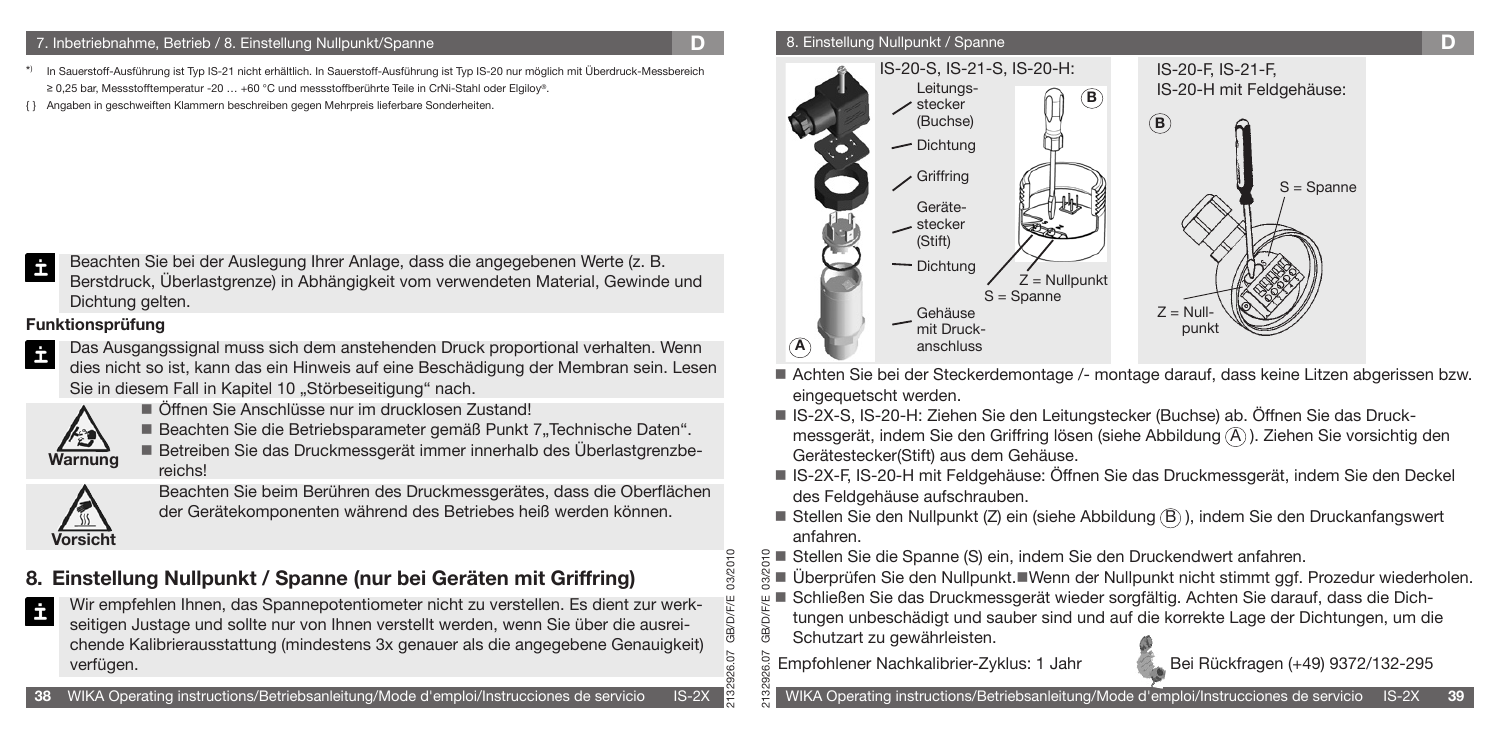#### 9. Wartung, Zubehör / 10. Störbeseitigung

### **9. Wartung, Zubehör**

- WIKA Druckmessgeräte sind wartungsfrei.
- Lassen Sie Reparaturen nur vom Hersteller durchführen.

### **Zubehör**

İ

Entnehmen Sie bitte Zubehörangaben (z. B. Stecker) unserer aktuellen Standardpreisliste, dem CD-Katalog oder setzen Sie sich mit unserem Vertriebsmitarbeiter in Verbindung.

### **10. Störbeseitigung**



Öffnen Sie Anschlüsse nur im drucklosen Zustand!



- Ergreifen Sie Vorsichtsmaßnahmen für Messstoffreste in ausgebauten Druckmessgeräten. Messstoffreste können zur Gefährdung von Menschen, Umwelt und Einrichtung führen!
- Setzen Sie das Druckmessgerät außer Betrieb und schützen Sie es gegen versehentliche Inbetriebnahme, wenn Sie Störungen nicht beseitigen können.

Lassen Sie Reparaturen nur vom Hersteller durchführen.



Verwenden Sie keine spitzen bzw. harten Gegenstände zur Reinigung, denn die Membran des Druckanschlusses darf nicht beschädigt werden.

#### **D** 10. Störbeseitigung **D** 10. Störbeseitigung **D**

Prüfen Sie bitte vorab, ob Druck ansteht (Ventile/Kugelhahn usw. offen) und ob Sie die richtige Spannungsversorgung und die richtige Verdrahtungsart (2-Leiter) gewählt haben.

|                 | <b>Störung</b>                                                                                                                                                                                                                                                                                                                                                                   | <b>Mögliche Ursache</b>                                                                                                                         | <b>Maßnahme</b>                                                                                                     |  |  |  |  |  |  |  |  |
|-----------------|----------------------------------------------------------------------------------------------------------------------------------------------------------------------------------------------------------------------------------------------------------------------------------------------------------------------------------------------------------------------------------|-------------------------------------------------------------------------------------------------------------------------------------------------|---------------------------------------------------------------------------------------------------------------------|--|--|--|--|--|--|--|--|
|                 | Gleichbleibendes Ausgangssignal bei<br>Druckänderung                                                                                                                                                                                                                                                                                                                             | Mechanische Überlastung durch<br>Überdruck                                                                                                      | Gerät austauschen: bei wiederholtem<br>Ausfall Rücksprache mit Hersteller *)                                        |  |  |  |  |  |  |  |  |
|                 |                                                                                                                                                                                                                                                                                                                                                                                  | Falsche Versorgungsspannung oder<br>Stromstoß                                                                                                   | Gerät austauschen                                                                                                   |  |  |  |  |  |  |  |  |
|                 | Kein Ausgangssignal                                                                                                                                                                                                                                                                                                                                                              | Keine/Falsche Versorgungsspannung<br>oder Stromstoß                                                                                             | Versorgungsspannung gemäß Betriebs-<br>anleitung korrigieren *)                                                     |  |  |  |  |  |  |  |  |
|                 |                                                                                                                                                                                                                                                                                                                                                                                  | Leitungsbruch                                                                                                                                   | Durchgang überprüfen                                                                                                |  |  |  |  |  |  |  |  |
|                 | Kein/Falsches Ausgangssignal                                                                                                                                                                                                                                                                                                                                                     | Verdrahtungsfehler                                                                                                                              | Verdrahtungsfehler (z. B. 2-Leiter als<br>3-Leiter verdrahtet)                                                      |  |  |  |  |  |  |  |  |
|                 | Abweichendes Ausgangssignal                                                                                                                                                                                                                                                                                                                                                      | Bei Justage Spanne verstellt                                                                                                                    | Geeignete Referenz benutzen                                                                                         |  |  |  |  |  |  |  |  |
|                 | Abweichendes Nullpunkt-Signal                                                                                                                                                                                                                                                                                                                                                    | Überlastgrenze überschritten                                                                                                                    | Zulässige Überlastgrenze einhalten<br>(siehe Betriebsanleitung); Nullpunkt<br>mittels Potentiometer korrigieren; *) |  |  |  |  |  |  |  |  |
|                 |                                                                                                                                                                                                                                                                                                                                                                                  | Membranbeschädigung, z. B. durch<br>Schläge, abrasives/agressives Medium;<br>Korrosion an Membran/Druckanschluss                                | Gerät austauschen                                                                                                   |  |  |  |  |  |  |  |  |
|                 | Signalspanne fällt/ab/zu klein                                                                                                                                                                                                                                                                                                                                                   | Membranbeschädigung, z. B. durch<br>Schläge, abrasives/agressives Medium;<br>Korrosion an Membran/Druckan-<br>schluss; Übertragungsmedium fehlt | Hersteller kontaktieren und Gerät<br>austauschen                                                                    |  |  |  |  |  |  |  |  |
|                 | Signalspanne fällt ab                                                                                                                                                                                                                                                                                                                                                            | Dichtung/Dichtfläche beschädigt/<br>verschmutzt, Dichtung sitzt unkorrekt,<br>Gewindegänge verkantet                                            | Dichtung/-Fläche säubern, evtl. Dich-<br>tung austauschen                                                           |  |  |  |  |  |  |  |  |
|                 | Signalspanne zu klein                                                                                                                                                                                                                                                                                                                                                            | Mechanische Überlastung durch<br>Überdruck                                                                                                      | Gerät neu kalibrieren *)                                                                                            |  |  |  |  |  |  |  |  |
| 03/2010         |                                                                                                                                                                                                                                                                                                                                                                                  | Versorgungsspannung zu hoch/niedrig                                                                                                             | Versorgungsspannung gemäß Betriebs-<br>anleitung korrigieren                                                        |  |  |  |  |  |  |  |  |
| <b>GB/D/F/E</b> | Signalspanne schwankend                                                                                                                                                                                                                                                                                                                                                          | Stark schwankender Druck des<br>Prozessmediums                                                                                                  | Dämpfung; Beratung durch Hersteller                                                                                 |  |  |  |  |  |  |  |  |
| 2132926.07      | Im unberechtigtem Reklamationsfall berechnen wir die Reklamationsbearbeitungs-Kosten.<br>Überprüfen Sie nach dem Justieren die korrekte Arbeitsweise des Systems. Besteht der Fehler weiterhin, senden Sie das Gerät zur<br>Reparatur ein (oder tauschen Sie das Gerät aus).<br>WIKA Operating instructions/Betriebsanleitung/Mode d'emploi/Instrucciones de servicio<br>$IS-2X$ |                                                                                                                                                 |                                                                                                                     |  |  |  |  |  |  |  |  |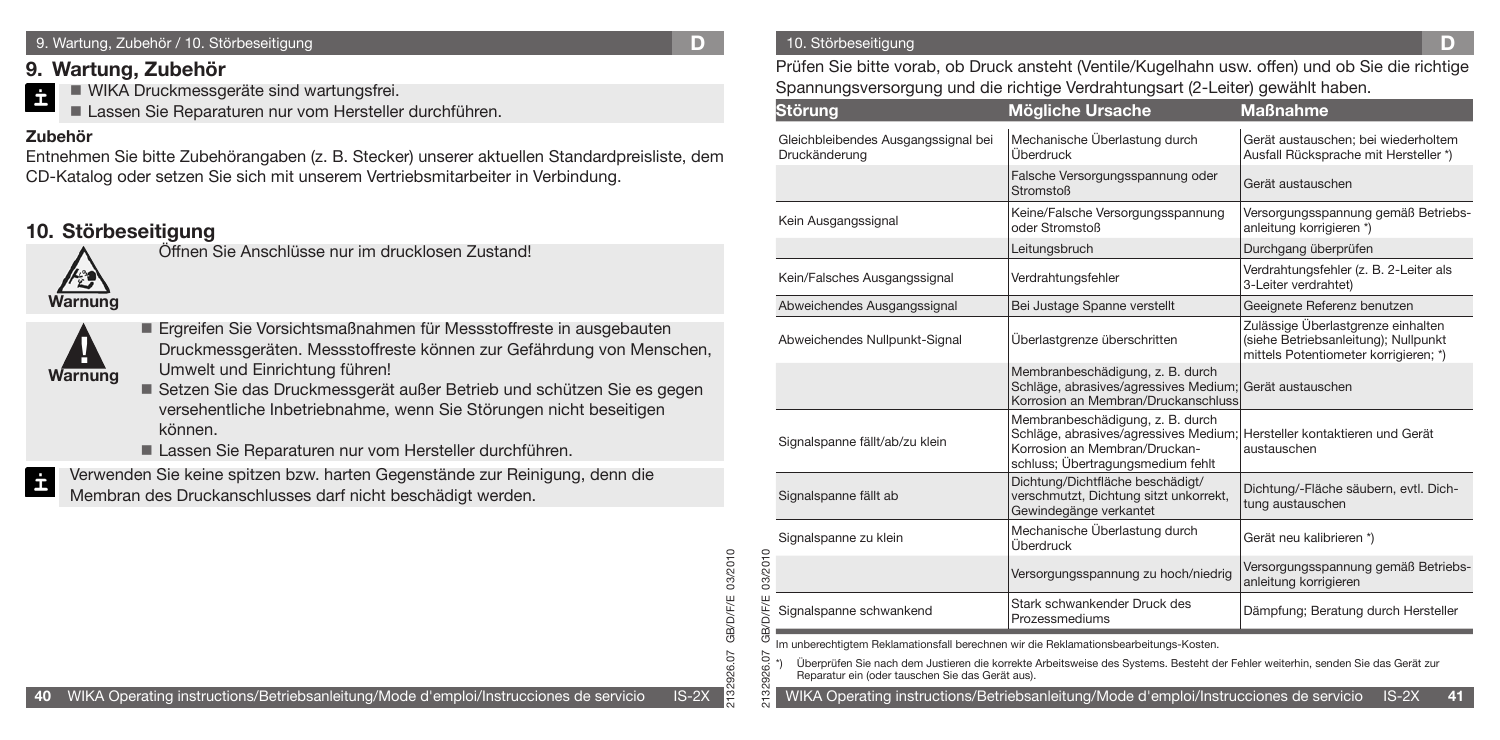#### 10. Störbeseitigung / 11. Lagerung, Entsorgung **D**

Wenn das Problem bestehen bleibt, setzen Sie sich mit unserem Vertriebsmitarbeiter in Verbindung.

#### **Prozess Material Zertifikat (Kontaminationserklärung im Servicefall)**

Spülen bzw. säubern Sie ausgebaute Geräte vor der Rücksendung, um unsere Mitarbeiter und die Umwelt vor Gefährdung durch anhaftende Messstoffreste zu schützen.

Eine Überprüfung ausgefallener Geräte kann nur sicher erfolgen, wenn das vollständig ausgefüllte Rücksendeformular vorliegt. Eine solche Erklärung beinhaltet alle Materialien, welche mit dem Gerät in Berührung kamen, auch solche, die zu Testzwecken, zum Betrieb oder zur Reinigung eingesetzt wurden. Das Rücksendeformular ist über unsere Internet-Adresse (www. wika.de / www.wika.com) verfügbar.

### **11. Lagerung, Entsorgung**



Ergreifen Sie bei Lagerung und Entsorgung Vorsichtsmaßnahmen für Messstoffreste in ausgebauten Druckmessgeräten. Wir empfehlen eine geeignete und sorgfältige Reinigung. Messstoffreste können zur Gefährdung von Menschen, Umwelt und Einrichtung führen!

### **Lagerung**

Montieren Sie die Schutzkappe bei Lagerung des Druckmessgerätes, damit die İ Membran nicht beschädigt wird (IS-21-S, -F).

### **Entsorgung**

- Entsorgen Sie Gerätekomponenten und Verpackungsmaterialien entsprechend den İ
- einschlägigen landesspezifischen Abfallbehandlungs- und Entsorgungsvorschriften des Anliefergebietes.

Technische Änderungen vorbehalten.

#### 1. Informations importantes

### **1. Informations importantes**

Veuillez lire ce mode d'emploi avant le montage et la mise en service de transmetteur de pression. Conservez ce mode d'emploi dans un endroit accessible en tout temps pour tous les utilisateurs. Les instructions de montage et de service présentées ci-après ont été établi avec grand soin. Il reste toutefois impossible d'envisager tous les cas d'applications possibles. Dans le cas où vous constateriez des lacunes dans ces instructions pour les tâches spéciales qu'il vous faut exécuter, vous avez la possibilité de recevoir des compléments d'informations:

- Sous notre adresse internet www.wika.de / www.wika.com
- La fiche technique de ce produit a la désignation PE 81.50, PE 81.51, PE 81.52.
- Par contact direct avec notre conseiller applications (+49) 9372/132-295

Si le numéro de série sur la plaque de fabrication et/ou la codification 2D sur l'hexagone du raccord n'est (ne sont) plus lisible (s) (par exemple par endommagement mécanique ou si le numéro est recouvert de peinture), la traçabilité n'est plus assurée.

La conception et la fabrication des transmetteurs de mesure WIKA, tels que décrits dans les instructions de service, satisfont aux toutes dernières règles de l'art. Tous les composants sont soumis à un contrôle strict des critères de qualité et d'environnement en cours de fabrication. Notre système de gestion de l'environnement est certifié selon DIN EN ISO 14001.

### **Définition conforme d'utilisation du produit IS-2X-S, IS-2X-F, IS-20-H**

Utilisez le transmetteur de pression à sécurité intrinsèque afin de transformer le signal de pression en signal électrique dans les zones sous danger d'explosion.

### **Homologation ATEX:**

Ces transmetteurs de pression sont certifiés pour utilisation dans un environnement explosible conforme a la directive correspondante (voir certificat d'examen CE de type ici inclus

BVS 04 ATEX E 068 X).

### ATEX homologation:

2132926.07 GB/D/F/E 03/2010

GB/D/F  $\overline{0}$ 26.

03/2010

2132926.07 GB/D/F/E 03/2010

 $\circ$  $20 -$ 

> gazes et brumes: montage rapporté à la Zone 0; incorporation à la Zone 0, Zone 1 et Zone 2. Poussières: montage rapporté à la Zone 20; incorporation à la Zone 20, Zone 21 et Zone 22. Industrie minière Catégorie M1, M2.

> **FM/CSA:** Ces transmetteurs de pression sont certifiés pour utilisation dans un environnement explosible conforme a la directive correspondante (voir Control drawing No: 2323880).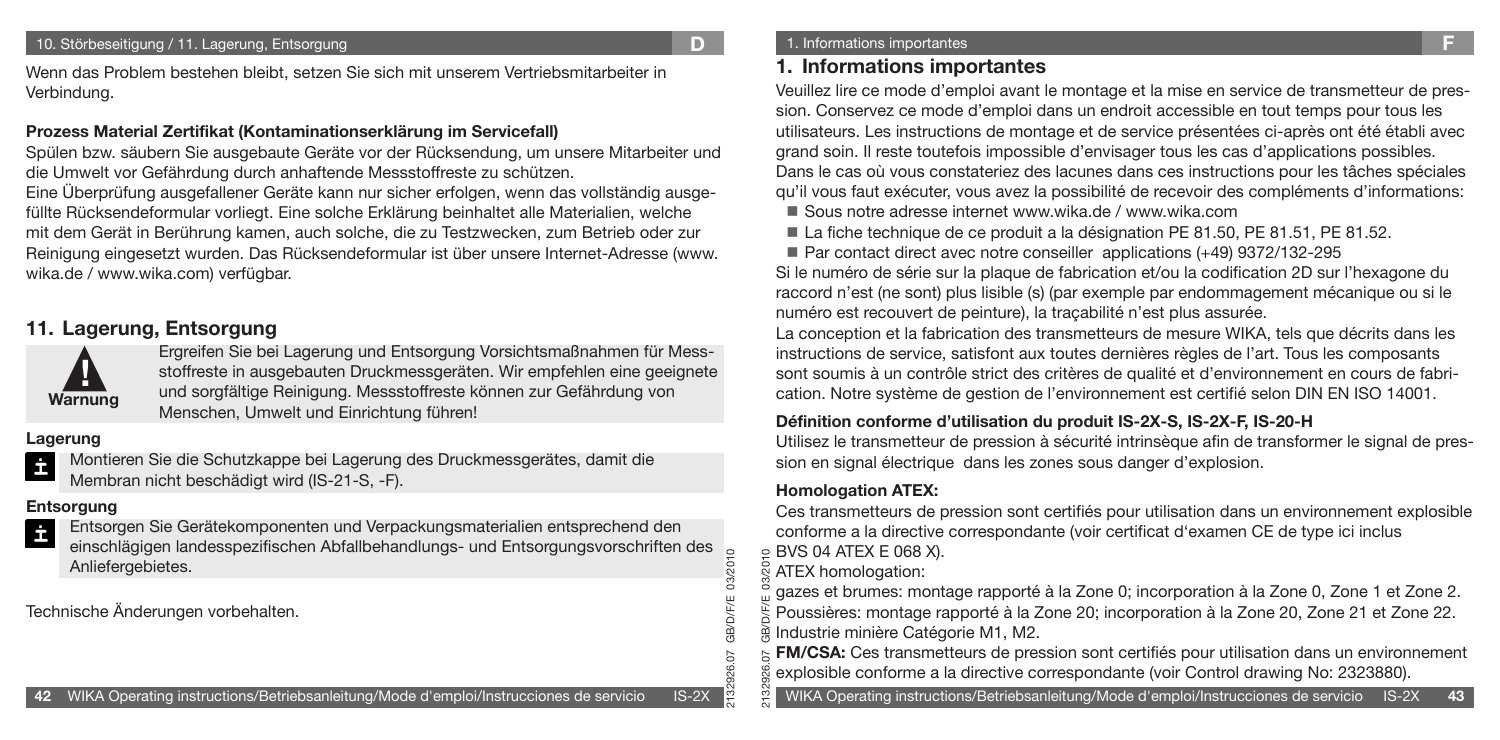1. Informations importantes / 2. Aperçu rapide / 3. Explication des symboles, abréviations **F**

FM / CSA Propriétés de l'homologation:

Sécurité intrinsèque avec approbation de l'appareil pour class I, II et III division 1, groupes A, B, C, D, E, F, G et class I, Zone 0, AEx ia IIC.

Mesures de protection contre les explosions dues à la présence de poussières pour class II et III, division 1, groupes E, F, et G.

Sans danger d'inflammation pour class I, division 2, groupes A, B, C et D.

### **Vos connaissances nécessaires**

N'installez et ne mettez en service le transmetteur de pression que si vous avez les connaissances exactes des directives spécifiques nationales et si vous êtes en possession de la qualification en rapport. Vous devez posséder des connaissances des prescriptions pour les zones sous danger d'explosion ainsi que de la technique de mesure et régulation et des circuits électriques étant donné. Suivant les conditions d'utilisation vous devez disposer de connaissances parti-culières, par exemple sur les fluides agressifs ou les hautes pression.

### **2. Aperçu rapide**

Si vous voulez vous procurer un résumé rapide, veuillez lire les chapitres 3, 5, 7 et 11. Là vous trouverez des indications concernant votre sécurité et des informations importantes sur votre produit et sa mise en service. Veuillez absolument en prendre connaissance.

### **3. Explication des symboles, abréviations**



ou de blessures graves.





sécurité intrinsèque: Risque de danger de mort ou de blessures graves. Remarques, informations

importantes, dérangement de fonction.



Risque de danger de mort ou de blessures graves par des pièces éjectées.

Possibilité de danger de brûlures par surfaces brûlantes.



2132926.07 GB/D/F/E 03/2010

03/2010 13/2010

2132926.07 GB/D/F/E 03/2010

8

#### 3. Explication des symboles, abréviations/ 4. Fonction



(FM)

Directive européen pour atmosphères explosibles (Atmosphère=AT, Explosible=EX) Ce produit est conforme aux exigences selon la directive 94/9/CE (ATEX) protection contre les explosions.

 $\bigoplus_{\cup s}$ 

FM Factory Mutual Ce produit a été contrôlé et certifié par "FM Approvals". Il est en accord avec les normes utilisables aux USA sur la sécurité (protection contre les explosions inclue).



### CSA

Canadian Standard Association Ce produit a été contrôlé et certifié par "CSA International". Il est en accord avec les normes utilisables au Canada et aux USA sur la sécurité (protection contre les explosions inclue).

# GL

### Germanischer Lloyd

Ce produit a été contrôlé et certifié par "FM Approvals". Il est en accord avec la réquistion "GL Type Approval System".

2-fils Deux conducteurs servent à l'alimentation.

Le courant de l'alimentation est le signal de mesure.

- U+ Alimentation positive raccord
- U- Alimentation négative raccord

### **4. Fonction**

- IS-2**0**: Raccord pression (sécurité intrinsèque) avec membrane intérieure (exécution standard).
- IS-2**1**: Raccord de pression avec membrane affleurante (sécurité intrinsèque) pour fluides hautement visqueux ou cristallisants pouvant obstruer le trou du raccord de pression standard.

IS-2X-**S**: Transmetteur de pression (sécurité intrinsèque) avec connecteur ou sortie câble

- IS-2X-**F**: Transmetteur de pression (sécurité intrinsèque) exécution série robuste
- IS-20-**H**: Transmetteur de pression (sécurité intrinsèque) exécution à très haute pression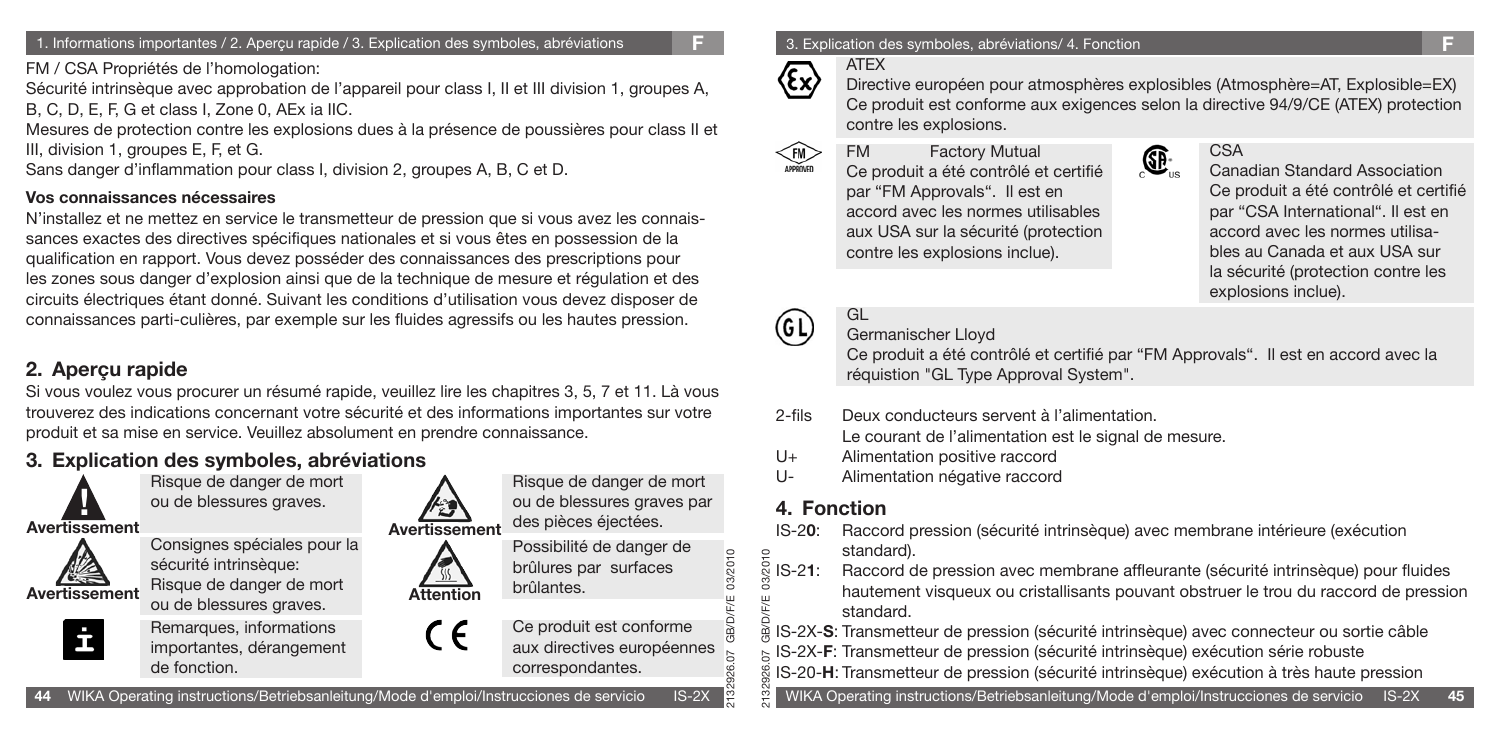### 4. Fonction / 5. Pour votre sécurité

en un signal amplifié, normalisé et électrique de la pression appliquée, par la déformation **Fonction:** A l'aide d'un capteur et sous alimentation électrique, on obtient la transformation d'une membrane. Ce signal électrique varie proportionnellement par rapport à la pression et peut être exploité en rapport.

### **5. Pour votre sécurité**



 Choisissez le transmetteur de pression adéquat, avant le montage et la mise en service, en rapport à l'étendue de mesure, l'exécution et les conditions de mesure spécifiques.

- Respectez les prescriptions de sécurité nationales (comme par exemple: IEC 60079-14, NEC, CEC) et observez lors d'applications spéciales les normes et règle-ments en rigueur (par exemple pour fluides dangereux tels que : acétylène, fluides combustibles ou toxiques ainsi que les installations frigorifiques et compresseurs). **Si vous ne respectez pas les prescriptions correspondantes, de graves lésions corporelles et dégâts matériels peuvent en résulter!**
- **N'ouvrez les raccords que hors pression!**
- N'utilisez le transmetteur de pression qu'à l'intérieur de la zone limite!
- Prenez en considération les paramètres de service selon le chapitre 7 "Caractéristiques techniques".
- Assurez-vous que le transmetteur de pression ne soit utilisé qu'en accord avec le règlement, c'est-à-dire comme décrit dans la directive suivante.
- Abstenez-vous d'effectuer des empiétements et changements inadmissibles sur le transmetteur de pression n'étant pas décrits dans le mode d'emploi.
- Si vous ne pouvez pas éliminer des dérangements sur le transmetteur de pression, mettez celui-ci hors service et protégez le contre une remise en service par inadvertance.
- 2132926.07 GB/D/F/E 03/2010 **■ Prenez des mesures de sécurité pour les restes de fluides se trouvant dans les transmetteurs de pression démontés. Ces restes de fluides peuvent mettrent en danger les personnes, l'environnement ainsi que l'installation!**
- Ne faites effectuer les réparations que par le fabricant.

Les données relatives à la résistance à la corrosion et diffusion des instruments se trouvent dans le manuel WIKA sur la mesure des pressions et des températures.

**46** WIKA Operating instructions/Betriebsanleitung/Mode d'emploi/Instrucciones de servicio IS-2X

### 5. Pour votre sécurité / 6. Emballage / 7. Mise en service, exploitation **F**



**F**

Prenez en considération les indications du certificat d'examen CE de types en vigueur ainsi que les prescriptions nationales respectives concernant l'utilisation en zone sous danger d'explosion (par exemple: IEC 60079-14, NEC, CEC). Si vous ne respectez pas celles-ci, de graves lésions corporelles et des dégâts matériels peuvent en résulter.

### **6. Emballage**

### **Est-ce que la livraison est complète ?**

Contrôlez le volume de la livraison: İ

- Transmetteurs de pression complets; pour l'exécution à membrane affleurante IS-21-S, -F avec le joint prémonté et le capuchon de protection.
- La liste selon homologation CE des types et Control Draiwing (FM, CSA)
- Examinez le transmetteur de pression en vue de dommages éventuels résultant du transport. Si des dommages sont évidents, veuillez en informer immédiatement i'entreprise de transport et WIKA.
- Conservez l'emballage, celui-ci offre lors d'un transport une protection optimale (par exemple changement du lieu d'utilisation, renvoi pour réparation).
- Veillez à ce que le filetage du raccord pression ainsi que les contacts de branchement ne soient pas détériorés.

Afin de protéger la membrane, le raccord pression de l'appareil IS-21-S, -F est muni d'un capuchon de protection.

- N'enlevez ce capuchon que juste avant le montage afin que la membrane ne soit pas İ endommagée.
	- Conservez le capuchon de protection du filetage du raccord pression et la membrane pour un stockage ou pour un transport futur.
	- Remontez le capuchon de protection lors du démontage ou transport de transmetteur de pression.

### **7. Mise en service, exploitation**

2132926.07 GB/D/F/E 03/2010

26.

D/F/E ਰ

03/2010

Outillage nécessaire: clé à fourche de 27 ou 41, tournevis İ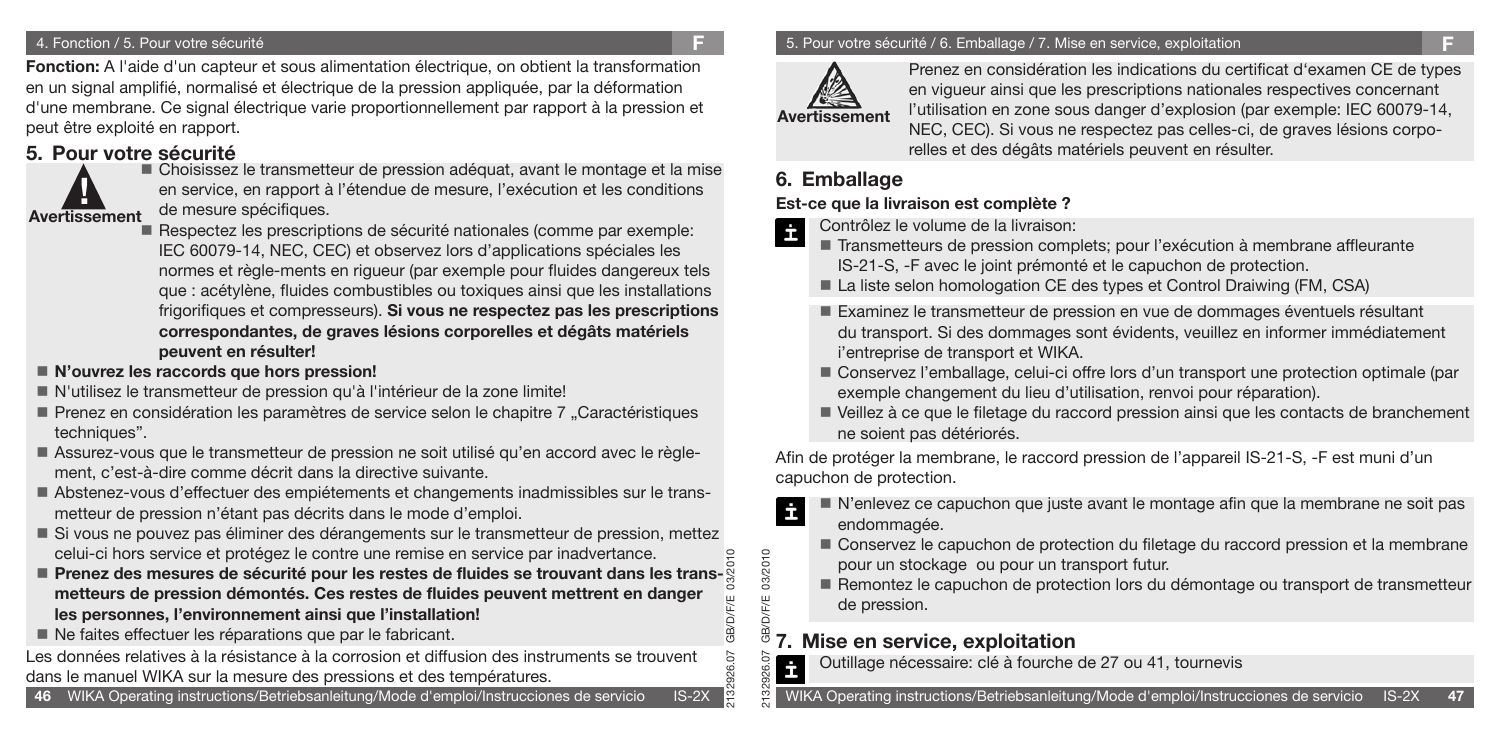#### 7. Mise en service, exploitation **F**

### **Pour votre sécurité contrôler la membrane**

Il est nécessaire que, avant la mise en service de transmetteur de pression, vous contrôlez visuellement la membrane, car celle-ci est une **pièce élémentaire de sécurité**.



İ

 Surveillez les fuites de liquide, celles-ci pouvant indiquer une membrane endommagée.

endommagée.<br> **Avertissement**<br>
Contrôlez visuellement si la membrane est endommagée (IS-21-S, -F).

N'utilisez le transmetteur de pression que si la membrane est intacte.

 Utilisez le transmetteur de pression uniquement s'il est dans un état parfait quant à la sécurité technique.

### **Montage du raccord Plaque de fabrication (exemple)**



série sur la plaque de fabrication. S'il n'y a pas de numéro de série sur la plaque de fabrication, le numéro sur l'hexagone est valable.

> N'enlevez le capuchon de protection que juste avant le montage et faites absolument attention à ne pas endommager la membrane lors du montage (IS-21-S, -F).

Position des connections Date de fabrication (Code)

 Pour le type IS-20-S, -F veuillez prévoir un joint; à l'exception des appareils avec filetage autoétanchéifiant (par exemple filetage NPT).

Pour le type IS-21-S, -F le joint fait partie de la livraison.

2132926.07 GB/D/F/E 03/2010 Les renseignements concernant les joints figurent dans notre information "accessoires joints AC 09.08" dans le Catalogue Général Mesure de Pression et Température S ou sur notre site internet www.wika.de

**48** WIKA Operating instructions/Betriebsanleitung/Mode d'emploi/Instrucciones de servicio IS-2X

### 7. Mise en service, exploitation **F**

- Veuillez faire attention lors du montage à ce que les surfaces d'étanchéité de İ
	- l'appareil et du point de mesure ne soient pas détériorées ou malpropres.
	- Serrez ou desserrez l'appareil uniquement par l'intermédiaire des surfaces pour clés à l'aide d'un outil approprié en respectant le couple de serrage. Le couple de serrage correct dépend de la dimension du raccord de pression ainsi que du joint utilisé (forme / matière). Pour visser ou dévisser l'appareil, n'utilisez pas le boîtier en tant que surface d'attaque.
	- Prenez garde lors du vissage de l'appareil, que le pas de vis ne se coince pas.
	- Pour les taraudages et les embases à souder voir Information Technique IN 00.14 sous www.wika.de



 Protégez la membrane du contact avec des fluides abrasifs et contre les coups. Si vous endommagez la membrane, la protection contre les risques d'explosion n'est plus garantie (ATEX, FM, CSA)!

### Dans les environnements explosibles en raison de la présence de pous sières, veillez à ce que la disposition de transmetteur de pression soit protégée également contre les coups.

 Prenez en considération les données techniques pour l'utilisation de transmetteur de pression liaison avec des fluides agressifs/corrosifs et pour éviter des mises en danger mécaniques.

### **Incorporation en zone 0 et zone 20 et montage rapporté à la zone 0 et à la zone 20** (Zone 20 ne pas pur IS-20-H)

(Rappel: Zone 0 implique que l'instrument est soumis à un environnement explosif où le risque dépasse 1.000 heures par an).



03/2010

 Montez le transmetteur de pression ou la traversée de câble dans la paroi d'environnement demandant des moyens électriques de catégorie 1G, de façon à ce que l'indice de protection IP 67 selon IEC 60 529 soit assuré. Montez le transmetteur de pression ou la traversée de câble dans la paroi d'environnement demandant des moyens électriques de catégorie 1D, de

façon à ce que l'indice de protection IP 6X selon IEC 60 529 soit assuré.

WIKA Operating instructions/Betriebsanleitung/Mode d'emploi/Instrucciones de servicio IS-2X **49**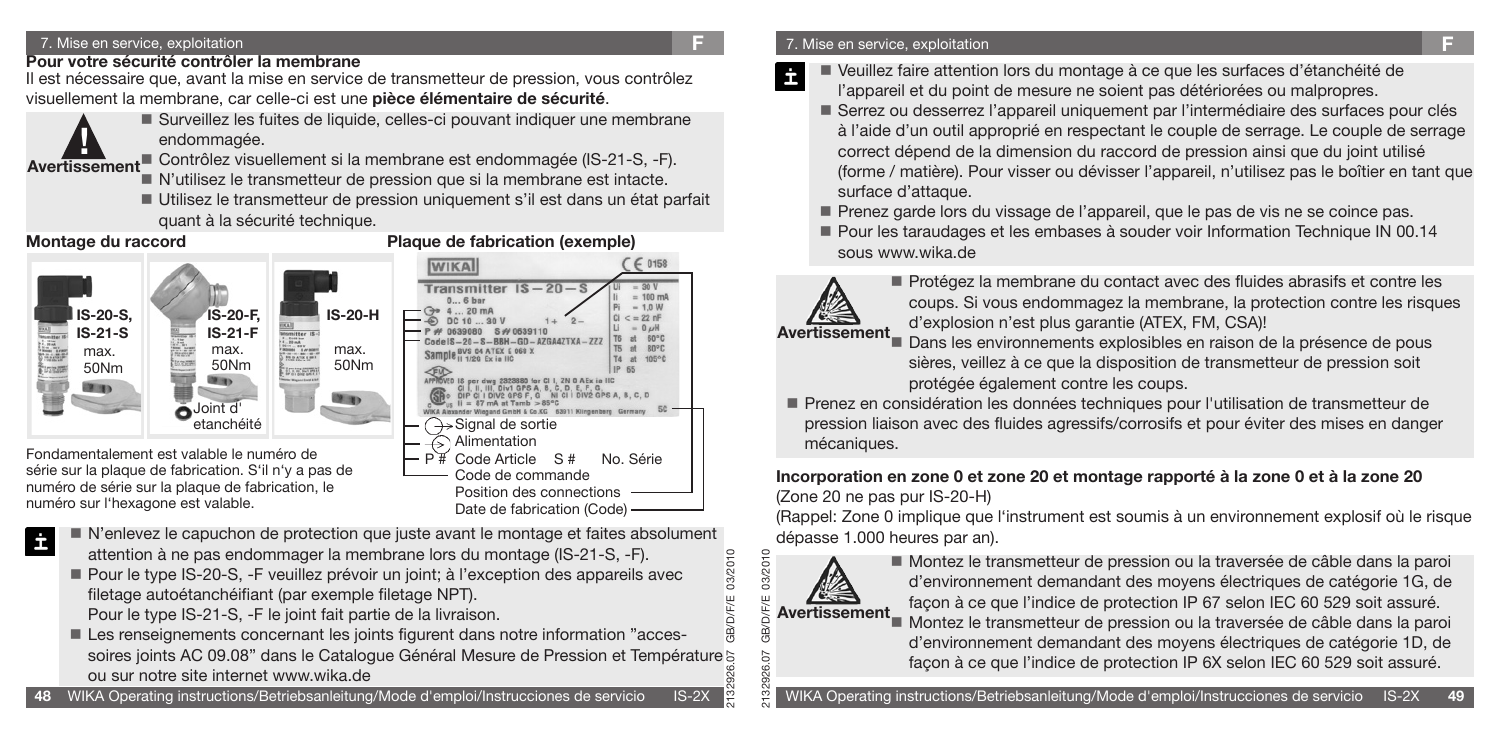#### 7. Mise en service, exploitation **F**

Les mesures de fluides ayant des températures plus élevées que citées dans les tableaux de procédure d'attestation de la certificat d'examen CE de type sous le point 15.1.2, plages de mesure des températures de fluides, sont admissibles en utilisant un parcours de refroidissement (ne pas pour IS-20-H).



Respectez la température de surface admissible ayant été déterminée pour ce domaine dans les classes de température.

**Avertissement**

 Respectez la valeur de température maximale (comme déterminé dans la procédure d'attestation de la certificat d'examen CE de type sous le point 15.1.2, plages de mesure) sur l'hexagonal se trouvant sous le boîtier tubulaire.

- Assurez, par un montage horizontal, une libre circulation d'air sur l'élément de refroidissement.
- Protégez l'appareil contre des contacts ou fixez un panneau indicateur de danger.
- Découplez thermiquement la source de chaleur de transmetteur de pression (par exemple par tuyauterie ou récipient).
- Assurez-vous que, spécialement dans la zone ex poussières, les trajets de refroidissement ne s'encrassent pas et qu'il n'y ait pas de dépôt de poussière, étant donné que, dans ce cas, l'effet de refroidissement n'est pas garanti.<br>Référence température du fluide par rapport à la température ambiante



#### 7. Mise en service, exploitation **F**

|                             | <b>IS-20-H</b> |      |      | $IS-2X-S$ /-F |  |  |  |  |
|-----------------------------|----------------|------|------|---------------|--|--|--|--|
| Exécution                   |                | B)   |      |               |  |  |  |  |
| Ailettes de refroidissement |                |      |      | 5             |  |  |  |  |
| Constante K                 | 0.34           | 0,47 | 0,68 | 0.76          |  |  |  |  |

Calcul Température maxi ambiante:

 $T_{\text{amb}} = T_{\text{med}} + (T_{\text{B}} - T_{\text{med}}) / K$ 

Calcul du elément de refroidissement:

$$
T_{\rm B} = T_{\rm med} - (T_{\rm med} - T_{\rm amb}) \times K
$$

- = Température de fonctionnement du transducteur
- $T_{med}$  = Température maxi du fluide du processus

 $T_{amb}$  = Température maxi ambiante<br>K = Constante du parcours de

 $=$  Constante du parcours de refroidissement

### **Montage branchement électrique**



Mettez le boîtier à la terre contre des champs électromagnétiques et des charges électrostatiques par le raccord au processus.

### **Avertissement**



2132926.07 GB/D/F/E 03/2010

 $\frac{8}{2}$ 

03/2010 03/2010

2132926.07 GB/D/F/E 03/2010

**GB/D/F/E** GB/D/F/

 Mettez le blindage à la terre d'un seul côté et de préférence en zone de sécurité, donc en zone sans danger d'explosion (EN 60079-14). Dans les instruments avec sortie de câble, le blindage est relié au boîtier. Le raccord simultané du boîtier et du blindage à la terre n'est admissible que si une transmission de potentiel peut être exclue entre le raccord de blindage (par ex. à l'alimentation) et le boîtier (voir EN 60079-14).

- Alimentez le transducteur de pression avec un circuit sécurité intrinsèque (Ex ia).
- Observez la capacité et inductivité efficace interne.
- Veuillez munir les embouts avec brins de câble ténus de cosses tubulaires (confection de câbles).
- La matière du connecteur baionnette est en alliage léger, laquelle n'est pas homologuée pour les utilisations du groupe I (mines).
- Considérez que pour l'utilisation avec câble en **zone 1 et 2** la tension de test entre conducteur / terre, conducteur / blindage et blindage / terre doit être de > 500V.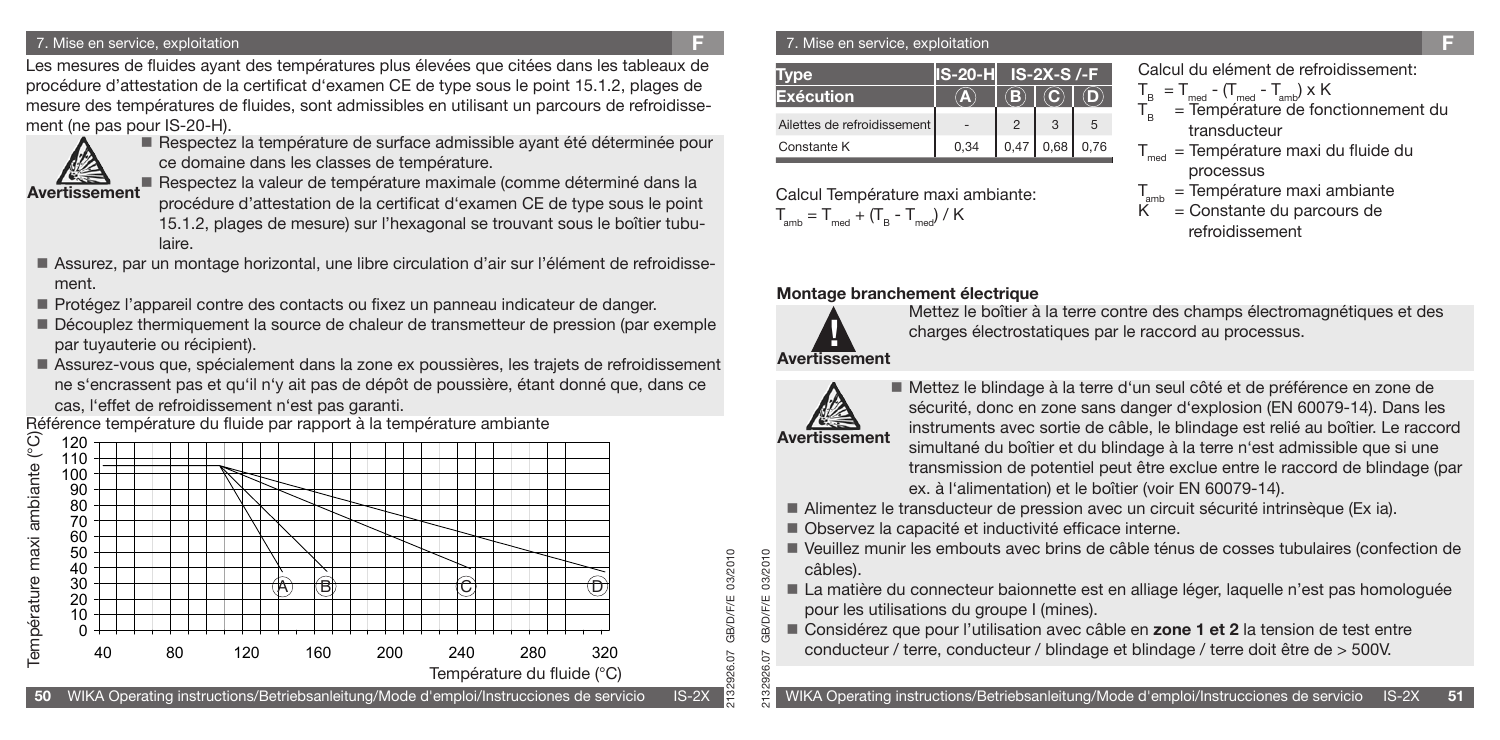İ

İ

- Utilisez le transducteur de pression avec un câble blindé et mettez-le à la terre au moins d'un côté si la longueur du câble dépasse 30 m ou si vous sortez le câble d'un bâtiment.
- Protection IP selon IEC 60 529 (les degrés de protection indiqués ne sont valables que pour les connecteurs enfichés avec connecteurs femelles possédant l'indice de protection correspondant).
- Choisissez le diamètre du câble en rapport au presse étoupe du connecteur. Faites attention à ce que le serre-câble du connecteur assemblé soit bien positionné et que les joints soient tous présents et non endommagés. Serrez les raccords à fond et contrôlez la position correcte des joints afin d'assurer l'indice de protection.
- En cas d'utilisation de sorties par câble, veuillez vous assurer qu'aucune humidité ne puisse entrer à la sortie du câble.
- Avec une alimentation isolateur galvanique vous réaliserez la séparation galvanique impérativement nécessaire pour l'alimentation en courant et tension entre atmosphère explosible et non-explosible et assurer les caractéristiques de sécurité technique.

#### **Branchement électrique**

|                                   | Connecteur coudé<br>DIN 175301-803 A                                                                                                                              | Connecteur M12x1,<br>4-pôles | Sortie câble,<br>1,5m                                                           |  |  |  |  |
|-----------------------------------|-------------------------------------------------------------------------------------------------------------------------------------------------------------------|------------------------------|---------------------------------------------------------------------------------|--|--|--|--|
|                                   | $\mathbf{I}$ 3 $\circledcirc$                                                                                                                                     |                              |                                                                                 |  |  |  |  |
| $2$ -fils                         | $U_+ = 1$ $ U_- = 2$                                                                                                                                              | $U_+ = 1$ $U_- = 3$          | $U_+$ = brun $ U_-=$ vert                                                       |  |  |  |  |
| Gaine de câble                    |                                                                                                                                                                   |                              | câble PUR: gris<br>câble FEP: torsadé et étamé                                  |  |  |  |  |
| Section de conducteur             | up to max. $1.5 \text{ mm}^2$                                                                                                                                     |                              | 0,5 mm <sup>2</sup> (AWG 20)                                                    |  |  |  |  |
| Diamètre de câble                 | $6-8$ mm<br>homologation construc-<br>tion navale: 10-14 mm                                                                                                       |                              | 6,8 mm (Code DL / EM)<br>7,5 mm (Code DM)                                       |  |  |  |  |
| Protection selon IEC 60 529 IP 65 |                                                                                                                                                                   |                              | IP 67 - Code de commande: DL<br>IP 68 sans réglage zéro/gain -<br>Code: EM / DM |  |  |  |  |
|                                   | Les degrés de protection indiqués ne sont valables que pour les connecteurs enfichés avec<br>connecteurs femelles possédant l'indice de protection correspondant. |                              |                                                                                 |  |  |  |  |

### **Branchement électrique**

2132926.07 GB/D/F/E 03/2010

26.07

**GB/D/F/E** 

03/2010

|           |                                            |                        | Connecteur bajonnette, 6-pôles                                                                                                                                    |                     | Série robuste (bornes à ressort à l'intérieur)           |         |    |
|-----------|--------------------------------------------|------------------------|-------------------------------------------------------------------------------------------------------------------------------------------------------------------|---------------------|----------------------------------------------------------|---------|----|
| 03/2010   |                                            |                        | B.                                                                                                                                                                |                     |                                                          |         |    |
| FÆ        | 2-fils                                     | $U_+ = A \mid U_- = B$ |                                                                                                                                                                   | $U_+ = 1$ $U_- = 2$ | $\text{Test}+ = 3 \text{ Test} - 4 \text{ Blindage} = 5$ |         |    |
| GB/D      | Protection selon IEC 60 529 IP 65 (NEMA 4) |                        |                                                                                                                                                                   | IP 67               |                                                          |         |    |
| 132926.07 |                                            |                        | Les degrés de protection indiqués ne sont valables que pour les connecteurs enfichés avec<br>connecteurs femelles possédant l'indice de protection correspondant. |                     |                                                          |         |    |
| $\sim$    |                                            |                        | WIKA Operating instructions/Betriebsanleitung/Mode d'emploi/Instrucciones de servicio                                                                             |                     |                                                          | $IS-2X$ | 53 |

**52** WIKA Operating instructions/Betriebsanleitung/Mode d'emploi/Instrucciones de servicio IS-2X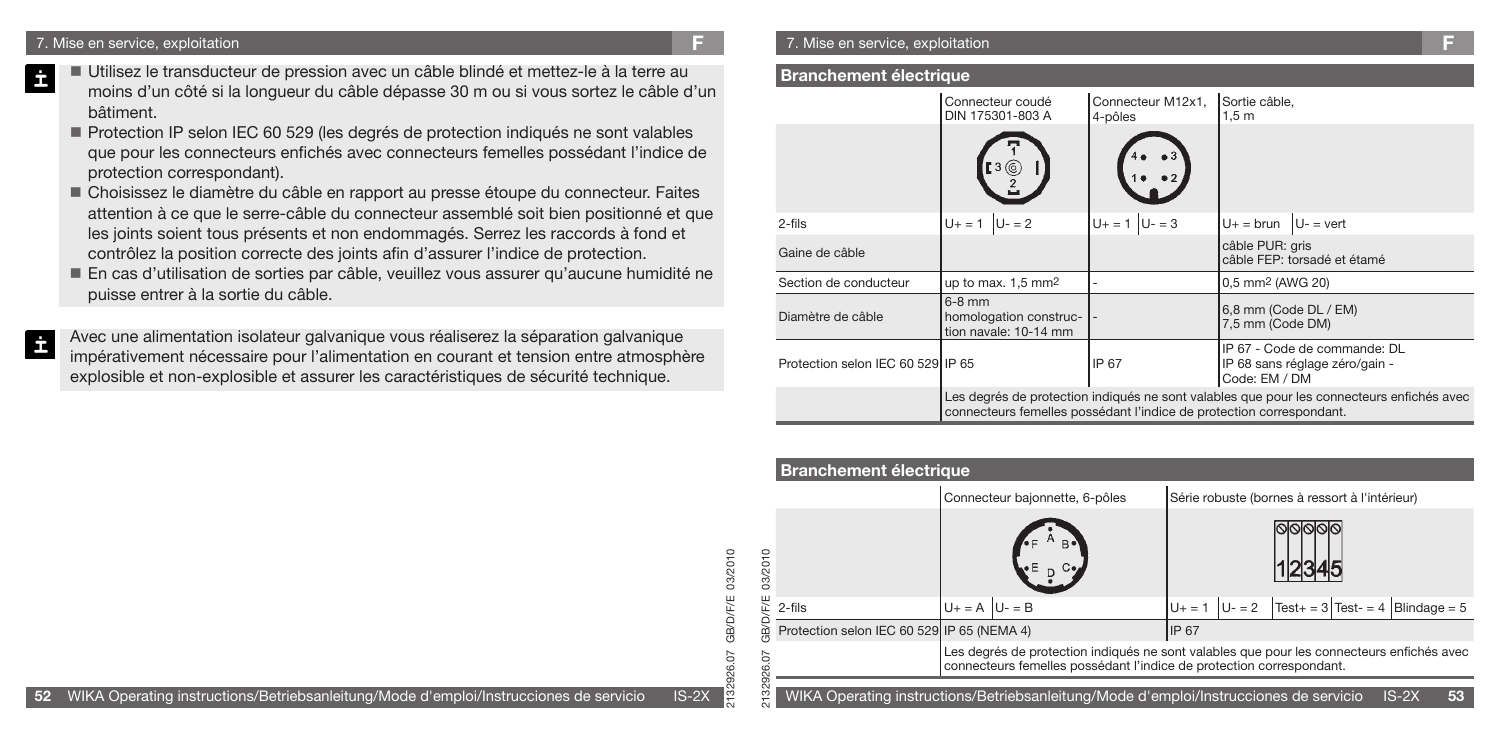### **Type IS-20-F, IS-21-F, IS-20-H Série robuste**

 Branchement du câble sur le bloc de bornes à ressort

- Pourvoyez les bouts de fils dénudés de cosses d'embouts.
- Revissez le couvercle du boîtier.
- Déserrez le passe-câble avec une clé à fourche de 24.
- Introduisez le câble dans la tête du boîtier ouvert en passant par le passe-câble.
- Appuyez à l'aide d'un tournevis sur le levier en plastique correspondant du bloc de bornes à ressort, de façon que la borne à ressort s'ouvre.
- Introduisez le bout du fil confectionné dans l'ouverture et lâcher le levier en plastique de façon que l'embout du fil soit bloqué dans la borne à ressort.
- Après avoir connecté tous les fils, reserrez le passe-câble et revissez le couvercle du boîtier.

Fonction du circuit de test pour 2-fils Par l'utilisation du circuit de test il est possible, pendant le fonctionnement normal, d'effectuer une mesure de courant sans devoir débrancher l'appareil. Pour ce faire, vous devez brancher un ampèremètre (pour applications dans la zone explosives; résistance interne < 15 Ohm) aux bornes de test  $+/-$ .

#### 7. Mise en service, exploitation **F**

### **Montage de Connecteur coudé DIN EN 175301-803**



- 1. Desserrez la vis (1).
- 2. Desserrez le presse-étoupe (2).
- 3. Retirez le connecteur femelle (5) de l'appareil y compris le porte-contact (6).
- 4. A l'aide d'un tournevis introduit dans la



fente (D), dégagez le porte-contact du boîtier du connecteur. N'essayez pas de dégager le porte-contact (6) en introduisant le tournevis dans le trou de la vis (1) ou dans le presse-étoupe (2), vous endommageriez les joints du boîtier.

- 5. Choisissez le diamètre du câble par rapport au presse-étoupe du boîtier. Introduisez le câble dans le presse-étoupe (2), l'anneau (3), le joint (4) et le boîtier (5).
- 6. Branchez les conducteurs conformément au plan de câblage sur les bornes de branche ment du porte-contact (6).
- 7. Pressez le porte-contact (6) dans le boîtier (5).
- e 8. Vissez le presse-étoupe (2) avec le câble. Afin de garantir le degré de protection, veillez à<br>ce que les joints ne soient pas endommagés et que ceux-ci et le presse-étoupe soient ce que les joints ne soient pas endommagés et que ceux-ci et le presse-étoupe soient correctement positionnés.
- 2132926.07 GB/D/F/E 03/2010 9. Enfilez le joint carré plat sur les contacts du boîtier.
- 10. Connectez le porte-contact (6) sur l'embase mâle du boîtier. Ψij
- 11. A l'aide de la vis (1), vissez le boîtier (5) avec le porte-contact (6) sur l'appareil.

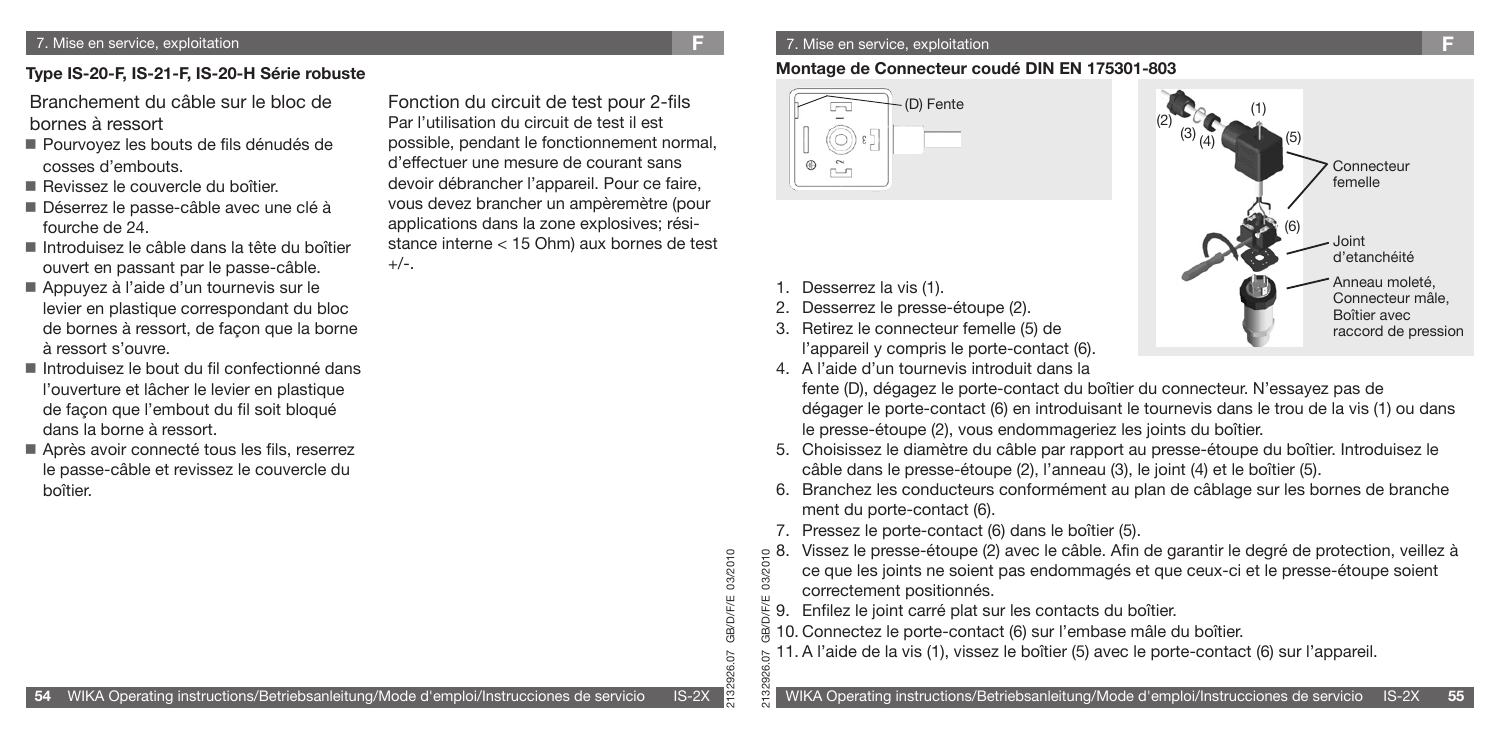### 7. Mise en service, exploitation **F** 7. Mise en service, exploitation **F**

| <b>Données techniques</b>                                                                   | Type IS-20-S, IS-21-S, IS-20-F, IS-21-F, IS-20-H                                                                                                                                                                        |              |                |                  |                |                                                          |                   |     |     |                    |    |                   |    |
|---------------------------------------------------------------------------------------------|-------------------------------------------------------------------------------------------------------------------------------------------------------------------------------------------------------------------------|--------------|----------------|------------------|----------------|----------------------------------------------------------|-------------------|-----|-----|--------------------|----|-------------------|----|
| Etendue de mesure *) IS-2X-S, IS-2X-F                                                       | bar                                                                                                                                                                                                                     | 0,1          |                | $0,16$ 0,25 0,4  |                | 0,6                                                      | 1                 | 1,6 | 2,5 | $\overline{4}$     | 6  | 10                | 16 |
| Limites de surcharge IS-2X-S, IS-2X-F                                                       | bar                                                                                                                                                                                                                     | $\mathbf{1}$ | 1,5            | 2                | $\overline{c}$ | $\overline{4}$                                           | 5                 | 10  | 10  | 17                 | 35 | 35                | 80 |
| Pression de destruction IS-2X-S.IS-2X-F bar                                                 |                                                                                                                                                                                                                         | 2            | $\overline{2}$ | 2,4              | 2,4            | 4,8                                                      | 6                 | 12  | 12  | 20,5               | 42 | 42                | 96 |
| Etendue de mesure *) IS-2X-S, IS-2X-F                                                       | bar                                                                                                                                                                                                                     | 25           | 40             | 60               | 100            | 160                                                      | 250               | 400 |     | 600                |    | 1000 <sup>1</sup> |    |
| Limites de surcharge IS-2X-S, IS-2X-F                                                       | bar                                                                                                                                                                                                                     | 50           | 80             | 120              | 200            | 320                                                      | 500               | 800 |     | 1200               |    | 1500              |    |
| Pression de destruction IS-2X-S.IS-2X-F                                                     | bar                                                                                                                                                                                                                     | 96           | 400            | 550              | 800            |                                                          | 1000 1200 1700 2) |     |     | 2400 <sup>2)</sup> |    | 3000              |    |
|                                                                                             | Etendues de mesure pour IS-20-H voir additionnel mode d'emploi 11126418<br>Hautes pressions                                                                                                                             |              |                |                  |                |                                                          |                   |     |     |                    |    |                   |    |
|                                                                                             | {Livrable pour le vide, la pression, pression positive/négative, la pression absolue}                                                                                                                                   |              |                |                  |                |                                                          |                   |     |     |                    |    |                   |    |
|                                                                                             | <sup>1)</sup> Seulement type IS-20-S, IS-20-F.                                                                                                                                                                          |              |                |                  |                |                                                          |                   |     |     |                    |    |                   |    |
|                                                                                             | <sup>2)</sup> Pour le type IS-21-S, IS-21-F: La valeur du tableau est uniquement valable en<br>utilisant le joint plat en-dessous de l'hexagone pour étancher l'appareil.<br>Autrement, la valeur maxi est de 1500 bar. |              |                |                  |                |                                                          |                   |     |     |                    |    |                   |    |
| Matériaux                                                                                   |                                                                                                                                                                                                                         |              |                |                  |                |                                                          |                   |     |     |                    |    |                   |    |
| Parties en contact avec le fluide                                                           |                                                                                                                                                                                                                         |              |                |                  |                |                                                          |                   |     |     |                    |    |                   |    |
| » Type IS-20-S, IS-20-F, IS-20-H *)                                                         |                                                                                                                                                                                                                         | Acier inox   |                |                  |                |                                                          |                   |     |     |                    |    |                   |    |
| » Type IS-21-S, IS-21-F                                                                     |                                                                                                                                                                                                                         | Acier inox   |                |                  |                |                                                          |                   |     |     |                    |    |                   |    |
|                                                                                             |                                                                                                                                                                                                                         |              |                |                  |                | Joint torique: NBR {FPM/FKM ou EPDM}                     |                   |     |     |                    |    |                   |    |
| <b>Boîtier</b>                                                                              |                                                                                                                                                                                                                         | Acier inox   |                |                  |                |                                                          |                   |     |     |                    |    |                   |    |
| Liquide interne de transmission de<br>pression <sup>3)</sup>                                |                                                                                                                                                                                                                         |              |                |                  |                | Huile synthétique {Halocarbone pour exécution oxygène}   |                   |     |     |                    |    |                   |    |
|                                                                                             | 3) Non existant avec type IS-20-S, -F pour des étendues de mesure > 25 bar et<br>IS-20-H.                                                                                                                               |              |                |                  |                |                                                          |                   |     |     |                    |    |                   |    |
| Alimentation U+                                                                             |                                                                                                                                                                                                                         |              |                |                  |                |                                                          |                   |     |     |                    |    |                   |    |
| » Type IS-2X-S, IS-20-H                                                                     | DC V                                                                                                                                                                                                                    | 1030         |                |                  |                |                                                          |                   |     |     |                    |    |                   |    |
| » Type IS-2X-F, IS-20-H série robuste DC V                                                  |                                                                                                                                                                                                                         | 1130         |                |                  |                |                                                          |                   |     |     |                    |    |                   |    |
| Signal de sortie et                                                                         |                                                                                                                                                                                                                         |              |                | 4  20 mA, 2-fils |                |                                                          |                   |     |     |                    |    |                   |    |
| charge ohmique max autorisée RA                                                             | RA en Ohm                                                                                                                                                                                                               |              |                |                  |                |                                                          |                   |     |     |                    |    |                   |    |
| » Type IS-2X-S, IS-20-H                                                                     |                                                                                                                                                                                                                         |              |                |                  |                | $RA \leq (U + -10 V) / 0.02 A - (0.14 Ohm x cable en m)$ |                   |     |     |                    |    |                   |    |
| WIKA Operating instructions/Betriebsanleitung/Mode d'emploi/Instrucciones de servicio<br>56 |                                                                                                                                                                                                                         |              |                |                  |                |                                                          |                   |     |     |                    |    | $IS-2X$           |    |

| <b>Données techniques</b>                                     |               | Type IS-20-S, IS-21-S, IS-20-F, IS-21-F, IS-20-H                                                                                                                                                                      |  |  |  |  |  |
|---------------------------------------------------------------|---------------|-----------------------------------------------------------------------------------------------------------------------------------------------------------------------------------------------------------------------|--|--|--|--|--|
| » Type IS-2X-F,IS-20-H série robuste                          |               | $RA \leq (U + -11 V) / 0.02 A$                                                                                                                                                                                        |  |  |  |  |  |
| Signal de circuit de test                                     |               | RA ≤ 15 (seulement avec Type IS-2X-F, IS-20-H série robuste)                                                                                                                                                          |  |  |  |  |  |
| Réglage: point zero, gain                                     | $\frac{0}{0}$ | $\pm$ 5 par potentiomètres dans l'instrument                                                                                                                                                                          |  |  |  |  |  |
| Temps de transmission (10  90 %)                              | ms            | $\leq$ 1 4                                                                                                                                                                                                            |  |  |  |  |  |
|                                                               |               | <sup>4)</sup> Temps de transmission IS-20-S/-F: $\leq$ 10 avec temp. de fluide $<$ -30 °C pour des<br>étendue de mesure à 25 bar. Temps de transmission IS-21-S/-F: ≤ 10 avec<br>temp. de fluide $<$ -30 $^{\circ}$ C |  |  |  |  |  |
| Puissance Pi                                                  | W             | 1 (750 mW avec homologation pour catégorie 1D)                                                                                                                                                                        |  |  |  |  |  |
| Tension d'isolement                                           |               | L'isolation correspond à EN 60079-11                                                                                                                                                                                  |  |  |  |  |  |
| Précision                                                     | % du gain     | $\leq 0.5^{6}$<br>$(0.25)$ <sup>5) 6)</sup>                                                                                                                                                                           |  |  |  |  |  |
|                                                               |               | <sup>6)</sup> Inclusif non-linéarité, hystérésis, zéro et déviation de l'étendue de mesure<br>(correspond à l'erreur de mesure selon IEC 61298-2).<br>Calibré en position verticale, raccord de pression vers le bas. |  |  |  |  |  |
| Non-linéarité                                                 | % du gain     | $\leq 0.2$<br>(BFSL) selon IEC 61298-2                                                                                                                                                                                |  |  |  |  |  |
| Non-répétabilité                                              | % du gain     | $\leq 0.1$                                                                                                                                                                                                            |  |  |  |  |  |
| Stabilité sur un an                                           | % du gain     | $\leq 0.2$<br>(pour les conditions de référence)                                                                                                                                                                      |  |  |  |  |  |
| Température autorisée                                         |               |                                                                                                                                                                                                                       |  |  |  |  |  |
| $\blacksquare$ Du fluide $8^\circ$ <sup>3</sup>               | °C            | -20  +80 $\frac{7}{1}$ (Plages de température élargies voir chapitre 7,<br>"température du fluide par rapport à la température ambiante") $\frac{1}{2}$                                                               |  |  |  |  |  |
| De l'environnement <sup>8)</sup>                              | $^{\circ}$ C  | $-20$ $+80$ <sup>7</sup>                                                                                                                                                                                              |  |  |  |  |  |
| De stockage                                                   | °C            | $-30+105$                                                                                                                                                                                                             |  |  |  |  |  |
|                                                               |               | 7) Autres températures en fonction de raccords électriques voir certificat<br>d'examen CE de type, e.g. -30  +105 °C et table page 83+84.                                                                             |  |  |  |  |  |
| Plage de température nominale                                 | °C            | $0+80$                                                                                                                                                                                                                |  |  |  |  |  |
| Coefficient de température sur plage<br>température nominale: |               |                                                                                                                                                                                                                       |  |  |  |  |  |
| Coef. de temp. moy. du point 0                                | % du gain     | $\leq 0.2 / 10 K$<br>$(< 0.4$ pour étendue de mesure $\leq 250$ mbar)                                                                                                                                                 |  |  |  |  |  |
| Coef. de temp. moy.                                           | % du gain     | ≤ 0.2 / 10 K                                                                                                                                                                                                          |  |  |  |  |  |
| Position de montage                                           | mbar          | < 2 à +/- 30° position oblique pour Type IS-21-S et IS-21-F                                                                                                                                                           |  |  |  |  |  |
|                                                               |               |                                                                                                                                                                                                                       |  |  |  |  |  |
|                                                               |               | WIKA Operating instructions/Betriebsanleitung/Mode d'emploi/Instrucciones de servicio<br>$IS-2X$<br>57                                                                                                                |  |  |  |  |  |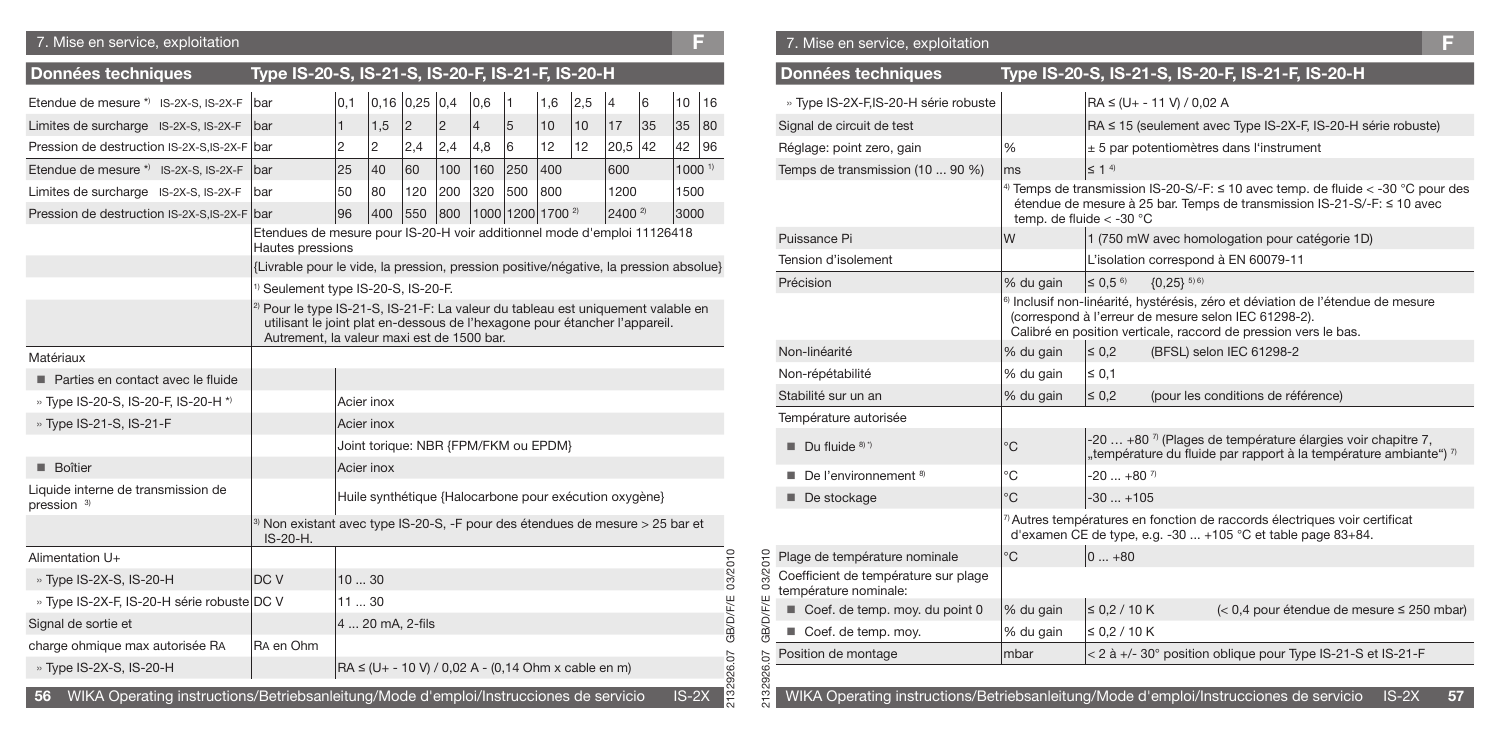| 7. Mise en service, exploitation                                                    |                                    |                                                                                                                                                                                                                  |                                 |  |  |  |  |
|-------------------------------------------------------------------------------------|------------------------------------|------------------------------------------------------------------------------------------------------------------------------------------------------------------------------------------------------------------|---------------------------------|--|--|--|--|
| Données techniques                                                                  |                                    | Type IS-20-S, IS-21-S, IS-20-F, IS-21-F, IS-20-H                                                                                                                                                                 |                                 |  |  |  |  |
| Conformité - CE                                                                     |                                    |                                                                                                                                                                                                                  |                                 |  |  |  |  |
| Directive Equipements sous<br>Pression                                              |                                    | 97/23/CE                                                                                                                                                                                                         |                                 |  |  |  |  |
| <b>CEM Directive</b>                                                                |                                    | 2004/108/CE, Emission de perturbations (group 1, classe B) et<br>résistance aux perturbations                                                                                                                    |                                 |  |  |  |  |
| Directive ATEX pour les<br>appareils à être utilisé en atmo-<br>sphères explosibles |                                    | 94/9/CE                                                                                                                                                                                                          |                                 |  |  |  |  |
| Ex - Protection                                                                     | <b>ATEX</b>                        | Catégorie <sup>8)</sup> 1G, 1/2G, 2G, 1D <sup>9</sup> , 1/2D <sup>9</sup> , 2D <sup>9</sup> , M1, M2                                                                                                             |                                 |  |  |  |  |
| Homologation                                                                        |                                    | Ex ia I/II C T4, Ex ia I/II C T5, Ex ia I/II C T6                                                                                                                                                                |                                 |  |  |  |  |
|                                                                                     |                                    | <sup>8)</sup> Veuillez absolument lire les conditions d'utilisation et les données techniques<br>de sécurité dans la procédure d'attestation de la liste selon homologation CE<br>des types (BVS 04 ATEX E068 X) |                                 |  |  |  |  |
|                                                                                     | <sup>9)</sup> Ne pas pour IS-20-H. |                                                                                                                                                                                                                  |                                 |  |  |  |  |
| Ex - Protection                                                                     | FM, CSA                            | Class I, II et III                                                                                                                                                                                               |                                 |  |  |  |  |
| Homologation                                                                        |                                    | Sécurité intrinsèque Class I, II, III Division 1,                                                                                                                                                                |                                 |  |  |  |  |
|                                                                                     |                                    | Groups A, B, C, D, E, F, G et Class I, Zone 0 AEx ia II C                                                                                                                                                        |                                 |  |  |  |  |
| Homologation German Lloyd GL                                                        |                                    | Environmental Category D, F, EMC 1                                                                                                                                                                               |                                 |  |  |  |  |
| RF-Immunitée                                                                        | V/m                                | 10                                                                                                                                                                                                               |                                 |  |  |  |  |
| <b>Burst</b>                                                                        | <b>KV</b>                          | $\overline{2}$                                                                                                                                                                                                   |                                 |  |  |  |  |
| Résistance aux chocs » Type IS-2X-S                                                 | ۱g                                 | 1000 <sup>10)</sup> selon IEC 60068-2-27                                                                                                                                                                         | (chock méchanique)              |  |  |  |  |
| » Type IS-2X-F                                                                      | g                                  | 600 10) selon IEC 60068-2-27                                                                                                                                                                                     | (chock méchanique)              |  |  |  |  |
|                                                                                     |                                    | <sup>10)</sup> pas pour homologation German Lloyd                                                                                                                                                                |                                 |  |  |  |  |
| Résistance aux vibrations » IS-2X-S                                                 | lg                                 | 20 <sup>11)</sup> selon IEC 60068-2-6                                                                                                                                                                            | (vibration en cas de résonance) |  |  |  |  |
| » Type IS-2X-F                                                                      | l q                                | 10 11) selon IEC 60068-2-6                                                                                                                                                                                       | (vibration en cas de résonance) |  |  |  |  |
|                                                                                     |                                    | <sup>11)</sup> pour homologation German Lloyd: Category H, jusqu'à 2KHz                                                                                                                                          |                                 |  |  |  |  |
| Protection électrique                                                               |                                    |                                                                                                                                                                                                                  |                                 |  |  |  |  |
| Protection fausse polarité                                                          |                                    | U+ contre U-                                                                                                                                                                                                     |                                 |  |  |  |  |
| Poids<br>» Type IS-2X-S                                                             | kg                                 | Environ 0,2                                                                                                                                                                                                      |                                 |  |  |  |  |
| » Type IS-2X-F kg                                                                   |                                    | Environ 0,35                                                                                                                                                                                                     |                                 |  |  |  |  |
| 58                                                                                  |                                    | WIKA Operating instructions/Betriebsanleitung/Mode d'emploi/Instrucciones de servicio                                                                                                                            | $IS-2X$                         |  |  |  |  |

#### 7. Mise en service, exploitation **F** 7. Mise en service, exploitation / 8. Réglage du zéro/gain **F**

 **Données techniques Type IS-20-S, IS-21-S, IS-20-F, IS-21-F, IS-20-H**

» Type IS-20-H kg | Environ 0,3 (environ 0,45 avec série robuste)

\*) En exécution oxygène le modèle IS-21 n'est pas livrable. En exécution oxygène le modèle IS-20 n'est possible que pour les étendues de mesure de ≥ 0,25 bar, température du fluide de -20 ... +60 °C et avec les pièces en contact avec le fluide en acier inox ou Elgiloy®.

{ } Les données entre accolades précisent les options disponibles contre supplément de prix.

İ

Ė

0102/20

26.07 1329 İ

Veuillez prendre en considération lors de la conception de votre installation, que les valeurs indiquées (par exemple pression d'éclatement, limite de surcharge) dépendent de la matière utilisée, du filetage et du joint utilisé.

#### **Vérification du fonctionnement**

Le signal de sortie doit se comporter proportionnellement à la pression présente. Si ce n'est pas le cas, ceci peut être une indication que la membrane est endommagée. Dans ce cas veuillez lire "élimination de perturbations" dans le chapitre 10.



**N'ouvrez les raccords que hors pression!**

Prenez en considération les paramètres de service selon le chapitre 7 "Caractéristiques techniques".

 N'utilisez le transmetteur de pression qu'à l'intérieur de la zone limite de **Avertissement** surcharge!



Considérez que quand vous touchez le transmetteur de pression en fonctionnement, la surface des composants des appareils peut être brûlante.

# 2132926.07 GB/D/F/E 03/2010 **8. Réglage du zéro / gain (uniquement pour appareils à anneau moleté)**

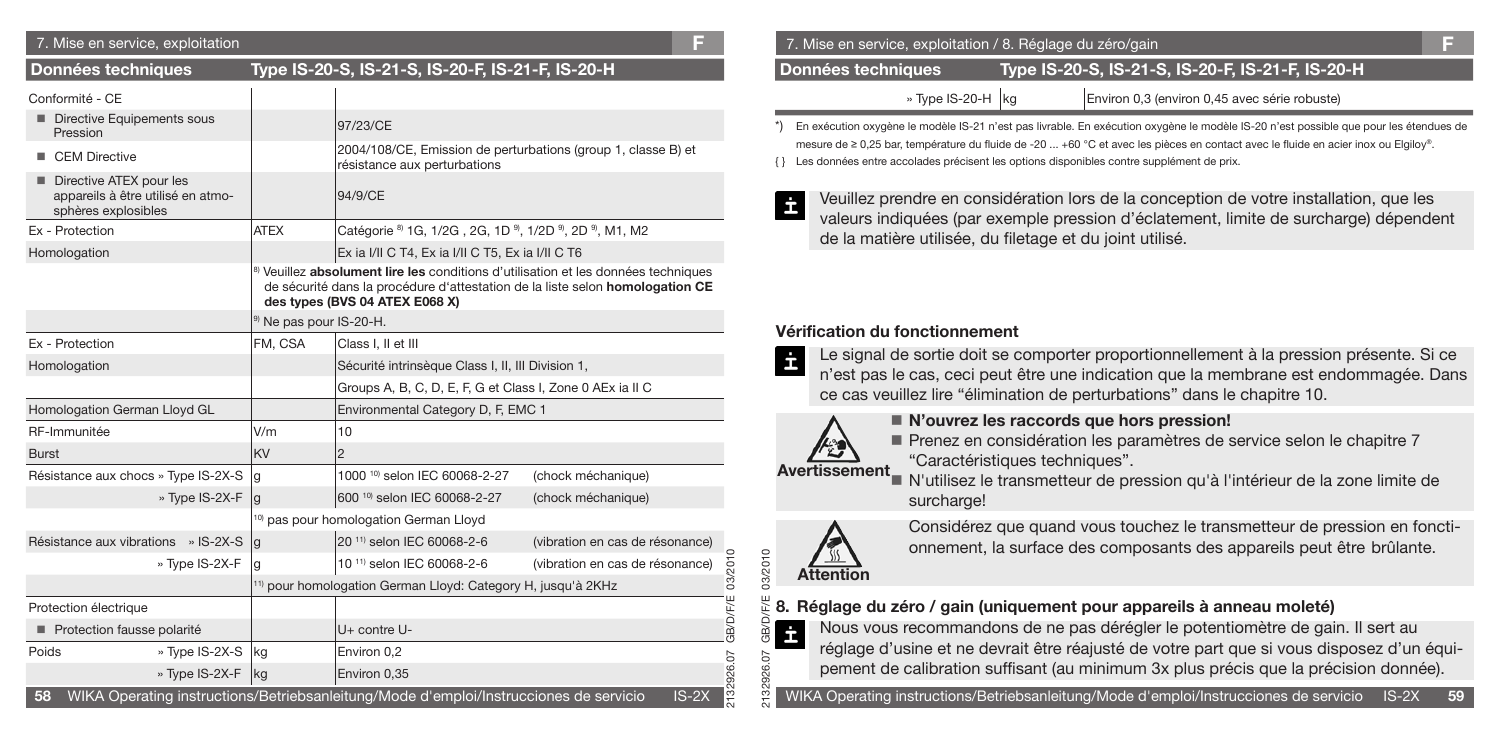#### 8. Réglage du zéro / gain



- Veillez lors du montage et démontage du connecteur à ce qu'aucun fil ne soit arraché ou pincé.
- IS-2X-S, IS-20-H: Débranchez le connecteur femelle. Ouvrez l'appareil de mesure de pression (voir image  $(\widehat{A})$ ) en dévissant l'anneau moleté. Retirez le connecteur mâle du boîtier avec précaution.
- IS-2X-F, IS-20-H série robuste: Ouvrez l'appareil de mesure de pression en dévissez le couvercle du série robuste.
- Réglez le zéro (Z) (voir image  $(B)$ ) en appliquant la valeur de pression de départ.
- Réglez le gain (S) en appliquant la valeur de pression finale.
- Contrôlez le zéro.
- Au cas où le zéro n'est pas correct, répéter la procédure.
- Refermez soigneusement l'appareil de mesure de pression. Faites attention à ce que les joints ne soient pas endommagés et à leur position correcte afin d'assurer l'indice de protection.
- Il est recommandé de procédur à un rééta-<br>
En cas de problèms ( $\frac{1}{2}$  (+49) 9372/132-295
- lonnage tous les ans.

**60** WIKA Operating instructions/Betriebsanleitung/Mode d'emploi/Instrucciones de servicio IS-2X

### 9. Entretien, accessoires / 10. Elimination de perturbations **F**

### **9. Entretien, accessoires**

Les transmetteurs WIKA ne demandent aucune maintenance. İ

Ne faites effectuer les réparations que par le fabricant.

**Accessoires:** Les renseignements concernant les accessoires (par exemple connecteurs) figurent dans le tarif de stock actuel, le "Product Catalog" en CD-Rom ou veuillez prendre contact avec notre département commercial.

### **10. Elimination de perturbations**



N'ouvrez les raccords que hors pression!

# **Avertissement**



Prenez des mesures de sécurité pour les restes de fluides se trouvant dans les transmetteurs de pression démontés. Ces restes de fluides peuvent mettrent en danger les personnes, l'environnement ainsi que l'installation !

- Si vous ne pouvez pas éliminer des dérangements sur le transmetteur de pression, mettez celui-ci hors service et protégez le contre une remise en service par inadvertance.
- Ne faites effectuer les réparations que par le fabricant.



2132926.07 GB/D/F/E 03/2010

03/2010

N'utilisez aucun objet pointu ou dur pour le nettoyage, car la membrane du raccord pression ne doit en aucun cas être endommagée.

Veuillez contrôler au préalable si la pression est présente (vannes / robinets à boisseau sphérique, etc. ouvert) et si vous avez choisi la tension d'alimentation correcte et le système de câblage correspondant (2 fils).

|                                                                                                           | <mark>ទ្ថ</mark> ី Perturbations                                          | <b>Cause</b>                                                         | Mesures à prendre                                                             |  |  |  |  |
|-----------------------------------------------------------------------------------------------------------|---------------------------------------------------------------------------|----------------------------------------------------------------------|-------------------------------------------------------------------------------|--|--|--|--|
| ຌ                                                                                                         | Lors d'une variation de pression le<br>Le signal de sortie reste constant | Surcharge mécanique par pression<br>excessive                        | Remplacer l'appareil; en cas de panne<br>répétitive consulter le fabricant *) |  |  |  |  |
|                                                                                                           | $\mathbb{\hat{B}}$ Pas de signal de sortie                                | Tension d'alimentation manquante /<br>fausse ou pointe de surtension | Corriger la tension d'alimentation selon<br>le mode d'emploi *)               |  |  |  |  |
|                                                                                                           |                                                                           | Rupture de conducteur                                                | Contrôler le passage du courant                                               |  |  |  |  |
| 21329<br>WIKA Operating instructions/Betriebsanleitung/Mode d'emploi/Instrucciones de servicio<br>$IS-2X$ |                                                                           |                                                                      |                                                                               |  |  |  |  |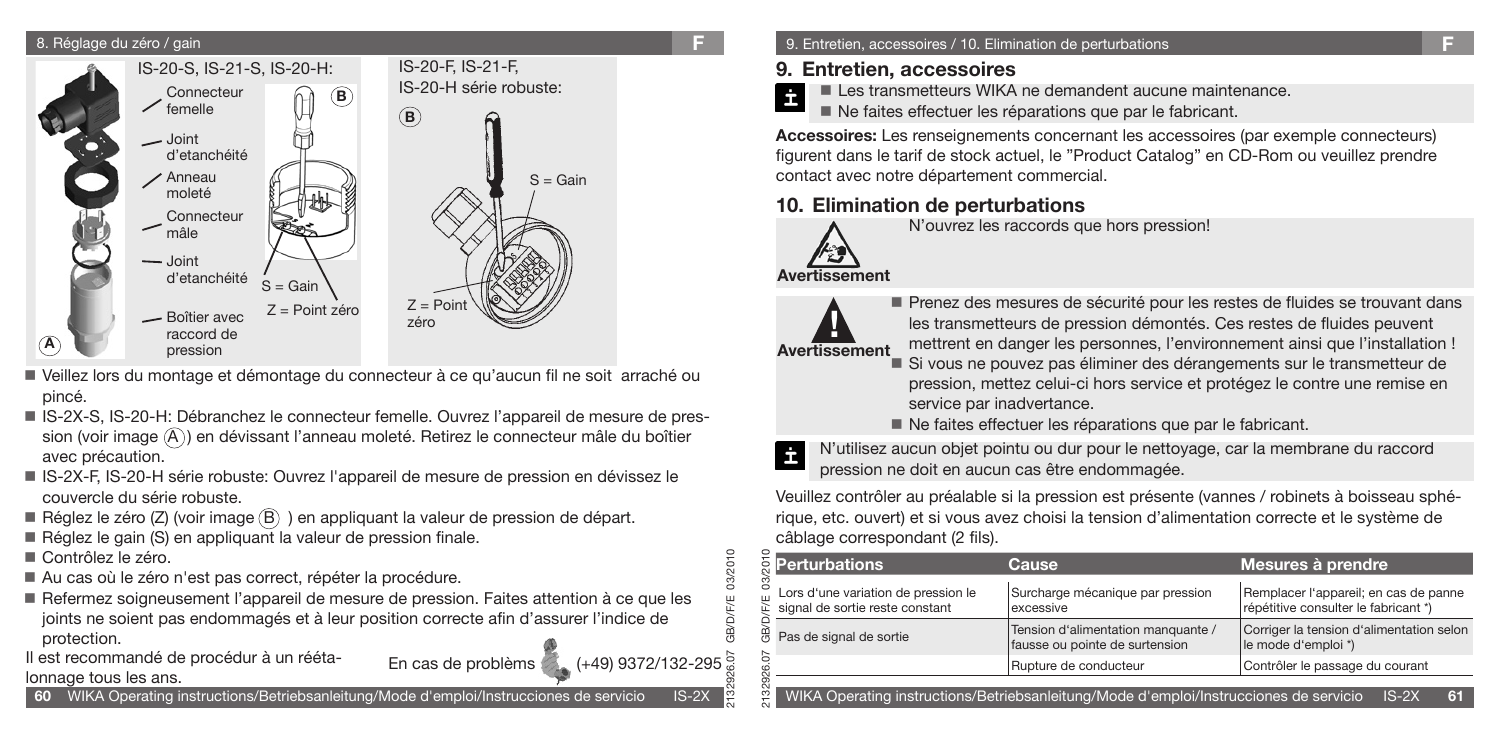#### 10. Elimination de perturbations **F**

| <b>Perturbations</b>                    | Cause                                                                                                                                                                                     | Mesures à prendre                                                                                             |
|-----------------------------------------|-------------------------------------------------------------------------------------------------------------------------------------------------------------------------------------------|---------------------------------------------------------------------------------------------------------------|
| Zéro du signal diverge                  | Limite de surcharge dépassée                                                                                                                                                              | Respecter la limite de surcharge (voir<br>le mode d'emploi); Corriger le zéro a<br>l'aide du potentiometre *) |
|                                         | Endommagement de la membrane, par<br>ex. par des coups, des fluides abrasifs<br>/ agressifs; corrosion sur la membrane /<br>sur les raccords de pression                                  | Remplacer l'appareil                                                                                          |
| Gains du signal tombe / est trop faible | Endommagement de la membrane, par<br>ex. par des coups, des fluides abrasifs<br>/ agressifs; corrosion sur la membrane<br>sur les raccords de pression; liquide de<br>transmission manque | Prendre contact avec le fabricant et<br>remplacer l'appareil                                                  |
| Gain du signal tombe                    | Joint / surface d'étanchéité endom-<br>magé / souillé, le joint n'est pas monté<br>correctement, pas de vis coincé                                                                        | Nettoyer le joint / la surface<br>d'étanchéité, éventuellement remplacer<br>le joint                          |
| Gain du signal trop faible              | Surcharge mécanique par pression<br>excessive                                                                                                                                             | Recalibrer l'appareil *)                                                                                      |
| Gain du signal fluctuant                | Pression du fluide de processus<br>soumise a de fortes fluctuations                                                                                                                       | Amortissement; conseils par le fabri-<br>cant                                                                 |

En cas de réclamation non justifiée, nous mettrons en facture les coûts de traitement de celle-ci.

Contrôlez après le réglage le fonctionnement correct du système. Au cas où l'erreur persiste, renvoyez l'appareil pour réparation (ou remplacez l'appareil).

Si un problème reste présent, veuillez prendre contact avec notre département commercial.

### **Certificat de matière de processus (déclaration de contamination en cas de réparation)**

Veuillez laver ou nettoyer les appareils démontés avant de les renvoyer afin de protéger nos 2010 2132926.07 GB/D/F/E 03/2010 employés et l'environnement des risques présentés par les résidus de fluide adhérents. පි Un contrôle des appareils en panne ne peut être effectué de façon sure que si la déclaration de contamination est complète. Cette déclaration comporte toutes les matières ayant été en bÆ contact avec l'appareil, également celles ayant été utilisées lors d'essais, en service ou lors du nettoyage. La "Product Return Form" peut être déchargée de notre adresse Internet (www. wika.de / www.wika.com)  $\circ$ 26

03/2010 2132926.07 GB/D/F/E 03/2010 **GB/D/F/E** 26.07 329

#### 11. Stockage, mise au rebut

### **11. Stockage, mise au rebut**



Veuillez prendre les précautions de sécurité pour la mise au rebut et pour le stockage des fluides se trouvant dans les transmetteurs de pression démontés. Nous recommandons un nettoyage approprié et méticuleux. Ces restes de fluides peuvent mettrent en danger les personnes, environnement ainsi que l'installation !

### **Stockage**



Remontez le capuchon de protection lors du stockage de l'appareil afin d'éviter que la membrane ne soit endommagée (IS-21-S, -F).

### **Mise au rebut**

- Mettez les composants des appareils et les emballages au rebut en respectant les
- prescriptions nationales pour le traitement et la mise au rebut des régions de livraison.

WIKA se réserve le droit de modifier les présentes spécifications.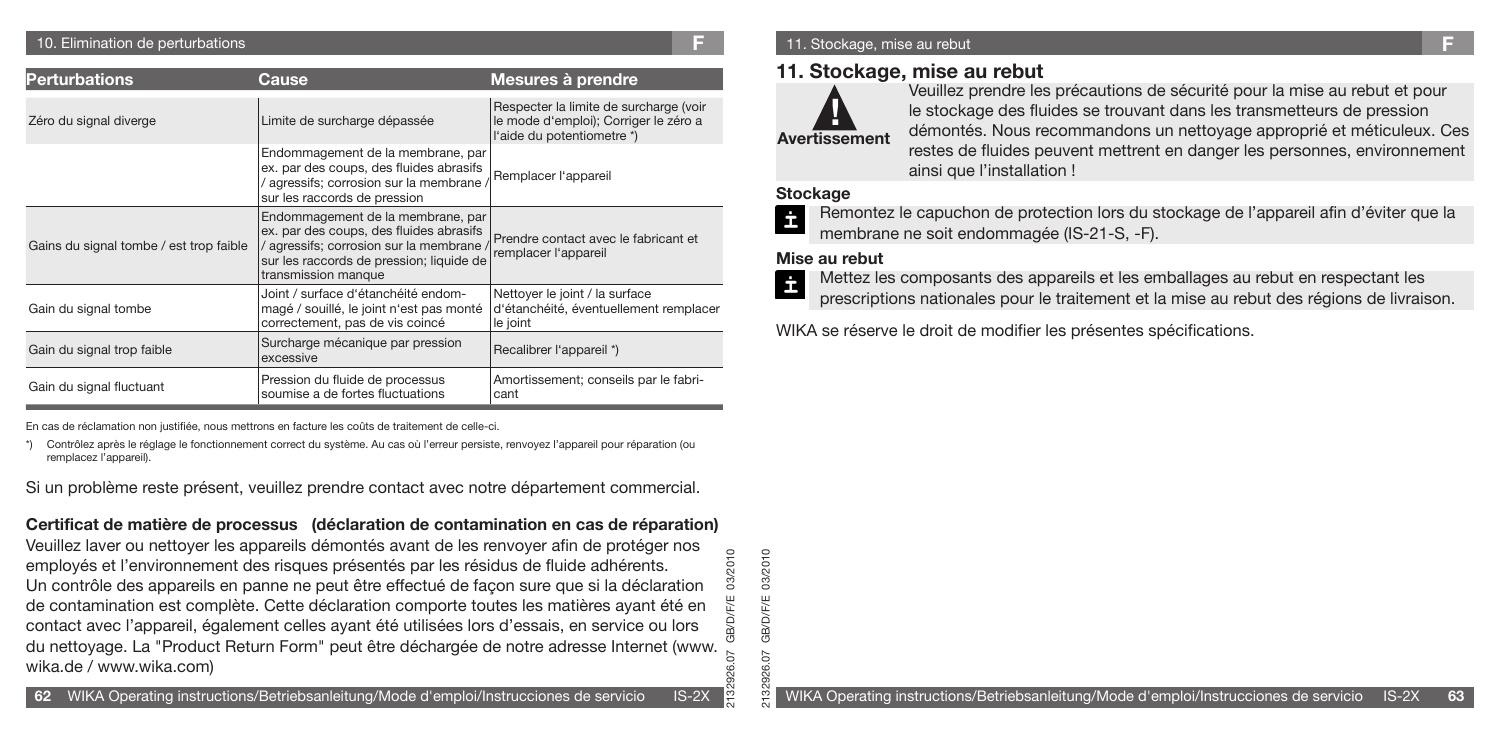### **1. Detalles importantes para su información**

Lea estas instrucciones de servicio antes del montaje y puesta en servicio del transmisor de presión. Guarde las instrucciones de servicio en un lugar accesible a cualquier usuario en cualquier momento.

Las siguientes instrucciones de montaje y de servicio han sido redactadas cuidadosamente. Pero a pesar de ello no es posible tener en cuenta todos los casos de aplicación. Si echara en falta informaciones para su problemática específica, podrá obtener más información:

- A través de nuestra dirección de Internet www.wika.de / www.wika.com
- La designación de la ficha técnica correspondiente PE 81.50
- Asesores de utilización (+49) 9372/132-295

Si el número de serie en el placa de identificación y/o el código 2D en el hexágono se vuele ilegible (p. ej. por daños mecánicos o sobrepintado) ya no es posible la posibilidad de seguimiento.

Los transmisores de presión WIKA descritos en las instrucciones de servicio son diseñados y fabricados conforme a los conocimientos más recientes. Todos los componentes están sometidos a unos estrictos criterios de calidad y medioambientales durante la fabricación. Nuestro sistema de gestión medioambiental posee la certificación según la norma DIN EN ISO 14001.

### **Utilización del producto según el uso de destinación IS-2X-S, IS-2X-F, IS-20-H**

Utilice el transmisor de presión de seguridad intrínseca para convertir la presión en una señal eléctrica en áreas con riesgo de explosión.

### **Aprobación ATEX:**

El transmisor de presión para el uso previsto en áreas de riesgo de explosión (véase el certificado de comprobación de modelo de construcción CE: BVS 04 ATEX E 068 X).

Características de la aprobación ATEX:

Para gases y niebla: montaje adosado en zona 0; incorporación en zona 0, zona 1 y zona 2. Polvos: montaje adosado en zona 20; incorporación en zone 20, zona 21 y zona 22. Minería: categoría M1, M2.

### **Aprobación FM/CSA:**

El transmisor de presión para el uso previsto en áreas de riesgo de explosión (véase Control drawing Nr. 2323880).

1. Detalles importantes para su información / 2. Resumen rápido para usted / 3. Abrevaciones **E**

Características de la aprobación FM / CSA:

Seguridad intrínseca con aprobación de aparatos para clase I, II y III Division 1, grupo A, B, C, D, E, F, G y clase I, Zone 0, AEx ia IIC.

Dust-ignitionproof para clase II y III, Division 1, grupo E, F y G.

Non-incendive para Class I Division 2 grupo A, B, C y D

### **Conocimientos requeridos**

Instale y ponga en servicio el transmisor de presión sólo si está familiarizado con las regulaciones y directivas relevantes de su país y si posee la cualificación necesaria. Debe estar familiarizado con las reglas y las regulaciones de las áreas de riesgo de explosión, de la tecnologia de medicíon y control y los circuitos eléctricos. Según las condiciones de aplicación, debe poseer los conocimientos corres-pondientes de, p.ej. medios agresivos respectivamente altas presiones.

### **2. Resumen rápido para usted**

Si quiere un resumen rápido, léase las **secciones 3, 5, 7 y 11**. Allí, encontrará instrucciones para su seguridad y importantes informaciones sobre su producto y la puesta en funcionamiento. **Es imprescindible leerlas.**

## **3. Signos, símbolos y abrevaciones**



Peligro potencial para su vida o lesiones graves.

**Advertencia**



İ

2132926.07 GB/D/F/E 03/2010

03/2010 03/2010

2132926.07 GB/D/F/E 03/2010

**BIDDE GB/D/F/E** 

Indicaciones para Ex: Peligro potencial para su vida o lesiones graves.

Nota, información importante, falla de funcionamiento.

**Advertencia**

Peligro potencial para su vida o lesiones graves por coponentes proyectados.



quemaduras por superficies calientes.



El producto cumple con las directivas europeas respectivas.

ATEX: Directiva europea de protección contra explosiones (Atmosphère=AT, Explosible=EX); El producto cumple los requisitos de la directiva europea de protección contra explosiones 94/9/EG.

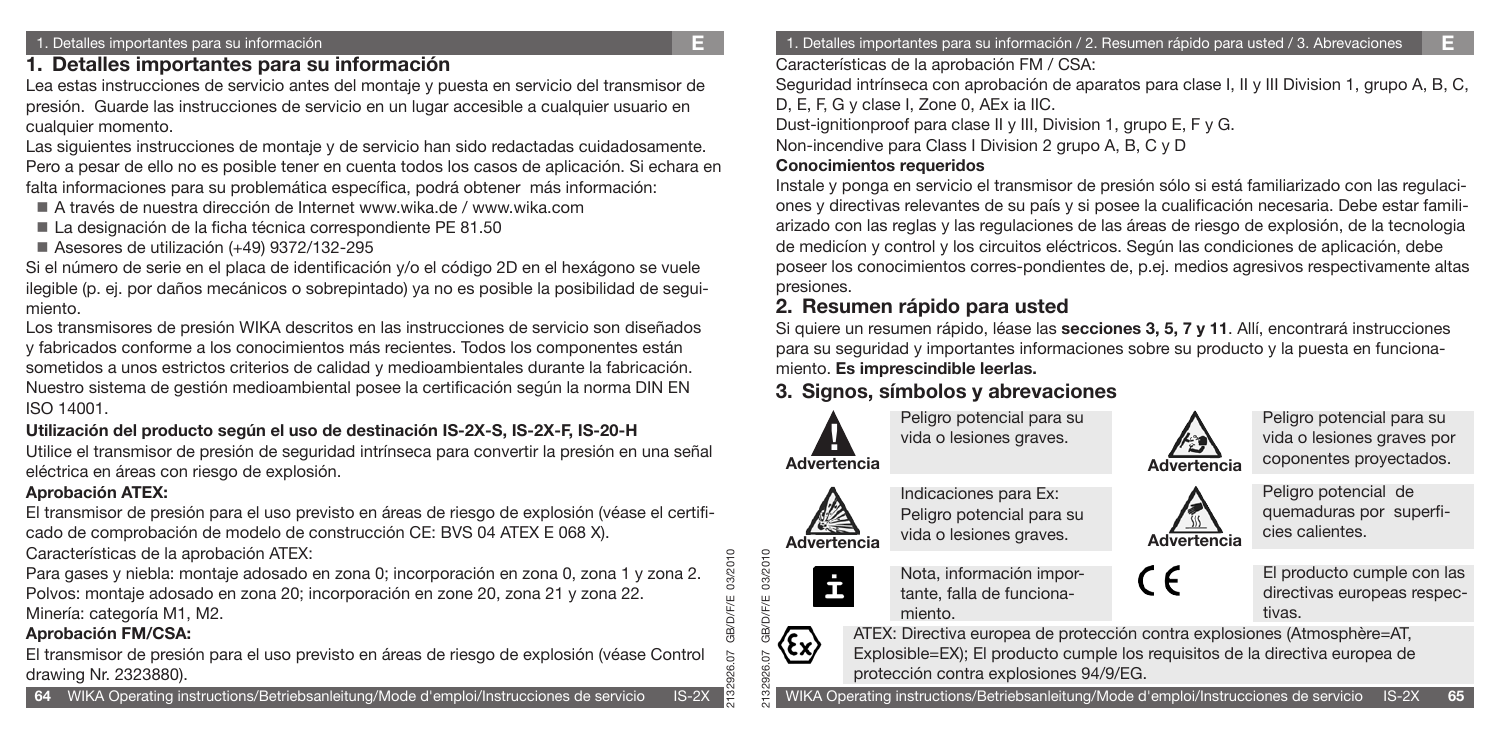

FM

Factory Mutual El producto ha sido probado y certificado por parte de FM Approvals. Cumple las normas norteamericanas aplicables de seguridad (incluido protección contra explosiones).

CSA Canadian Standard Association El producto ha sido probado y certificado por parte de CSA International. Cumple las normas aplicables de seguridad de Canadá y Estados Unidos (incluido protección contra explosiones).

# (GL)

GL Germanischer Lloyd

El producto ha sido probado y certificado por parte de GL. Cumple el requerimiento "GL Type Approval System".

- 2 hilos Dos conexiones sirven para la energía auxiliar. El corriente de alimentación es el señal de medición.
- U+ Conexión de alimentación positiva
- U- Conexión de alimentación negativa

### **4. Función**

IS-2**0**: Conexión de presión (Seguridad intrínseca) with internal diaphragm(versión estándar).

®

- IS-2**1**: Conexión de presión (Seguridad intrínseca) con membrana enrasada para medios altamente viscosos o cristalizantes pudiendo embotar el agujero de la conexión de presión.
- IS-2X-**S**: transmisor (de seguridad intrínseca), versión con conexión de enchufe /conexión de cable
- IS-2X-**F**: transmisor (de seguridad intrínseca), versión caja de campo
- IS-20-**H**: transmisor (de seguridad intrínseca), versión presión máxima

**Función:** Mediante un elemento sensor y el suministro de energía auxiliar, la presión existente en su aplicación se convertirá en una señal eléctrica reforzada, estandarizada , a través de la deformación de una membrana. Esta señal eléctrica cambia de forma proporcional respecto de la presión y puede ser evaluada respectivamente. ର

### 5. Para su securidad

### **5. Para su securidad**



 Seleccione el transmisor de presión adecuado con respecto al rango de medición, versión, condiciones de medición específicas antes de instalar o poner en servicio el instrumento.

- Observe el reglamento nacional relevante (p.ej. IEC 60079-14, NEC, CEC) y, para aplicaciones especiales, tenga en cuenta las normas y directivas vigentes (p.ej. en medios de medición peligrosos tales, materias inflamables o tóxicas así como en instalaciones de refrigeración y compresores). **Si no se observan las prescripciones de seguridad, ¡eso puede tener consecuencias graves como lesiones físicas graves y daños materiales!**
- ¡Abrir las conexiones de presión sólo en estado sin presión!
- Hay que respetar los límites de sobrecarga del rango de medición correspondiente.
- Observe los parámetros de servicio según sección 7 "Datos técnicos".
- Asegurése de que se utilizen los instrumentos de acuerdo con su destinación, comodescrito en las siguientes instrucciones.
- Abstenerse de intervenciones y modificaciones en el transmisor de presión no descritas en estas instrucciones de servicio.
- Ponga fuera de servicio el instrumento y protejalo contra la puesta en servicio por error, si no puede eliminar las perturbaciones.
- ¡Tome medidas de precaución en cuanto a residuos de medios de medición en trans**misores de presión desmontados. Medios residuales pueden causar daños en personas, medio ambiente y equipo!**
- Sólo el fabricante puede efectuar reparaciones.

Las especificaciones respecto a resistencia a la corrosión y indifusibilidad de los materiales de los instrumentos las encuentra en nuestro manual WIKA Medición de presión y de temperatura.



2132926.07 GB/D/F/E 03/2010

0102/80  $\overline{0}$ 

Observe las especificaciones del certificado de ensayo de tipo en vigor, así como el reglamento específico del país respecto a la instalación y la utilización en zonas explosibles (p.ej. IEC 60079-14, NEC, CEC). En caso de no observar esas especificaciones pueden resultar lesiones graves y daños materiales.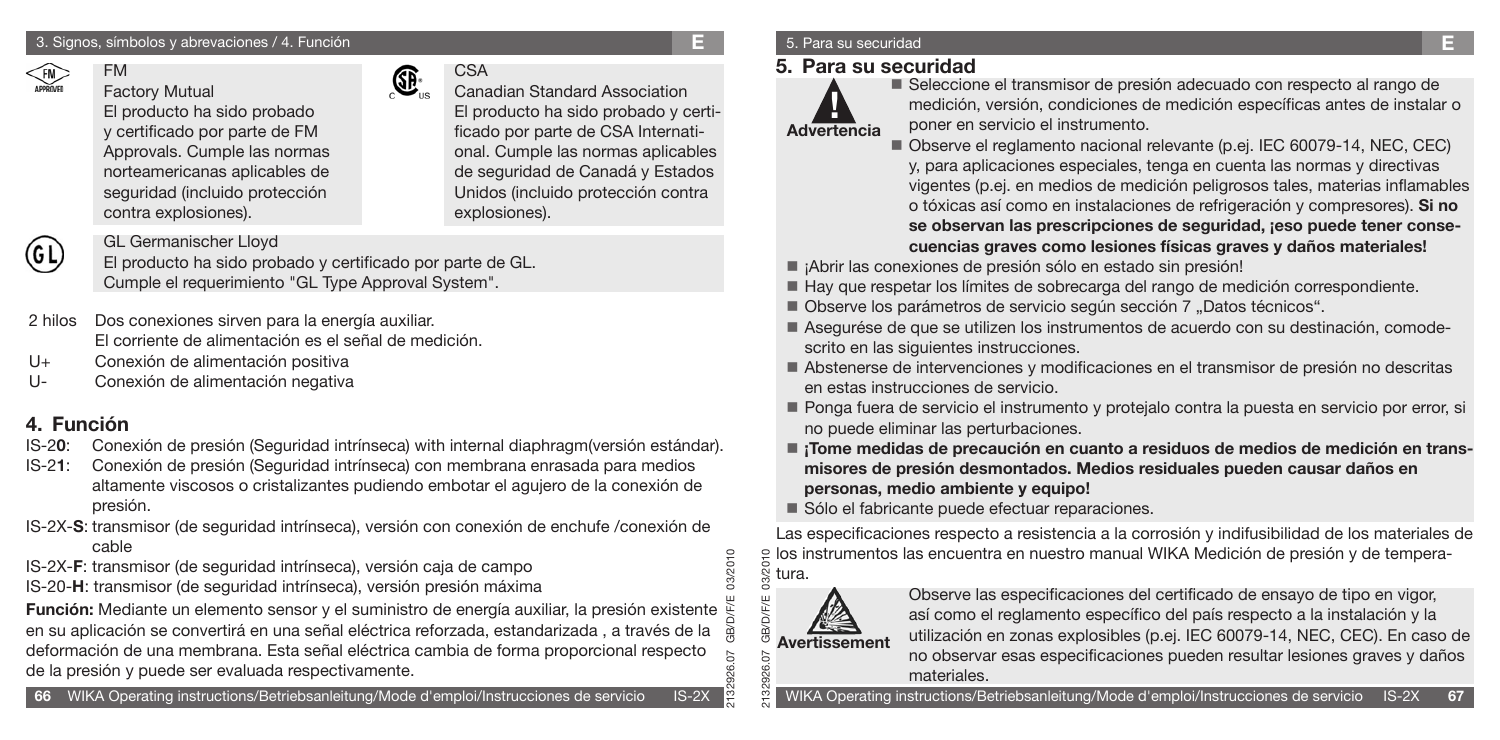### **6. Embalaje**

### **¿Se entregó todo?**

- Verifique el volumen del suministro: İ
	- Transmisores de presión completos; en versión frontalemente enrasada IS-21-S, -F con juntas premontadas y capuchón de protección.
	- Declaración de conformidad CE y Control Drawing (FM, CSA)
	- Rogamos revisen los equipos por eventuales daños que se hayan producido durante el transporte. Si detectara daños visibles, debe comunicarlo inmediatamente al transportista y a WIKA.
	- Guárdese el embalaje ya que éste ofrece una protección ideal durante el transporte (p.ej. lugar de instalación cambiante, envío para revisión).
	- Procure que la rosca de conexión de presión y los contactos de unión no resulten dañados.

Para proteger la membrana, hemos provisto la conexión de presión del instrumento

- IS-21-S, -F de un capuchón protector especial. Ė
	- Saque este capuchón solamente justo antes de la instalación para evitar una avería de la membrana.
	- Guárdese la tapa de protección de la rosca y del diafragma para almacenaje o transporte posterior.
	- Reinstale el capuchón protector al desmontaje y transporte del instrumento.

# **7. Puesta en servicio, funcionamiento**

Herramienta necesaria: llave de boca SW 27 ó SW 41, destornillador İ

### **Control de la membrana para su seguridad**

Es necesario que controle visual la membrana antes de la puesta en servicio del transmisor de presión, puesto que **es un componente relevante de seguridad**.



2132926.07 GB/D/F/E 03/2010 Asegúrese de que no se escape líquido siendo eso un indicio de un defecto de la membrana (No para IS-20-H).

Haga un control visual de la membrana para deterioro (IS-21-S, -F).

- Utilice el transmisor de presión sólo si la membrana es indemne.
- Utilice el transmisor de presión sólo si está en un estado impecable en razón de la seguridad.

**68** WIKA Operating instructions/Betriebsanleitung/Mode d'emploi/Instrucciones de servicio IS-2X

# 7. Puesta en servicio, funcionamiento **E**

### **Montaje de la conexión mecánica**



En principio es válido el número de identificación en la placa de idendificación. Si no se encuentra ningún número de serie en la placa de identificación, se tomará el número del hexágono.

**Transmitter IS**  $= 1.0 V$  $Cl = 22nl$ → Señal de salida Alimentación Código artículo  $S$  #  $N^{\circ}$  de serie P # Código de pedido Ocupación de las conexiones Fecha de fabricación codificada

**WIKA** 

- Saque este capuchón solamente justo antes de la instalación para evitar una avería İ de la membrana tambien durante de la instalación (IS-21-S, -F).
	- Para el tipo IS-20-S, -F hay que prever una junta; a excepción de instrumentos con filete autosellador (p. ej. filete NPT).

Para el modelo IS-21-S, -F la junta anular esta incluido en la entrega.

- Indicaciones para juntas encontrarán en nuestra hoja de datos "Accesorios para juntas AC 09.08" en nuestro catálogo general Técnica de medición de presión y de temperatura o en nuestra página web www.wika.de.
- Asegúrese, al montaje, de que las superficies de estanqueidad del instrumento y de los puntos de medición queden limpias y intactas.
- Atornille o destornille el instrumento sólo a través de las superficies de llave utilizando una herramienta apropiada y el momento de torsión prescrito. El momento de torsión prescrito depende de la dimensión de la conexión de presión y de la junta utilizada (forma/material). No utilize la caja del instrumento para atornillar o destornillarlo.
- Al atornillar, asegúrese de que las vueltas de rosca no resulten ladeadas.
- Orificios de roscado y racor de soldar, ver hoja de informacion tecnica IN 00.14 bajo www.wika.de

 $CE 0158$ 



2132926.07 GB/D/F/E 03/2010

26.07 329

**GB/D/F/E** 

03/2010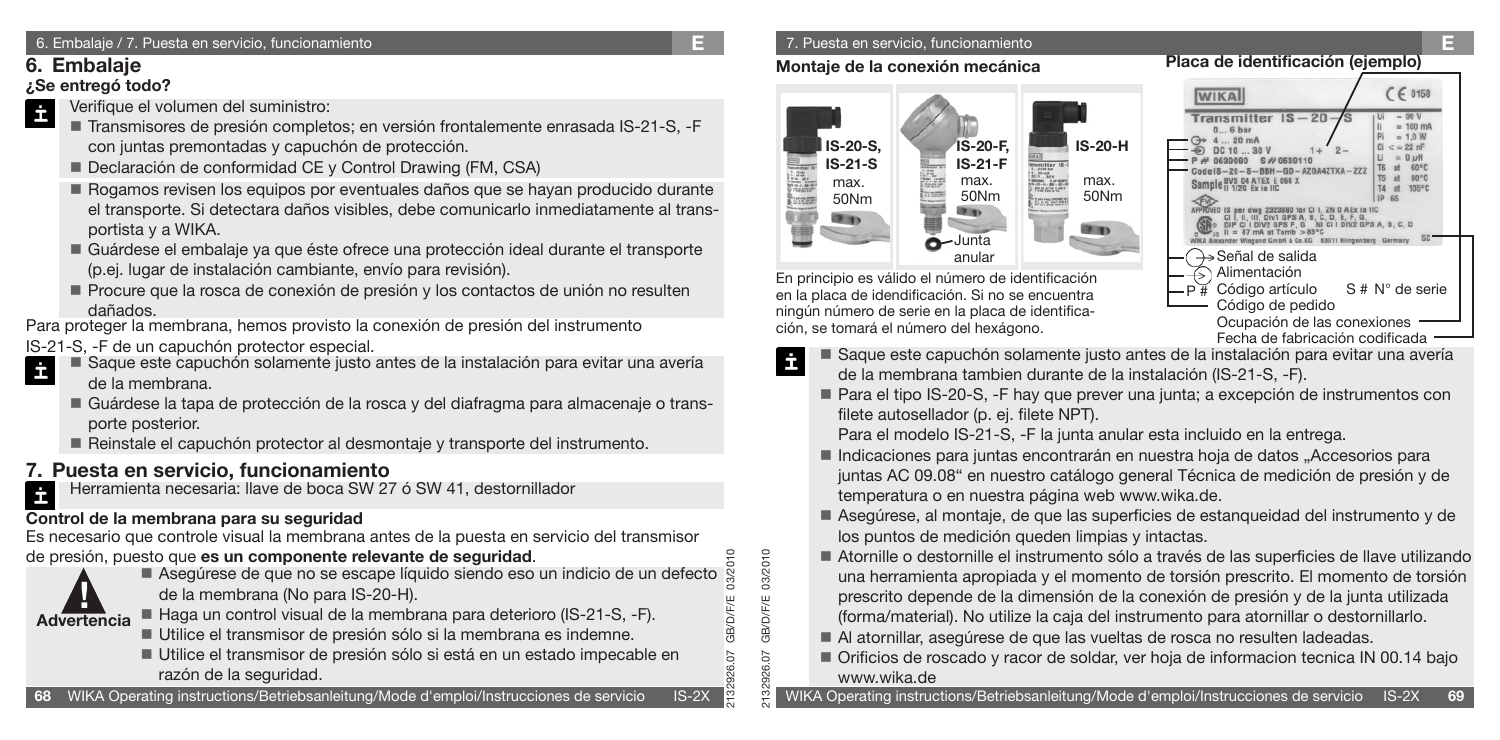#### 7. Puesta en servicio, funcionamiento **E**



Proteja la membrana frente al contacto con sustancias abrasivas y golpes. Si se daña la membrana, no se garantiza la protección contra explosiones (ATEX, FM, CSA). Advertencia (ATEX, FM, CSA).<br>**Advertencia** Procure que el instrumento se coloque en un lugar protegido en las áreas Ex **Advertencia** 

- de polvos y protéjalo de los golpes.
- Tenga en cuenta los datos técnicos para la utilización del manómetro en contacto con fluidos agresivos/corrosivos y para prevenir posibles peligros mecánicos.

**Incorporación y montaje adosado en zona 0 y zona 20** (Zona 20 no para IS-20-H) (Zona 0 significa que una mezcla de gases explosivos está presente en el instrumento más de 1.000 horas al año).



 Monte el instrumento o el paso de cable en la pared de las áreas que requieran medios de producción de la categoría 1G, de forma que se garantice el tipo de protección IP 67 según IEC 60 529.

 Monte el instrumento o el prensaestopas para cables en la pared de las áreas que requieran medios de producción de la categoría 1D, de forma que se garantice el tipo de protección IP 6X según IEC 60 529.

Se permite la medición de medios de proceso con temperaturas más altas que los rangos de temperatura media especificados en las tablas del certificado de comprobación de modelo de construcción CE en el punto 15.1.2 si se utilizan secciones de enfriamiento especiales (no para IS-20-H).



■ Tenga en cuenta las temperaturas de superficie permitidas que son válidas para este rango según las clases de temperatura determinadas

**Advertencia**

2132926.07 GB/D/F/E 03/2010 ■ Tenga en cuenta el valor máximo de temperatura (del rango de temperatura determinado en el certificado de comprobación de modelo de construcción CE en el punto 15.1.2) en el hexágono de la carcasa tubular.

- Asegure una circulación de aire sin obstáculos en el elemento de enfriamiento mediante un montaje horizontal.
- Proteja el aparato de cualquier contacto o coloque una nota de advertencia.
- Aísle térmicamente el convertidor de medición de presión de fuentes de calor (por ejemplo, tubos o depósitos).

#### 7. Puesta en servicio, funcionamiento **E**



 Asegúrese, especialmente en el área Ex polvo que los trayectos de enfriamiento no se ensucien y no haya depósito de polvo encima, ya que no se

Relación temperatura del medio a la temperatura ambiental



| ïpo                        | <b>S-20-H</b> | $IS-2X-S$ /-F  |      |      |  |  |
|----------------------------|---------------|----------------|------|------|--|--|
| versión                    | Δ.            | 13             |      |      |  |  |
| aletas refrige-<br>radoras |               | $\overline{2}$ | 3    | 5    |  |  |
| constante K                | 0,34          | 0,47           | 0,68 | 0,76 |  |  |

Cálculo del trayecto de enfriamiento:

- $T_B = T_{med} (T_{med} T_{amb}) \times K$  $T_B$  = temperatura de trabajo del transductor
- $T_{\text{med}}$  = temperatura máx. medio de proceso
- $T_{amb}$  = temperatura máx. del ambiente
- $K^{\cdots}$  = constante del travecto de enfriamiento

2132926.07 GB/D/F/E 03/2010 **Montaje de la conexión eléctrica** δ

 $T_{amb} = T_{med} + (T_B - T_{med}) / K$ 

temperatura ambiental máx. admisible:



010270

இ 26.07 26.

>Æ

Ponga a tierra la caja vía el racor de proceso para evitar campos electromagnéticos y cargas electroestáticas.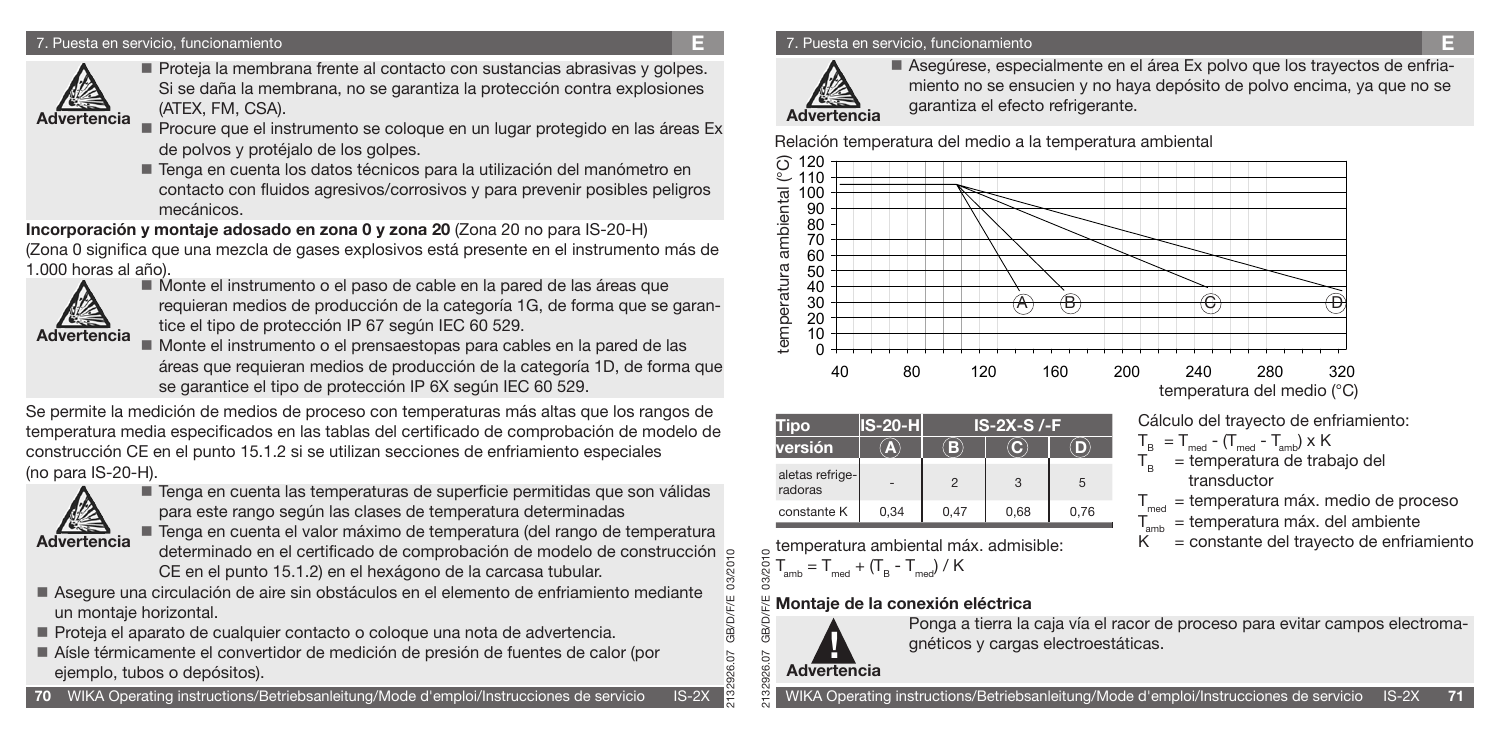#### 7. Puesta en servicio, funcionamiento **E** 7. Puesta en servicio, funcionamiento **E**



İ

■ Ponga a tierra el blindaje de cable de un lado, de preferencia en zona segura, o sea en zona antiexplosiva (EN 60079-14). En instrumentos con salida de cable está conectado el blindaje a la caja. La conexión simultánea de la caja y el blindaje de cables a la tierra sólo es admisible si se excluye una transmisión de potencial entre la conexión de blindaje (p. ej. en el alimentador) y la caja (ver EN 60079-14).

- Alimente el transmisor de presión con un circuito de corriente seguridad intrínseca (Ex ia).
- Tenga en cuenta la capacidad e inductividad de efecto interior.
- Provea los extremos de los cables de hilo fino de virolas de cable (preparación de cables).
- El conector circular de bayoneta está fabricado a partir de metal ligero, el cual no es válido para las aplicaciones del grupo I (minería).
- Tenga en cuenta que la tensión de prueba para los cables utilizados en las **zonas 1 y 2** entre conductor/tierra, conductor/pantalla y pantalla/tierra debe ser una tensión alterna superior a 500V.
	- Utilice el transmisor de presión con un cable blindado y ponga a tierra el blindaje, como mínimo en un lado del cable, cuando los cables tengan una longitud superior a 30 m o salgan al exterior del edificio.
	- Modo de protección IP según IEC 60 529 (las clases de protección indicadas se aplican sólo cuando el transmisor de presión esté conectado a unas hembrillas procurando el modo de protección correspondiente).
	- Escoje el diámetro de cable de forma que sea apropiado para la boquilla de paso de la clavija. Asegúrese de que el racor de cable de la clavija ensamblada sea posicionado correctamente y que existan juntas no deterioradas. Aprete el racordaje y verifique la posición correcta de las juntas para asegurar el modo de protección.
	- Asegúrese de que en las salidas de cables no entre ninguna humedad a la extremidad del cable.
	- Con un separador de alimentación, lleve a cabo el aislamiento galvánico imprescindible de la fuente de tensión y alimentación entre el área Ex y no Ex, y asegure los datos de conexión de seguridad técnica.

|                                        | Conector con salida<br>lateral DIN 175301-803 A                                                                                                                           | Conector M12x1,<br>4-polar | Salida de cable,<br>1,5m                                                             |                                      |  |
|----------------------------------------|---------------------------------------------------------------------------------------------------------------------------------------------------------------------------|----------------------------|--------------------------------------------------------------------------------------|--------------------------------------|--|
|                                        |                                                                                                                                                                           |                            |                                                                                      |                                      |  |
| Sistema 2 hilos                        | $U + = 1$<br>$U - 2$                                                                                                                                                      | $U_+ = 1  U_- = 3$         | $U_{+}$ = marrón                                                                     | $U -$ = verde                        |  |
| Cable apantallado                      |                                                                                                                                                                           |                            | cable PUR: gris<br>cable FEP: trenzado y estañado                                    |                                      |  |
| Sección del conductor                  | hasta máx. 1,5 mm <sup>2</sup>                                                                                                                                            |                            | 0,5 mm <sup>2</sup> (AWG 20)                                                         |                                      |  |
| Diámetro del cable                     | $6-8$ mm<br>Homologación:<br>10-14 mm                                                                                                                                     |                            | 6,8 mm (Código: DL / EM)<br>7,5 mm (Código: DM)                                      |                                      |  |
| Modo de protección según<br>IEC 60 529 | IP 65                                                                                                                                                                     | IP 67                      | IP 67 - Código de pedido: DL<br>punto cero y de rango<br>- Código de pedido: EM / DM | IP 68 sin acceso al potenciómetro de |  |
|                                        | Las clases de protección indicadas se aplican sólo cuando el transmisor de presión esté<br>conectado a unas hembrillas procurando el modo de protección correspondiente). |                            |                                                                                      |                                      |  |

### **Conexión eléctrica**

2132926.07 GB/D/F/E 03/2010

|            |                                                                                                        | Conector circular de bayoneta,<br>6-polar                                                                                                                                 | Caja de campo<br>(con terminales de conexión tipo clip)                         |  |  |  |
|------------|--------------------------------------------------------------------------------------------------------|---------------------------------------------------------------------------------------------------------------------------------------------------------------------------|---------------------------------------------------------------------------------|--|--|--|
| 03/2010    |                                                                                                        | B.                                                                                                                                                                        |                                                                                 |  |  |  |
|            | Sistema 2 hilos                                                                                        | $U + = A$ $U - = B$                                                                                                                                                       | $\text{Test} + 3 \text{Test} - 4 \text{Blindaje} = 5$<br>$ U - 2 $<br>$U + = 1$ |  |  |  |
| <b>GRE</b> | Modo de protección según   IP 65 (NEMA 4)<br>IEC 60 529                                                |                                                                                                                                                                           | IP 67                                                                           |  |  |  |
|            |                                                                                                        | Las clases de protección indicadas se aplican sólo cuando el transmisor de presión esté<br>conectado a unas hembrillas procurando el modo de protección correspondiente). |                                                                                 |  |  |  |
| 132926.    | 73<br>WIKA Operating instructions/Betriebsanleitung/Mode d'emploi/Instrucciones de servicio<br>$IS-2X$ |                                                                                                                                                                           |                                                                                 |  |  |  |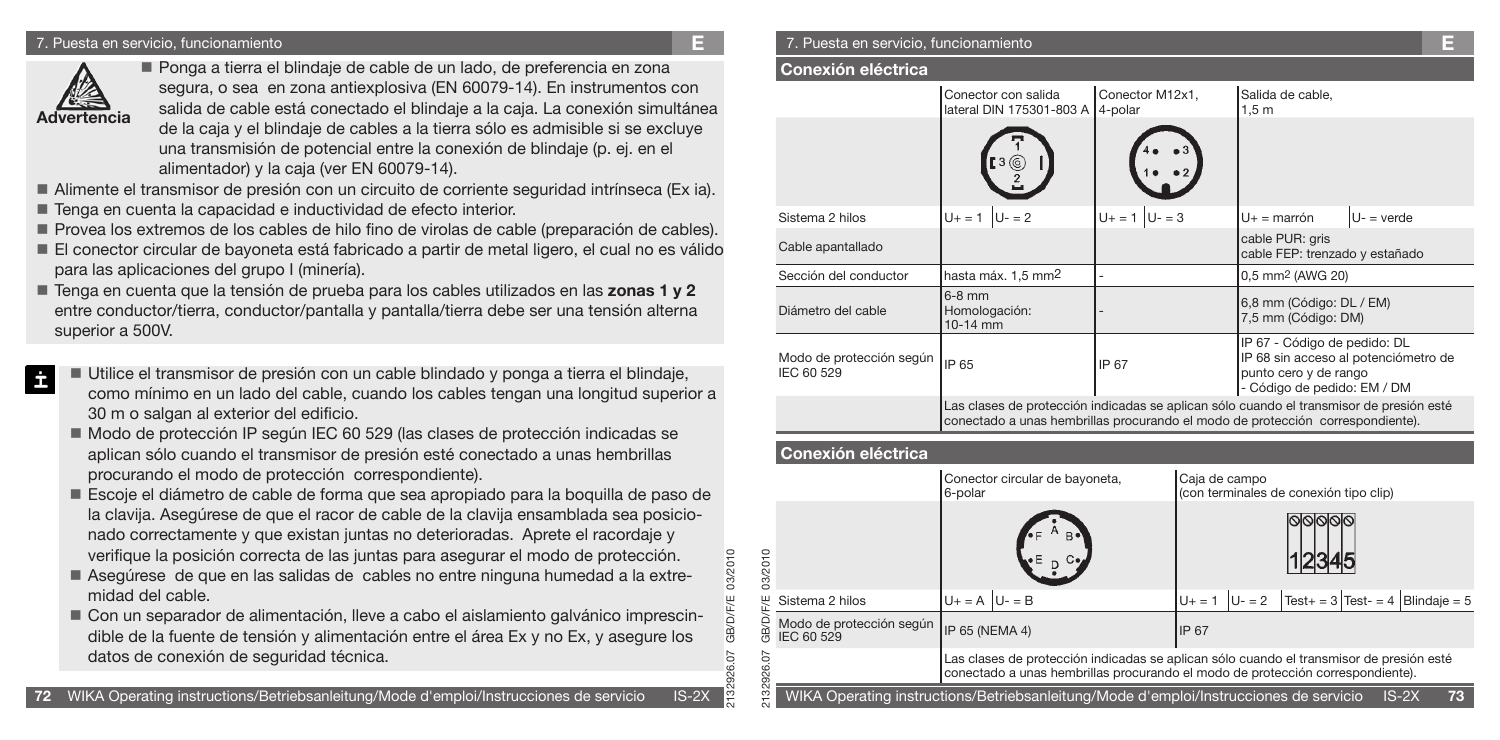**Tipo IS-20-F, IS-21-F, IS-20-H con caja de campo:**

- Conexión de cable en el conector terminal
- Complete las extremidades de conductor peladas con puntas de cable.
- Enrosque la tapa de la caja.
- Destornille el racor para cables con una llave de boca SW24.
- Pase el cable a través del racor de cable en la cabeza de caja abierta.
- Apriete hacia abajo la palanca de plástico respectiva en el conector terminal con un destornillador para que se abra el contacto de apriete.
- Introduzca la extremidad de cable completada en la abertura y suelte la palanca de plástico para que la extremidad sea apretada en el conector terminal.
- Después de conectar los diferentes conductores apriete el racor atornillado para cables y atornille la tapa de la caja.

Función del círculo de prueba para 2 hilos

El círculo de prueba permite una medición del corriente durante el funcionamiento normal sin desconectar el instrumento. Para ello, debe conectar un amperímetro (para aplicaciones en zonas explosibles; resistencia interior < 15 ohmios) a los bornes prueba +/-.

### 7. Puesta en servicio, funcionamiento **E**

### **Conexión eléctrica DIN EN 175301-803**



- 1. Destornille el tornillo central (1).
- 2. Abre el prensaestopas (2).

2132926.07 GB/D/F/E 03/2010

926.07

೫

**GB/D/F/E** 

03/2010

Щ

3. Estire el conector angular (5) con el bloque de terminales (6) en su interior, del instrumento.



- 4. Saque el bloque de terminales (6) del conector angular (5), usando un destornillador pequeño como palanca en la ranura de montaje (D). Para no dañar la junta del conector angular, por favor no trate de expulsar el bloque de terminales (6) a través del prensaes topas (2) o del tornillo central (1).
- 5. Asegúrese que el diametro exterior del cable usado es adecuado para el prensaestopas del conector angular. Pase el cable a través de la rosca (2), de la junta metalica (3), de la junta de goma (4) y del conector angular (5).
- 6. Conecte los conductores a los terminales del bloque (6) según el dibujo de asignación.
- 7. Monte el bloque de terminales (6) a presión adentro del conector angular (5).
- 2132926.07 GB/D/F/E 03/2010 8. Cierre el prensaestopas (2). Asegúrese que la junta de goma no este dañada y que todas las juntas estén montadas de forma correcta para asegurar la protección IP.
	- 9. Ponga la junta plana cuadrada por encima de los conectores en el tope de la caja del instrumento.
- 10. Enchufe el bloque de terminales (6) a los conectores.
- 11. Monte el conector angular (5) y el bloque de conectores (6) al instrumento atornillando el tornillo central (1). 329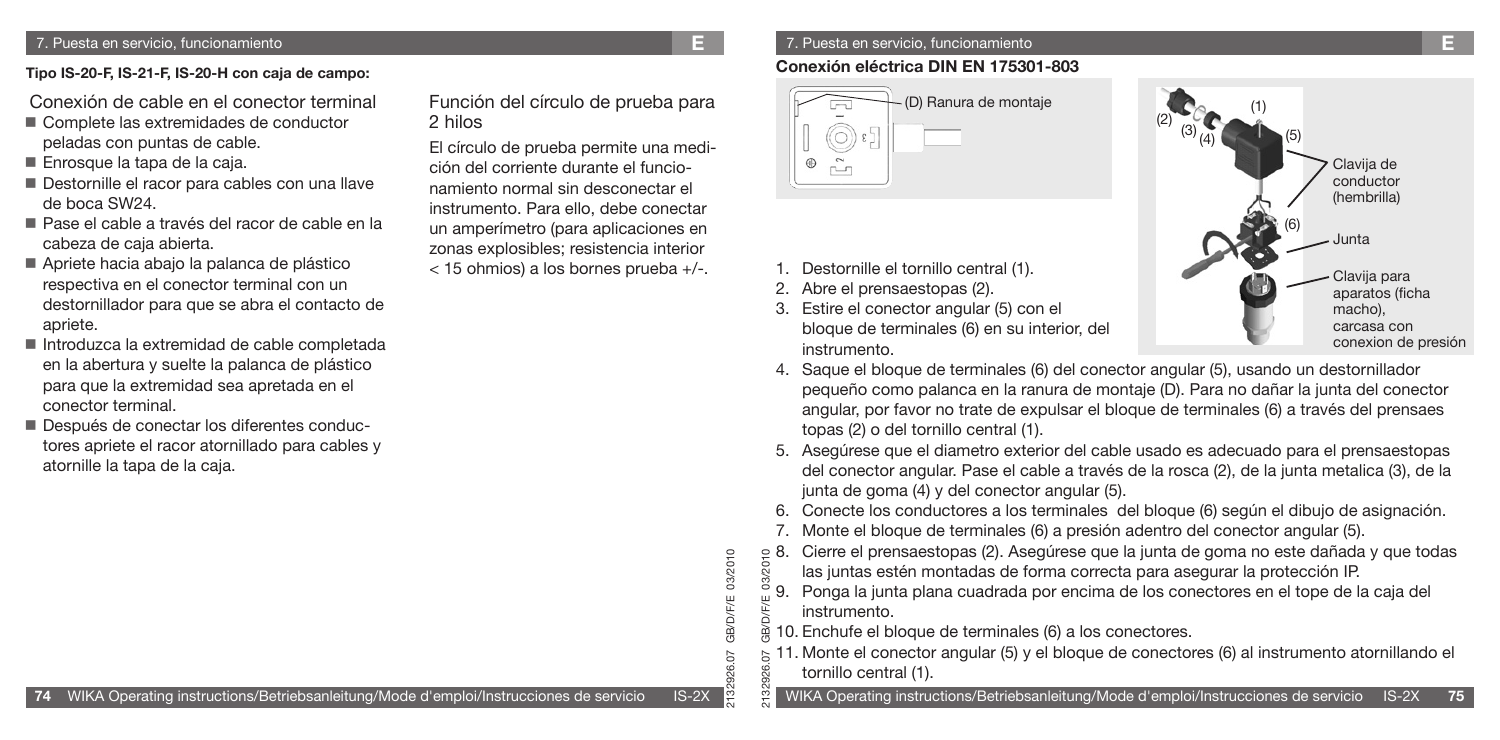### 7. Puesta en servicio, funcionamiento **E** 7. Puesta en servicio, funcionamiento **E**

| Datos técnicos                               |                                                                                                          | Tipo IS-20-S, IS-21-S, IS-20-F, IS-21-F, IS-20-H                                                                                                                                                               |                                    |            |                  |                |                |                   |                   |     |                                                                 |    |      |         |
|----------------------------------------------|----------------------------------------------------------------------------------------------------------|----------------------------------------------------------------------------------------------------------------------------------------------------------------------------------------------------------------|------------------------------------|------------|------------------|----------------|----------------|-------------------|-------------------|-----|-----------------------------------------------------------------|----|------|---------|
| Rango de medición *)                         | IS-2X-S, -F                                                                                              | bar                                                                                                                                                                                                            | 0,1                                |            | $0,16$ 0,25 0,4  |                | 0,6            | 1                 | 1,6               | 2,5 | $\overline{4}$                                                  | 6  | 10   | 16      |
| Límite de sobrecarga                         | IS-2X-S, -F                                                                                              | bar                                                                                                                                                                                                            | $\mathbf{1}$                       | 1,5        | $\sqrt{2}$       | $\overline{c}$ | $\overline{4}$ | 5                 | 10                | 10  | 17                                                              | 35 | 35   | 80      |
| Presión de rotura                            | IS-2X-S, -F                                                                                              | bar                                                                                                                                                                                                            | 2                                  | 2          | 2,4              | 2,4            | 4,8            | 6                 | 12                | 12  | 20,5                                                            | 42 | 42   | 96      |
| Rango de medición *)                         | IS-2X-S, -F                                                                                              | 25<br>40<br>60<br>100<br>160<br>250<br>400<br>600<br>bar                                                                                                                                                       |                                    |            |                  |                |                |                   | 1000 <sup>1</sup> |     |                                                                 |    |      |         |
| Límite de sobrecarga                         | $IS-2X-S. -F$                                                                                            | bar                                                                                                                                                                                                            | 50                                 | 80         | 120              | 200            | 320            | 500               | 800               |     | 1200                                                            |    | 1500 |         |
| Presión de rotura                            | $IS-2X-S. -F$                                                                                            | bar                                                                                                                                                                                                            | 96                                 | 400        | 550              | 800            |                | 1000 1200 1700 2) |                   |     | $2400^{2}$                                                      |    | 3000 |         |
|                                              | Gamas de presiones para IS-20-H, véase instrucciones de empleo adicionales<br>11126418 presión máxima    |                                                                                                                                                                                                                |                                    |            |                  |                |                |                   |                   |     |                                                                 |    |      |         |
|                                              |                                                                                                          | {Vacío, presiones positivas, escalas compuestas, presión absoluta disponibles}                                                                                                                                 |                                    |            |                  |                |                |                   |                   |     |                                                                 |    |      |         |
|                                              |                                                                                                          | <sup>1)</sup> Solamente en el modelo IS-20-S, IS-20-F.                                                                                                                                                         |                                    |            |                  |                |                |                   |                   |     |                                                                 |    |      |         |
|                                              |                                                                                                          | <sup>2)</sup> Para el modelo IS-21-S, IS-21-F: el valor especificado en la tabla solo se aplica<br>cuando la estangueidad se realiza con la junta anular debajo de la hexagonal.<br>Si no aplica max 1500 bar. |                                    |            |                  |                |                |                   |                   |     |                                                                 |    |      |         |
| Material                                     |                                                                                                          |                                                                                                                                                                                                                |                                    |            |                  |                |                |                   |                   |     |                                                                 |    |      |         |
| Piezas en contacto con el<br>medio           |                                                                                                          |                                                                                                                                                                                                                |                                    |            |                  |                |                |                   |                   |     |                                                                 |    |      |         |
| » Tipo IS-20-S, IS-20-F, IS-20-H *)          |                                                                                                          |                                                                                                                                                                                                                | Acero CrNi                         |            |                  |                |                |                   |                   |     |                                                                 |    |      |         |
| » Tipo IS-21-S, IS-21-F                      |                                                                                                          |                                                                                                                                                                                                                |                                    | Acero CrNi |                  |                |                |                   |                   |     |                                                                 |    |      |         |
|                                              |                                                                                                          |                                                                                                                                                                                                                | Junta tórica: NBR {FPM/FKM o EPDM} |            |                  |                |                |                   |                   |     |                                                                 |    |      |         |
| $\blacksquare$ Carcasa                       |                                                                                                          |                                                                                                                                                                                                                | Acero CrNi                         |            |                  |                |                |                   |                   |     |                                                                 |    |      |         |
| Líquido interno de transmisión 3)            |                                                                                                          |                                                                                                                                                                                                                | oxígeno}                           |            |                  |                |                |                   |                   |     | Aceite sintético {Aceite carbónico halogenado para versiones de |    |      |         |
|                                              | 3) No existe en el tipo IS-20-S, IS-20-F para rangos de medición > 25 bar y<br>IS-20-H con caja de campo |                                                                                                                                                                                                                |                                    |            |                  |                |                |                   |                   |     |                                                                 |    |      |         |
| Energía auxiliar U+                          |                                                                                                          | DC V                                                                                                                                                                                                           |                                    |            |                  |                |                |                   |                   |     |                                                                 |    |      |         |
| » Tipo IS-2X-S, IS-20-H                      |                                                                                                          | 1030                                                                                                                                                                                                           |                                    |            |                  |                |                |                   |                   |     |                                                                 |    |      |         |
| » Tipo IS-2X-F, IS-20-H con caja<br>de campo | 1130                                                                                                     |                                                                                                                                                                                                                |                                    |            | GB/D/F/E 03/2010 |                |                |                   |                   |     |                                                                 |    |      |         |
| Señal de salida y                            |                                                                                                          |                                                                                                                                                                                                                | 4  20 mA, sistema 2 hilos          |            |                  |                |                |                   |                   |     |                                                                 |    |      |         |
| carga óhmica máx. admisible RA               | RA en Ohm                                                                                                |                                                                                                                                                                                                                |                                    |            |                  |                |                |                   |                   |     |                                                                 |    |      |         |
|                                              | 2132926.07<br>WIKA Operating instructions/Betriebsanleitung/Mode d'emploi/Instrucciones de servicio      |                                                                                                                                                                                                                |                                    |            |                  |                |                |                   |                   |     |                                                                 |    |      |         |
| 76                                           |                                                                                                          |                                                                                                                                                                                                                |                                    |            |                  |                |                |                   |                   |     |                                                                 |    |      | $IS-2X$ |

| Datos técnicos                                   |             |                                                                                                 | Tipo IS-20-S, IS-21-S, IS-20-F, IS-21-F, IS-20-H                                                                                                                                                                                                   |  |  |
|--------------------------------------------------|-------------|-------------------------------------------------------------------------------------------------|----------------------------------------------------------------------------------------------------------------------------------------------------------------------------------------------------------------------------------------------------|--|--|
| » Tipo IS-2X-S, IS-20-H                          |             |                                                                                                 | $RA \leq (U + -10 V) / 0.02 A - (longitud de cable en m x 0.14)$                                                                                                                                                                                   |  |  |
| » Tipo IS-2X-F, IS-20-H con caja<br>de campo     |             | $RA \leq (U + -11 V) / 0.02 A$                                                                  |                                                                                                                                                                                                                                                    |  |  |
| Señal de circuito de prueba y carga<br>permitida |             | campo)                                                                                          | RA ≤ 15 (solamente en el modelo IS-2X-F, IS-20-H con caja de                                                                                                                                                                                       |  |  |
| Posibilidad de ajuste punto cero/<br>rango       | %           |                                                                                                 | ± 5 mediante potenciómetro dentro del equipo                                                                                                                                                                                                       |  |  |
| Tiempo de respuesta (10  90 %)                   | ms          | $\leq$ 1 4                                                                                      |                                                                                                                                                                                                                                                    |  |  |
|                                                  |             |                                                                                                 | <sup>4)</sup> Tiempo de respuesta con IS-20-S/-F: $\leq$ 10 con temperaturas del material de<br>medición < -30°C para rangos de medición de hasta 25 bar. Tiempo de respuesta<br>con IS-21: ≤ 10 con temperaturas del material de medición < -30°C |  |  |
| Potencia Pi                                      | W           |                                                                                                 | 1 (750 mW para homologación Category 1D)                                                                                                                                                                                                           |  |  |
| Tensión de aislamiento                           |             |                                                                                                 | Aislamiento corresponde a EN 60079-11                                                                                                                                                                                                              |  |  |
| Precisión                                        | % del rango | $\leq 0.5^{6}$ {0.25} <sup>5) 6)</sup>                                                          |                                                                                                                                                                                                                                                    |  |  |
|                                                  |             | <sup>5</sup> Deviación de característica { } para rangos de medición ≥0,25 bar, no para IS-20-H |                                                                                                                                                                                                                                                    |  |  |
|                                                  |             | al error de medición según IEC 61298-2).                                                        | <sup>6)</sup> No-Linealidad, histéresis y error de punto cero y span incluidas (correspondiente<br>Ajuste con posición vertical de instalación, conexión de presión hacia abajo.                                                                   |  |  |
| No-Linealidad                                    | % del rango | $\leq 0.2$                                                                                      | (BFSL) conforme a IEC 61298-2                                                                                                                                                                                                                      |  |  |
| No-repetibilidad                                 | % del rango | $\leq 0.1$                                                                                      |                                                                                                                                                                                                                                                    |  |  |
| Estabilidad al año                               | % del rango | $\leq 0.2$                                                                                      | (con condiciones de referencia)                                                                                                                                                                                                                    |  |  |
| Rangos de temperatura admisibles                 |             |                                                                                                 |                                                                                                                                                                                                                                                    |  |  |
| Medio $8x$<br>٠                                  | $^{\circ}C$ | $-20+80 °C$ <sup>7</sup>                                                                        | (Rangos de temperatura ampliados, véase punto 7.<br>Puesta en servicio, funcionamiento: Relación de<br>temperatura media con temperatura ambiente) <sup>7</sup>                                                                                    |  |  |
| Entorno $8$<br>■                                 | °C          | $-20+80 °C$ <sup>7</sup>                                                                        |                                                                                                                                                                                                                                                    |  |  |
| Almacenamiento                                   | $^{\circ}C$ | $-30+105$ °C                                                                                    |                                                                                                                                                                                                                                                    |  |  |
| 2132926.07 GB/D/F/E 03/2010                      |             |                                                                                                 | $\eta$ Más gamas de temperatura según las conexiones eléctricas, véase certificado del<br>examen CE de tipo, p.ej. -30  +105 °C y tabla en página 83+84                                                                                            |  |  |
| Rango de temperatura nominal                     | $^{\circ}C$ | $0+80$                                                                                          |                                                                                                                                                                                                                                                    |  |  |
|                                                  |             |                                                                                                 |                                                                                                                                                                                                                                                    |  |  |
|                                                  |             |                                                                                                 | WIKA Operating instructions/Betriebsanleitung/Mode d'emploi/Instrucciones de servicio<br>$IS-2X$<br>77                                                                                                                                             |  |  |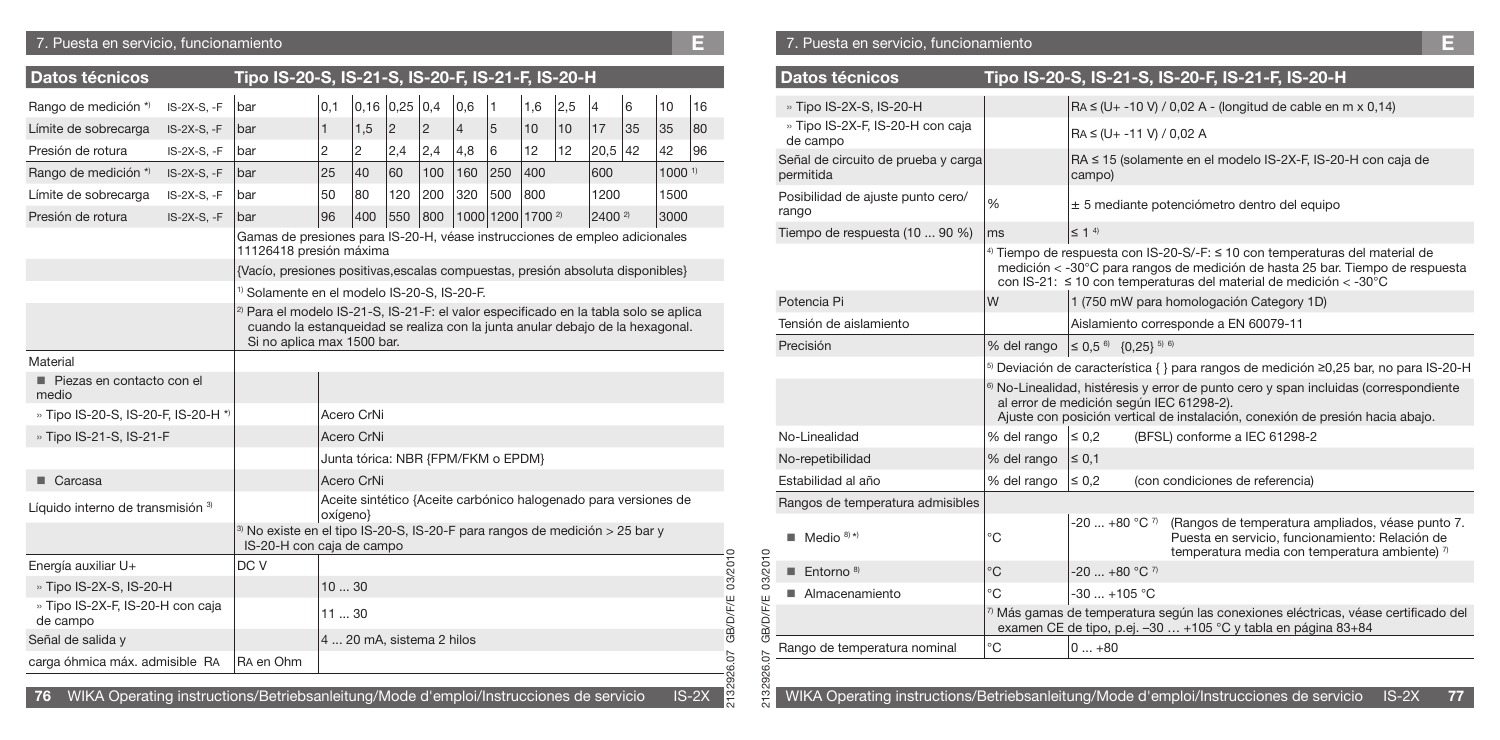#### 7. Puesta en servicio, funcionamiento **E**

| Tipo IS-20-S, IS-21-S, IS-20-F, IS-21-F, IS-20-H<br><b>Datos técnicos</b>                              |                                                   |                                                                                                                                                                         |  |  |
|--------------------------------------------------------------------------------------------------------|---------------------------------------------------|-------------------------------------------------------------------------------------------------------------------------------------------------------------------------|--|--|
| Coeficientes de temperatura en el<br>rango de temperatura nominal                                      |                                                   |                                                                                                                                                                         |  |  |
| CT medio del punto cero                                                                                | % del rango                                       | $\leq$ 0,2 / 10 K (< 0,4 para rangos de medición $\leq$ 250 mbar)                                                                                                       |  |  |
| CT medio del rango                                                                                     | % del rango                                       | $\leq 0.2 / 10 K$                                                                                                                                                       |  |  |
| Posición de montaje                                                                                    | mbar                                              | < 2 con +/-30° de posición oblicua en el modelo IS-21-S /-F con<br>homologación de buque                                                                                |  |  |
| CE-Indicativo                                                                                          |                                                   |                                                                                                                                                                         |  |  |
| Directiva para aparatos de<br>٠<br>presión                                                             |                                                   | 97/23/CE                                                                                                                                                                |  |  |
| $\blacksquare$ CEM Directiva                                                                           |                                                   | 2004/108/CE, EN 61326 Emisión (grupo 1, clase B) y resistencia<br>(sector industrial)                                                                                   |  |  |
| Directiva ATEX sobre los<br>aparatos para uso en atmósfe-<br>94/9/CE<br>ras potencialmente explosivas  |                                                   |                                                                                                                                                                         |  |  |
| Protección Ex                                                                                          | <b>ATEX</b>                                       | Category <sup>8</sup> 1G, 1/2G, 2G, 1D <sup>9</sup> , 1/2D <sup>9</sup> , 2D <sup>9</sup> , M1, M2                                                                      |  |  |
| Tipo de protección                                                                                     |                                                   | Ex ia I/II C T4, Ex ia I/II C T5, Ex ia I/II C T6                                                                                                                       |  |  |
|                                                                                                        | (BVS 04 ATEX E068 X).                             | <sup>8)</sup> Es imprescindible consultar las condiciones de aplicación y datos técnicos de<br>seguridad en el certificado CE de comprobación de modelo de construcción |  |  |
|                                                                                                        | <sup>9)</sup> No para IS-20-H                     |                                                                                                                                                                         |  |  |
| Protección Ex                                                                                          | FM, CSA                                           | Class I, II y III                                                                                                                                                       |  |  |
| Tipo de protección                                                                                     |                                                   | Sequridad intrínseca Clase I, II, III Division 1,                                                                                                                       |  |  |
|                                                                                                        |                                                   | Group A, B, C, D, E, F, G y Class I, Zone 0 AEx ia II C                                                                                                                 |  |  |
| Homologación German Lloyd GL                                                                           |                                                   | Environmental Category D, F, EMC 1                                                                                                                                      |  |  |
| Inmunidad AF                                                                                           | V/m                                               | 10                                                                                                                                                                      |  |  |
| Ráfaga                                                                                                 | kV                                                | 03/2010<br>$\overline{2}$                                                                                                                                               |  |  |
| Resistencia a choques<br>» $ S-2X-S g$                                                                 |                                                   | 1000 <sup>10</sup> conforme a IEC 60068-2-27 (impacto mecánico)                                                                                                         |  |  |
| » Tipo IS-2X-F                                                                                         | lg                                                | GB/D/F/E<br>600 <sup>10</sup> conforme a IEC 60068-2-27 (impacto mecánico)                                                                                              |  |  |
|                                                                                                        | 10) No válido con homologación de equipos marinos |                                                                                                                                                                         |  |  |
| Resistencia a vibraciones » IS-2X-S q                                                                  |                                                   | 20 <sup>11</sup> conforme a IEC 60068-2-6<br>(vibración con resonancia)                                                                                                 |  |  |
| » Tipo IS-2X-F q                                                                                       |                                                   | 2132926.07<br>10 <sup>11)</sup> conforme a IEC 60068-2-6<br>(vibración con resonancia)                                                                                  |  |  |
| WIKA Operating instructions/Betriebsanleitung/Mode d'emploi/Instrucciones de servicio<br>$IS-2X$<br>78 |                                                   |                                                                                                                                                                         |  |  |

#### 7. Puesta en servicio, funcionamiento / 8. Ajuste de cero/margen **E**

#### **Datos técnicos Tipo IS-20-S, IS-21-S, IS-20-F, IS-21-F, IS-20-H**

11) Para construcción de buques: Category H, hasta 2KHz

| Tipos de protección eléctrica<br>Protección contra polaridad<br>inversa |  |                                                     |
|-------------------------------------------------------------------------|--|-----------------------------------------------------|
|                                                                         |  | U+ con U-                                           |
| » Tipo IS-2X-S   kg<br>Peso                                             |  | Aprox. 0,2                                          |
| » Tipo IS-2X-F kg<br>» Tipo IS-20-H $\vert$ kg                          |  | Aprox. 0,35                                         |
|                                                                         |  | Aprox. 0,3 (aprox. 0,45 m en versión caja de campo) |

\*) El modelo IS-21 no está disponible en versión oxígeno. La versión oxígeno es posible solamente con el modelo IS-20 con rango de medición de sobrepresión de ≥ 0,25 bar y temperatura del fluido de -20 … +60 °C y usando partes en contacto con el medio en acero inox. o Elgiloy®.

{ } Datos entre corchetes describen las especialidades que se pueden suministrar por un precio adicional.

En el momento de diseñar su instalación, por favor tome en cuenta que los valores İ indicados (por ej. presión de rotura, seguridad de sobrepresión) dependen del material, de la rosca y de la junta usado.

#### **Prueba de funcionamiento**

La señal de salida debe ser proporcional a la presión. Si no lo es, eso podría ser un indicio de un deterioro de la membrana. Léase en este caso en la sección 10 . Eliminación de perturbaciones".



■ ¡Abra las conexiónes sólo en estado sin presión!

■ Tenga en cuenta los parámetros de servicio según sección 7 "Datos técnicos".

■ ¡Respete el límite de sobrecarga del rango de medición respectivo!



2132926.07 GB/D/F/E 03/2010

0103/2010

Al tocar el transmisor de presión, tenga en cuenta de que las superficies de los compontes del instrumento puedan calentarse durante el funcionamiento.

### **8. Ajuste de cero / margen (sólo para instrumentos con anillo roscado)**

No recomendamos que ajuste el potentiometro del span. Se usa para ajustes en fábrica İ y no debería ser ajustado si no dispone de los equipos de calibración adecuados (precisión por lo menos 3-veces superior al del instrumento).

WIKA Operating instructions/Betriebsanleitung/Mode d'emploi/Instrucciones de servicio IS-2X **79**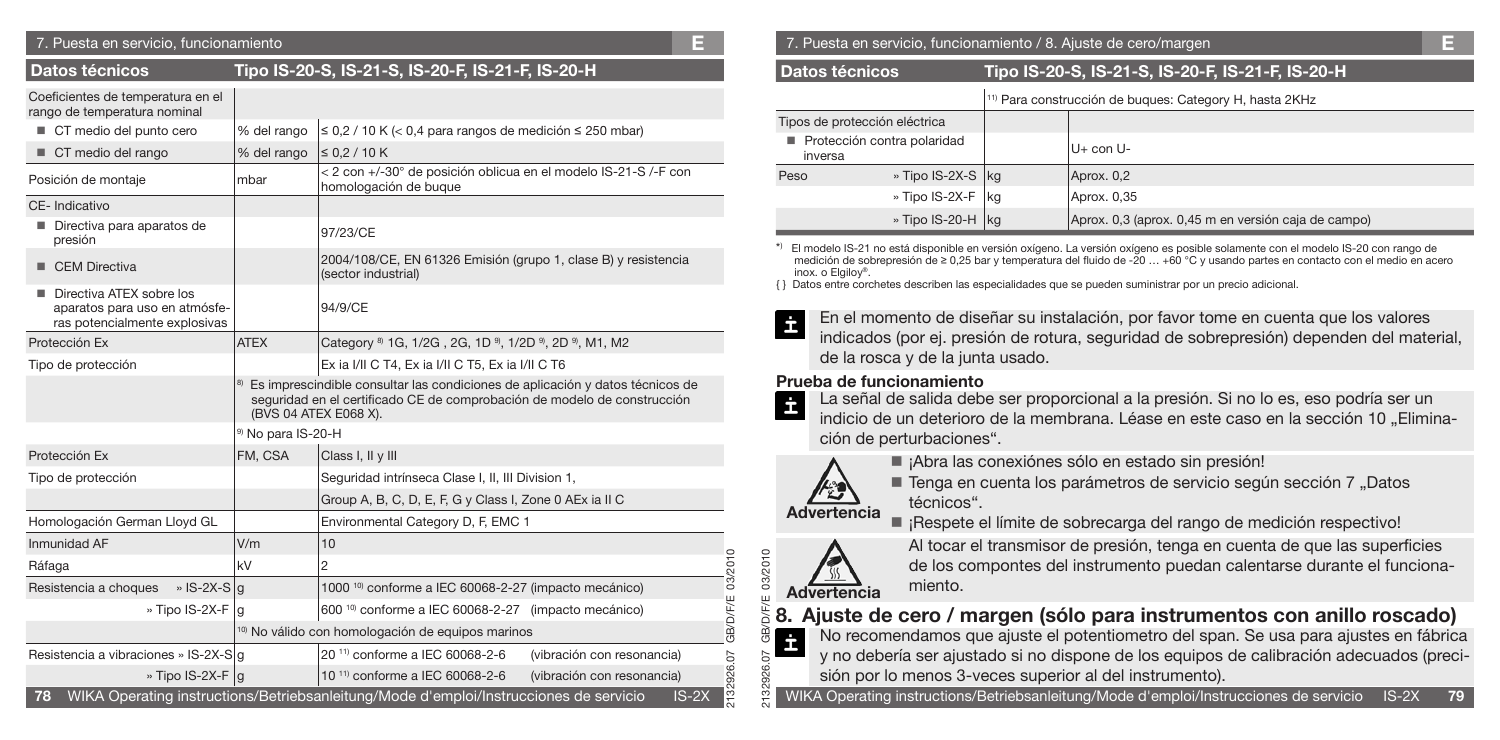### 8. Ajuste de cero / margen / 9. Mantenimiento, accessorios **E**



- Asegúrese al desmontaje / montaje de la clavija de que no se rompan o compriman ningún conductor.
- IS-2X-S, IS-20-H: Desmonta el conector hembrilla. Abrir transmisor de presión, desmontando el anillo roscado (ver  $(A)$ ). Desmonta el conector macho del la carcasa con cuidado.
- IS-2X-F, IS-20-H con caja de campo: Abrir el transductor de presión destornillando la tapa de la caja de campo.
- Ajustar el cero (Z) (ver  $(B)$ ), generando el límite inferior del rango de presión.
- Ajuste el margen (S) y generando el límite superior del rango de presión
- Controle el cero. Si el cero es erróneo, repetir el procedimiento.
- Recomendamos realizar una recalibración<br>cada año. Para más información (+49) 9372/132-295  $\frac{C}{6}$  Cierre el transmisor de presión cuidadosamente. Asegúrese de que las juntas no estén deterioradas y verifique su posición correcta para asegurar el modo de protección.

# **9. Mantenimiento, accessorios**

- $\blacksquare$  iLos transmisores WIKA estan libres de mantenimiento!
- Sólo el fabricante puede efectuar reparaciones.
- **80** WIKA Operating instructions/Betriebsanleitung/Mode d'emploi/Instrucciones de servicio IS-2X

### 9. Mantenimiento, accessorios / 10. Eliminación de perturbaciones **E**

**Accesorios:** Detalles para los accesorios (p. ej. conectores) encontrará en la lista de precios WIKA,

catálogo de productos WIKA sobre CD-Rom o póngase en contacto con nuestro departamento de venta. **10. Eliminación de perturbaciones**



¡Abrir las conexiones de presión sólo en estado sin presión!

# **Advertencia**



2132926.07 GB/D/F/E 03/2010

2132926.07 GB/D/F/E 03/2010

**GB/D/F/E** 

03/2010

■ ¡Tome medidas de precaución en cuanto a residuos de medios de medición en transmisores de presión desmontados. Medios residuales pueden causar daños en personas, medio ambiente y equipo!

- Ponga fuera de servicio el instrumento y protejalo contra la puesta en servicio por error, si no puede eliminar perturbaciones.
- Sólo el fabricante es autorizado para efectuar reparaciones.

Para no dañar las membranas de la conexión de presión, no utilizar para la limpieza objetos puntiagudos ni duros.

Compruebe previamente si hay presión (válvulas/llave esférica, etc. abiertas), y si ha elegido la fuente de tensión correcta y el tipo de cableado correspondiente (2 hilos).

| Avería                                                                                                 | Posible causa                                                                                                      | <b>Medida</b>                                                                                        |  |  |  |  |
|--------------------------------------------------------------------------------------------------------|--------------------------------------------------------------------------------------------------------------------|------------------------------------------------------------------------------------------------------|--|--|--|--|
| Señal de salida constante en<br>caso de cambio de presión                                              | Sobrecarga mecánica por presión excesiva                                                                           | Cambiar el instrumento; en caso de fallo<br>repetido, consultar con el fabricante *)                 |  |  |  |  |
|                                                                                                        | Falsa tensión de alimentación o golpe de<br>corriente                                                              | Cambiar el instrumento                                                                               |  |  |  |  |
| Sin señal de salida                                                                                    | Sin o falsa tensión de alimentación o golpe de<br>corriente                                                        | Corregir tensión de alimentación según<br>instrucciones de servicio *)                               |  |  |  |  |
|                                                                                                        | Ruptura de línea                                                                                                   | Comprobar continuidad                                                                                |  |  |  |  |
| Sin o falsa señal de salida                                                                            | Error de cableado                                                                                                  | Observar empleo de los conductores<br>(ver placa indicad. de tipo / instruc-<br>ciones de uso)       |  |  |  |  |
| Señal de salida distinta                                                                               | Desajuste del alcance                                                                                              | Utilizar referencia adecuada                                                                         |  |  |  |  |
|                                                                                                        | Desviación de la señal del cero Límite de sobrecarga sobrepasado                                                   | Observar límite de sobrecarga (ver in-<br>strucciones de uso); corregir cero por<br>potenciómetro *) |  |  |  |  |
|                                                                                                        | Deterioro de la membrana, p.ej. por golpes,<br>medios abrasivo/agresivo;<br>corrosion en membrana/racor de presión | Cambiar el aparato                                                                                   |  |  |  |  |
| WIKA Operating instructions/Betriebsanleitung/Mode d'emploi/Instrucciones de servicio<br>$IS-2X$<br>81 |                                                                                                                    |                                                                                                      |  |  |  |  |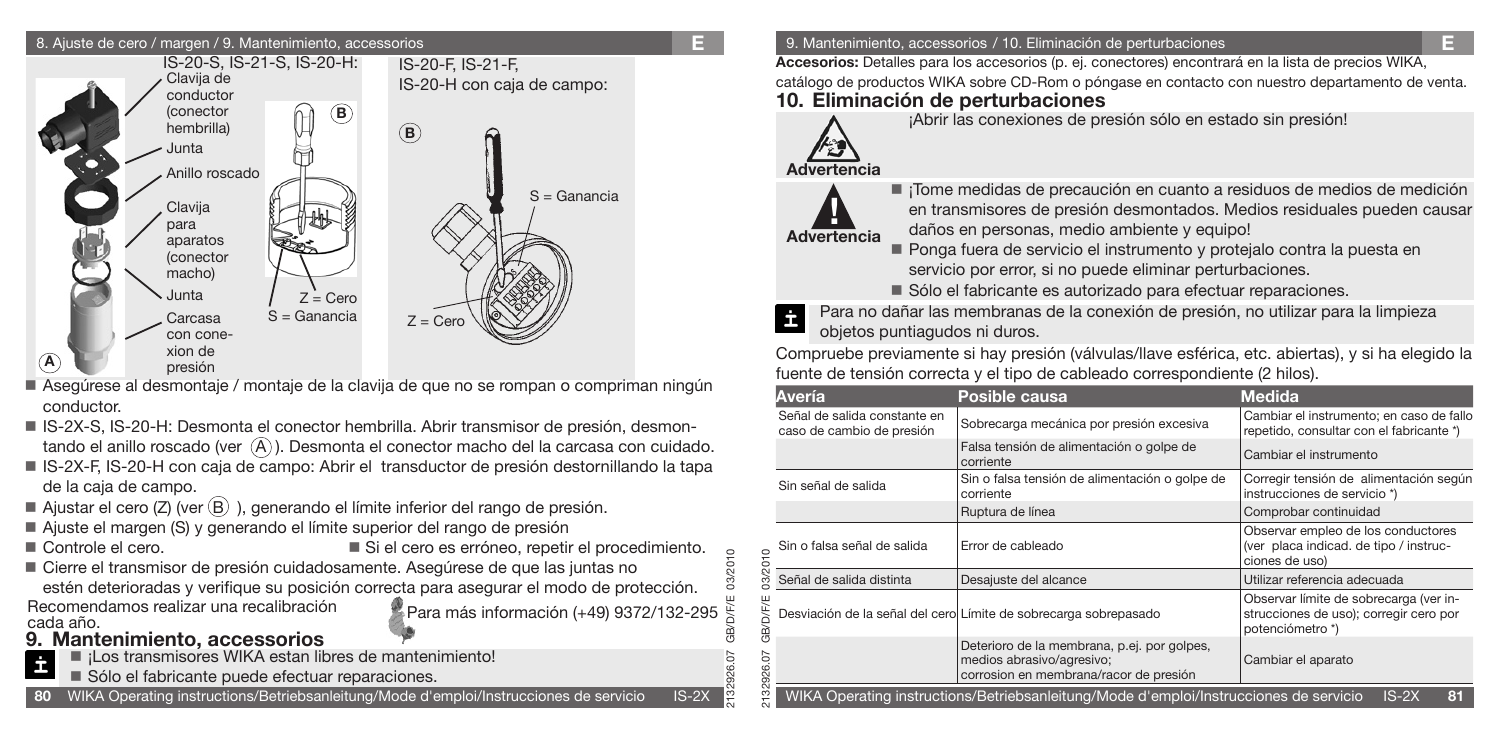| 10. Eliminación de perturbaciones / 11. Almacenaje, eliminación de desechos |                                                                                                                                                                                       |                                                                     |  |  |  |  |
|-----------------------------------------------------------------------------|---------------------------------------------------------------------------------------------------------------------------------------------------------------------------------------|---------------------------------------------------------------------|--|--|--|--|
| Avería<br>Posible causa                                                     | <b>Medida</b>                                                                                                                                                                         |                                                                     |  |  |  |  |
| Señal cae o demasiado baja                                                  | Deterioro de membrana, p. ej. por golpes, medio Contactar con el fabricante y cambiar<br>abrasivo/agresivo; corrosión en membrana/racor<br>de presión ; falta el medio de transmisión | lel instrumento                                                     |  |  |  |  |
| Alcance de la señal cae                                                     | Junta/superficie de obturación deteriorada/<br>ensuciada, posición incorrecta de la junta,<br>espiras bloqueadas                                                                      | Limpiar junta/superficie de junta, even-<br>tualmente cambiar junta |  |  |  |  |
| pequeño                                                                     | Alcance de la señal demasiado Sobrecarga mecánica por sobrepresión                                                                                                                    | Recalibrar el instrumento *)                                        |  |  |  |  |

En caso de reclamación sin justificación alguna, tendrá que abonar los costes de tramitación de la reclamación.

\*) Tras el ajuste, compruebe el funcionamiento correcto del sistema. Si el error persiste, envíe el aparato a reparar (o reemplácelo).

Si el problema perdura, póngase en contacto con nuestro departamento de venta.

**Certificado de process material** (declaración de contaminación en caso de asistencia técnica) Fregue / limpie los instrumentos desmontados antes de la devolución a la fábrica, con el fin de proteger a nuestros empleados y al medio ambiente de los peligros ocasionado por los residuos de medios de medición adheridos. Una revisión de instrumentos con avería sólo se puede efectuar seguramente, si se ha presentado una declaración de contaminación completamente llenada. Tal declaración contiene informaciones sobre todos materiales en contacto con el instrumento hasta los que se utilizaban por fines de prueba, funcionamiento o limpieza. La declaración de contaminación es disponible a través de nuestra página web www.wika.com

### **11. Almacenaje, eliminación de desechos**



Al almacenar los instrumentos o eliminar los desechos tome medidas de precaución en cuanto a residuos de medios de medición en transmisors de presión desmontados. Recomendamos que la limpieza se realice de forma adecuada y cuidadosa.

Medios residuales pueden causar daños en personas, medio ambiente y equipo.

#### **Almacenaje**

Al almacenaje del transmisor de presión hay que montar el capuchón de protección İ para no deteriorar la membrana (IS-21-S /-F).

Elimine los desechos de componentes de instrumentos y materiales de embalaje según **Eliminación de los desechos**

- el reglamento respectivo del tratamiento de residuos y eliminación de desechos de la región o del país donde el instrumento se ha suministrado.
- WIKA se reserva el derecho de modificar las especificaciones detalladas.

**82** WIKA Operating instructions/Betriebsanleitung/Mode d'emploi/Instrucciones de servicio IS-2X

#### Permissible temperature ranges depending on electrical connections

**Zulässige Temperaturbereiche in Abhängigkeit des elektrischen Anschlusses / Permissible temperature ranges depending on electrical connections / Domaines de températures admissibles en fonction du raccordement électrique / Gamas de temperaturas admisibles en función de la conexión eléctrica**

| Electrical connection /<br>Elektrischer Anschluss /<br>Branchement électrique /<br>Conexiones eléctrica | Order code<br>Bestellcode Category /<br>Code de Kategorie /<br>commande Catégorie /<br>Código de Categoría<br>pedido | Ambience-/ Medium temperature<br>range / Umgebungs-/Medien-<br>temperaturbereich / Température<br>du fluide / ambiante / Rango de b<br>temperatura entorno / medio |
|---------------------------------------------------------------------------------------------------------|----------------------------------------------------------------------------------------------------------------------|--------------------------------------------------------------------------------------------------------------------------------------------------------------------|
|---------------------------------------------------------------------------------------------------------|----------------------------------------------------------------------------------------------------------------------|--------------------------------------------------------------------------------------------------------------------------------------------------------------------|

### **IS-20-S, IS-21-S, IS-20-F, IS-21-F**

2132926.07 GB/D/F/E 03/2010

26

| DIN 175301-803 A<br>L-Connector / Winkeldose / Connecteur coudé / A4<br>Conector con salida lateral                                                                                                                    |                | $1/2$ G (IIC) | -40  +60 °C (T6)<br>$-40+80$ °C (T5)<br>$-40+105$ °C (T4)   |  |
|------------------------------------------------------------------------------------------------------------------------------------------------------------------------------------------------------------------------|----------------|---------------|-------------------------------------------------------------|--|
|                                                                                                                                                                                                                        |                | M1            | $-40+105$ °C                                                |  |
| M 12x1<br>Circular connnector / Rundsteckverbinder /<br>Connecteur / Conector circular                                                                                                                                 | M <sub>4</sub> | $1/2$ G (IIC) | -25  +60 °C (T6)<br>-25  +80 °C (T5)<br>-25  +90 °C (T4)    |  |
|                                                                                                                                                                                                                        |                | M1            | $-25+90 °C$                                                 |  |
| Flying leads / Kabelausgang /<br>sortie câble / salida de cable                                                                                                                                                        | <b>DL</b>      | $1/2$ G (IIC) | $-20+60$ °C (T6)<br>$-20+80$ °C (T5)<br>$-20$ $+80$ °C (T4) |  |
|                                                                                                                                                                                                                        |                | M1            | $-20+60 °C$                                                 |  |
| Bajonett-Rundsteckverbinder, (nicht für<br>Bergbau) / Bayonet connector<br>(not with mining) / Connecteur bajonette (pas<br>pour l'exploitation dan les mines) / Conector<br>circular de bayoneta (no para la minería) | C <sub>6</sub> | $1/2$ G (IIC) | -50  +60 °C (T6)<br>$-50+80$ °C (T5)<br>-50  +105 °C (T4)   |  |
| Kabelausgang ohne Zugang zu Nullpunkt und<br>ă<br>.<br>20<br>Spanne-Potentiometer / Flying leads<br>ജ<br>zero/span not adjustable                                                                                      | <b>EM</b>      | $1/2$ G (IIC) | -20  +60 °C (T6)<br>-20  +80 °C (T5)<br>-20  +80 °C (T4)    |  |
|                                                                                                                                                                                                                        |                | M1            | $-20+80$ °C                                                 |  |
| <b>B/D/F/E</b><br>Field case / Feldgehäuse /<br>ஶ<br>série robuste / con caja de campo                                                                                                                                 | FH, FC         | $1/2$ G (IIC) | -50  +60 °C (T6)<br>$-50+80$ °C (T5)<br>-50  +105 °C (T4)   |  |
| 2132926.07                                                                                                                                                                                                             |                | M1            | $-50+105$ °C (T4)                                           |  |
| $IS-2X$<br>83<br>WIKA Operating instructions/Betriebsanleitung/Mode d'emploi/Instrucciones de servicio                                                                                                                 |                |               |                                                             |  |